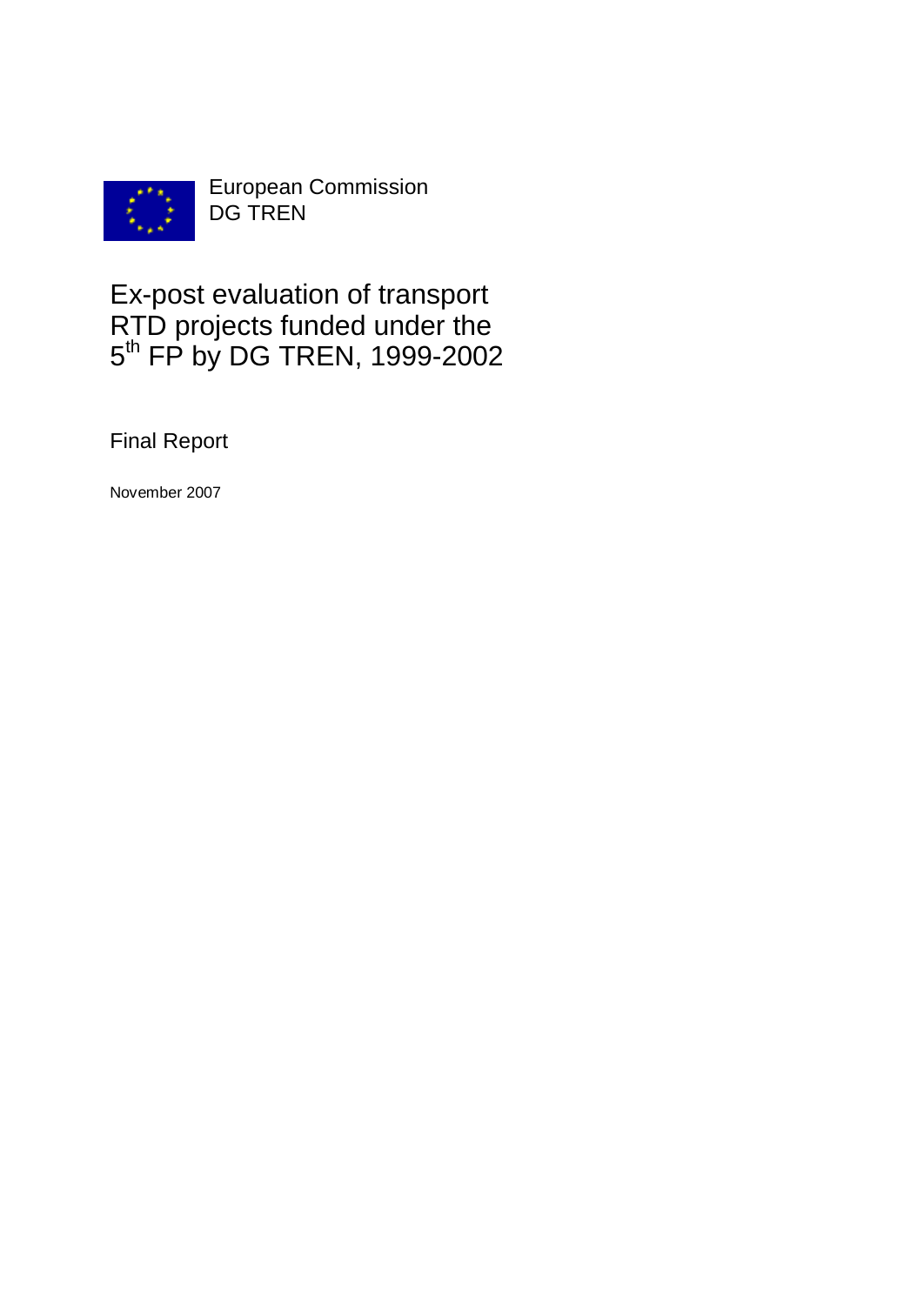European Commission, DG TREN

# Ex-post evaluation of transport RTD projects funded under the 5<sup>th</sup> FP by DG TREN, 1999-2002

Final Report

(Lot 2, reference TREN/A1/17-2003)

November 2007

Report no. P/65233/Pdoc/Reporting/Final report Issue no. 1 Date of issue 19. November 2007 Prepared AR, JBM, MRJE, CELL Checked MRJE Approved AR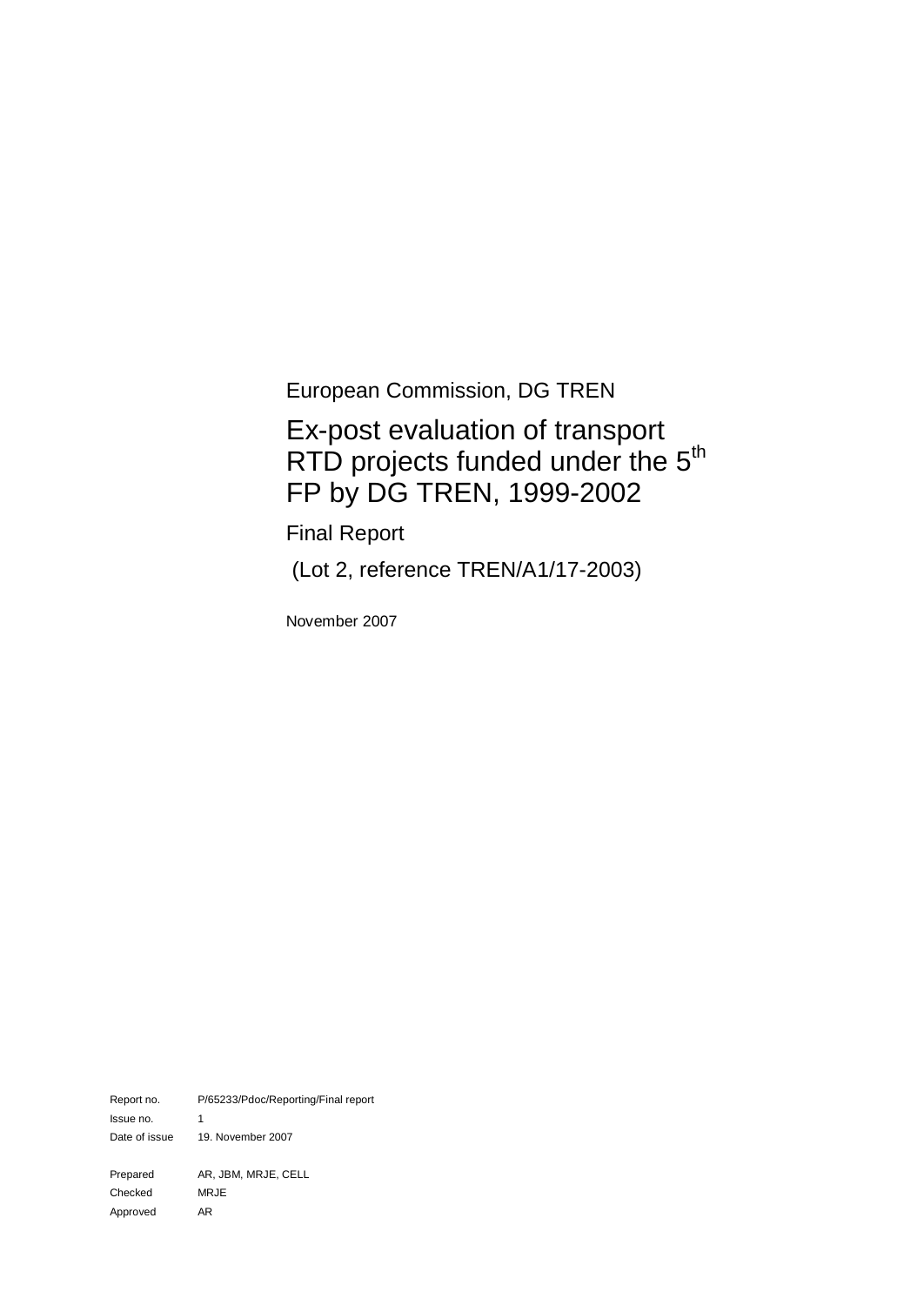# **Table of Contents**

| <b>Executive summary</b> |                                             |    |
|--------------------------|---------------------------------------------|----|
| 1                        | <b>Introduction</b>                         | 10 |
| 1.1                      | Aim of the evaluation                       | 10 |
| 1.2                      | Methodology                                 | 11 |
| $\mathbf{2}$             | <b>Programme description</b>                | 15 |
| 2.1                      | KA2: Sustainable mobility and intermodality | 15 |
| 2.2                      | The policy context                          | 17 |
| 2.3                      | Summary                                     | 19 |
| 3                        | <b>Effectiveness</b>                        | 21 |
| 3.1                      | Effectiveness of the projects               | 21 |
| 3.2                      | Meeting the thematic objectives             | 22 |
| 3.3                      | Meeting the sectoral objectives             | 25 |
| 3.4                      | Meeting the societal objectives             | 27 |
| 3.5                      | Summary                                     | 30 |
| 4                        | <b>Efficiency</b>                           | 31 |
| 4.1                      | Efficiency of the projects                  | 31 |
| 4.2                      | Efficiency of entire project portfolio      | 35 |
| 4.3                      | Efficiency of the programme administration  | 38 |
| 4.4                      | Summary                                     | 43 |
| 5                        | <b>Utility</b>                              | 45 |
| 6                        | <b>Sustainability</b>                       | 47 |
| 6.1                      | Sustainability of the various outputs       | 47 |

1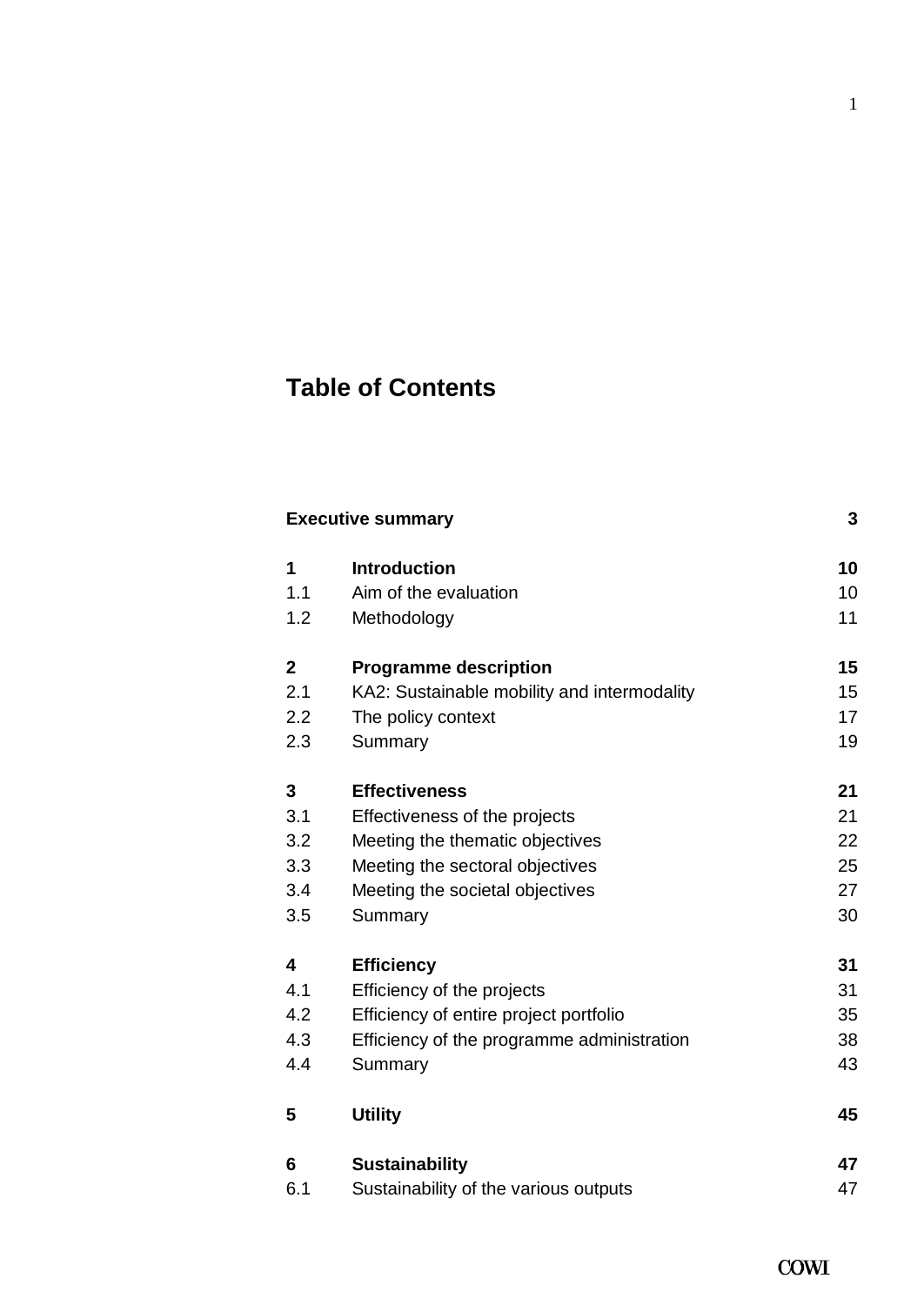| 6.3 | Summary<br><b>Conclusion</b>  | 50<br>51 |
|-----|-------------------------------|----------|
| 6.2 | Dissemination of RTD projects | 48       |

# **Table of Appendices**

| Appendix 1 | Selection of projects for review |
|------------|----------------------------------|
| Appendix 2 | Rating of projects reviewed      |
| Appendix 3 | Overview of projects visited     |

2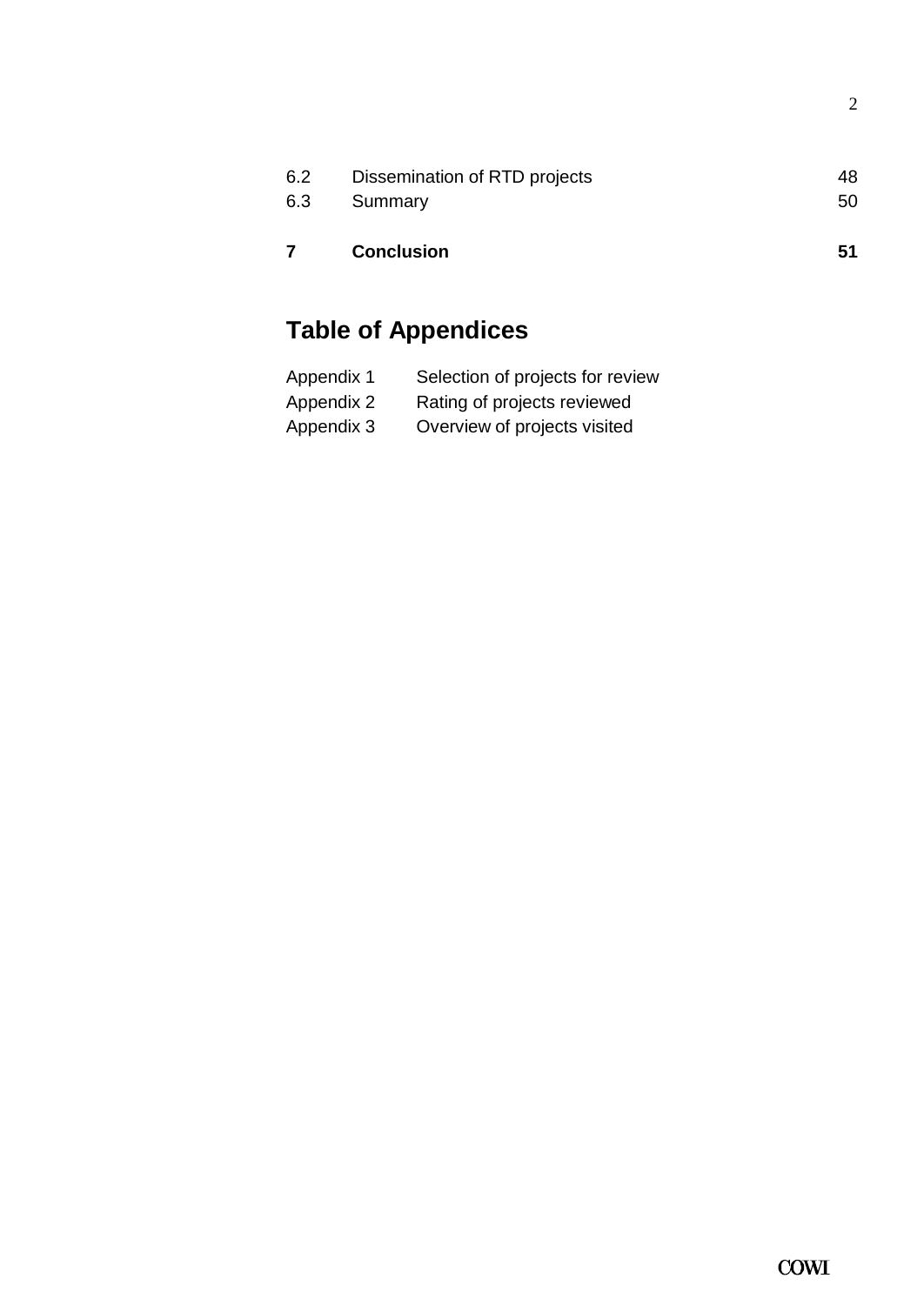# **Executive summary**

Scope and aim of evaluation

This *Ex-post evaluation of transport RTD projects funded under the 5th Framework Programme (contracts 1999 - 2002) by DG TREN* concerns Key Action 2 'Sustainability and intermodality' (henceforth: KA2) of the GROWTH programme. There are three RTD priorities attached to this Key Action 2 (KA2), each reflecting the main components of an integrated transport system:

- a regulatory framework reflecting socio-economic objectives;
- an interoperable infrastructure which allows the operation of attractive, environmentally friendly and efficient transport means;
- (inter)modal systems for managing operations and providing services.

The evaluation shall give insight into if the programme has achieved its objectives, including supporting the policies of Sustainable mobility and intermodality (the Common Transport Policy) and compile an overview of the impacts of the programme.

The evaluation covers 147 contracts with a sum of EC contributions of around 354 Mio EUR signed within the  $5<sup>th</sup>$  Framework Programme by DG TREN.

Organisation The Directorate General for Energy and Transport and, in particular, the Unit responsible for Financial Resources, Evaluation & Supervision of Agencies (Unit R1) together with Unit G3 (responsible for Innovation, Research Coordination), has outsourced this evaluation. It is undertaken by COWI A/S under the existing COWI Service Framework Contract with DG TREN covering Ex Post and Mid Term Evaluations (Ref. TREN/A1/17-2003 Lot 2). The evaluation took place between January and October 2007. A Project Steering Group met four times (kick-off meeting, inception meeting, interim meeting and final meeting) to provide guidance to the evaluation team. Readers should note that the report presents the views of the Consultant, which do not necessarily coincide with those of the Commission. In order to understand the impact of the entire project portfolio as well as look Evaluation process

into project specific results, the evaluation has used four different data compilation and analysis methods: An internet based questionnaire sent to the project holders; detailed review of 20 projects; on-site visits to selected projects, and literature review. The key steps of the evaluation process have been: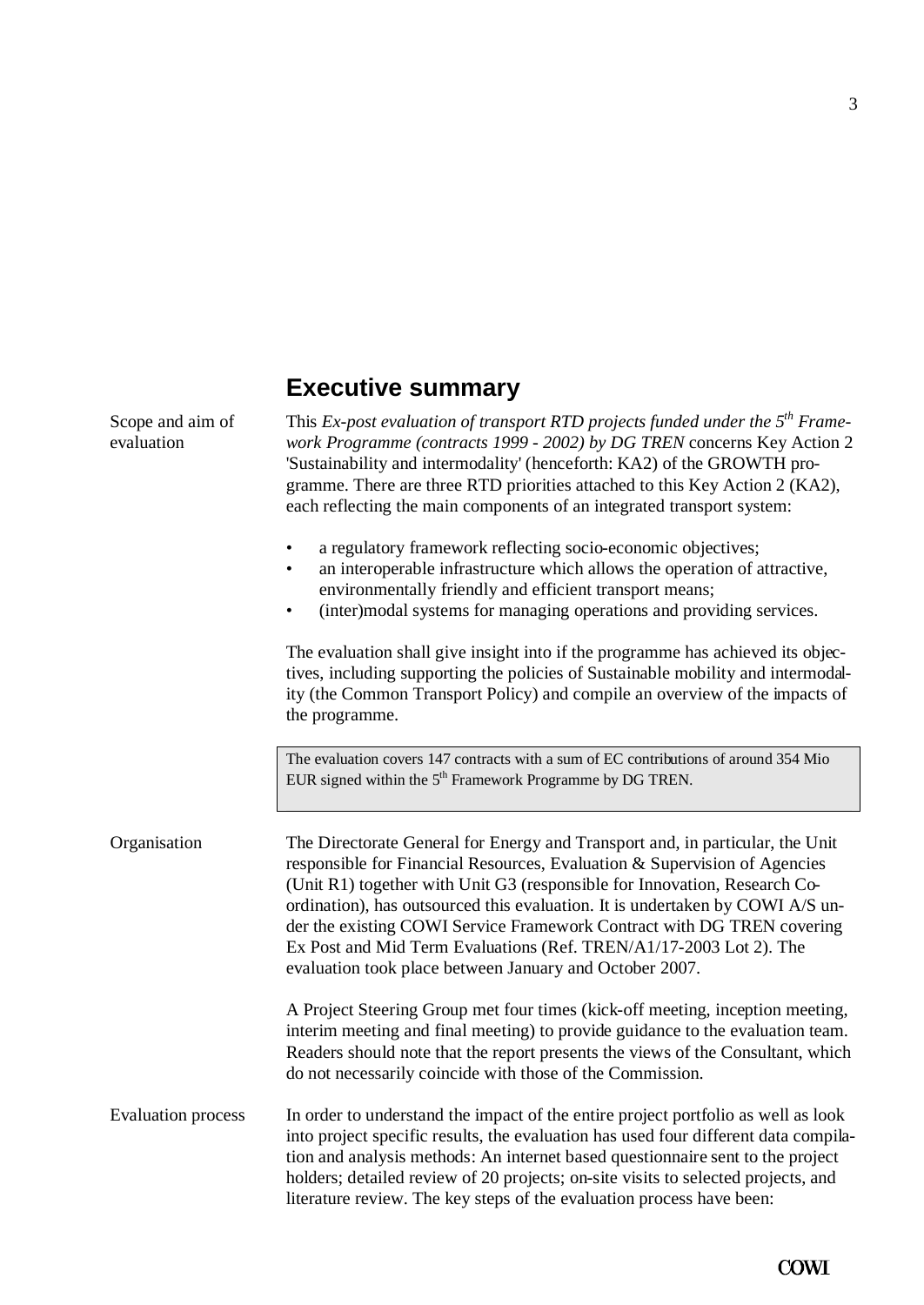- To review background information on FP5, the KA2, and relevant policies
- To analyse the project portfolio
- To select projects for review and to undertake project reviews
- To develop the questionnaire and to analyse the findings
- To select projects suitable for field visits and to undertake field visits
- To report the key findings and recommendations.

The programme objectives

The KA2 has three objectives and a number of sub-objectives attached to each of these, cf. the table below, which also shows the categorisation of the 147 projects against these objectives.

*Table 1 Overview of projects against the Objectives and sub-objectives of KA 2: Sustainability and Intermodality*

| <b>Objective</b> | Sub-objective                                             | No. of projects |
|------------------|-----------------------------------------------------------|-----------------|
|                  | Socio-economic                                            | 10              |
|                  | Quantitative tools for decision-making                    | 3               |
|                  | Drives forces in transport                                | 8               |
|                  | Policies for sustainable mobility                         | 8               |
|                  | Socio economic objectives - Sub-total                     | 29              |
|                  | Infrastructures and their interfaces with transport       | 4               |
|                  | Infrastructure development and maintenance                | 9               |
|                  | Environment                                               | 5               |
|                  | <b>Transport Safety</b>                                   | 13              |
|                  | Human factors                                             | 1               |
|                  | Infrastructure and traffic related objectives - Sub-total | 32              |
|                  | Modal and intermodal transport management system          | 66              |
|                  | Traffic management systems                                | 10              |
|                  | Transport and mobility services                           | 5               |
|                  | New generation GNSS                                       | 5               |
|                  | Transport management and system objectives - Subtotal     | 86              |
| <b>Total</b>     |                                                           | 147             |

The KA2 has not been implemented at the basis of clear ex-ante goals for the programme, and it does not offer a clear hierarchy of priorities of objectives. This implies that a stringent comparison between ex-ante expectations and outcomes cannot be made.

The policy context consists first and foremost of the Common Transport Policy which seeks to generate a shift in the balance between modes of transport. The so-called White Paper entitled 'European Transport Policy for 2010: Time to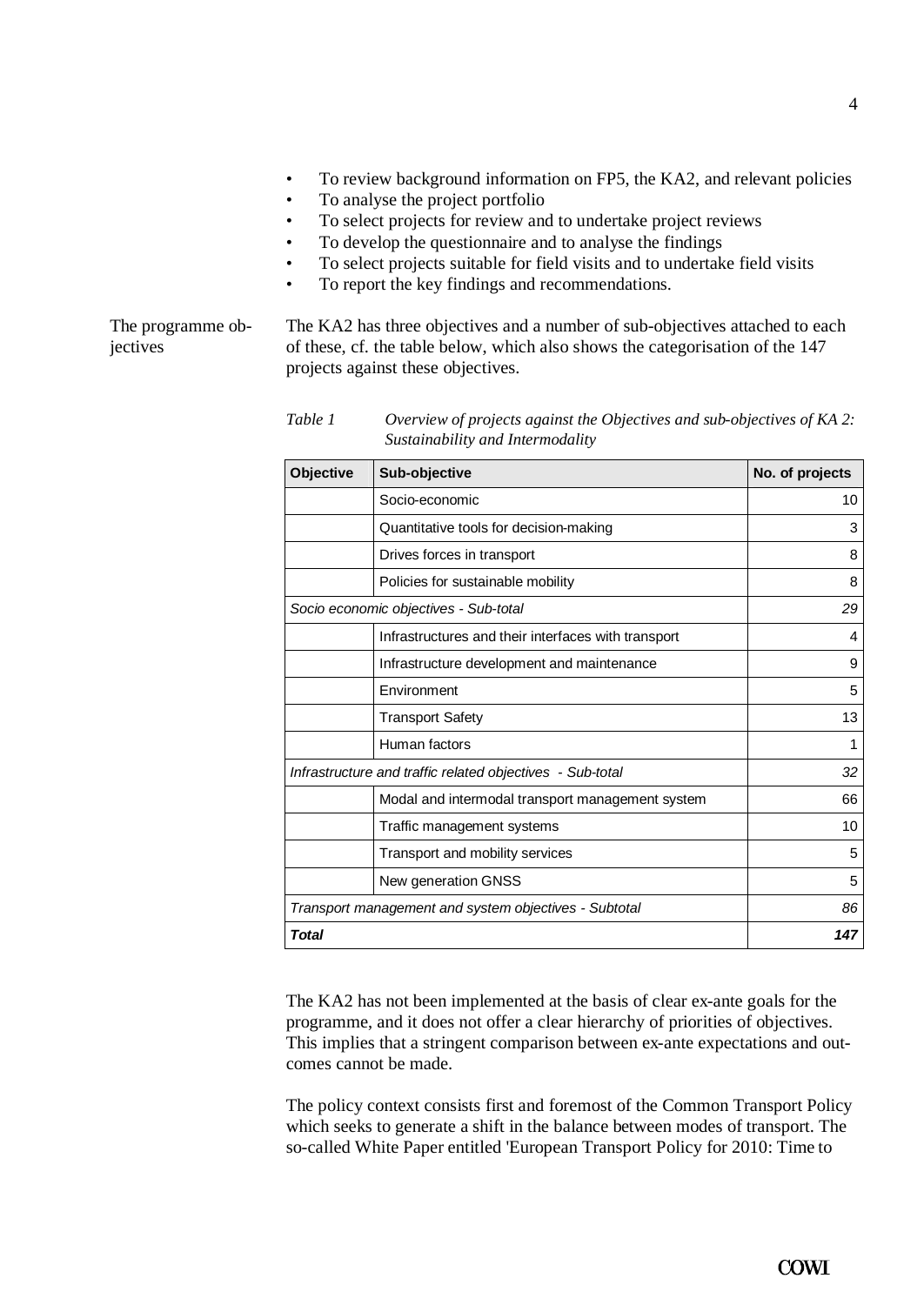|                                                       | Decide' (henceforth 'The White Paper') <sup>1</sup> contains a list of targeted policy ar-<br>eas/sectors and these used as a benchmark to see if the KA2 is meeting is socie-<br>tal objectives.                                                                                                                                                                                                                                                                                                                                                                                                                                                                                                                                  |
|-------------------------------------------------------|------------------------------------------------------------------------------------------------------------------------------------------------------------------------------------------------------------------------------------------------------------------------------------------------------------------------------------------------------------------------------------------------------------------------------------------------------------------------------------------------------------------------------------------------------------------------------------------------------------------------------------------------------------------------------------------------------------------------------------|
| The overall<br>conclusion: Mainly<br>positive results | With a project portfolio of 147 very different projects - in terms of size, dura-<br>tion, research areas and organisations - it is not surprising that some are very<br>successful while others are not. However, as a general tendency the projects<br>were successful. The conclusions for each of the evaluation themes are summa-<br>rised below.                                                                                                                                                                                                                                                                                                                                                                             |
|                                                       | The project effectiveness is overall satisfactory - with many projects delivering<br>either the expected or above-expected results, and with only a few failed pro-<br>jects. All main transport sectors benefit from the KA2, which is in line with the<br>programme statement that the KA2 shall facilitate a general improvement<br>across sectors. The four transport modes emphasised by the White Paper ac-<br>counts for 54% of the total EC contribution, and in addition to that a large<br>group of the road projects are addressing environmental and safety issues. Also<br>the 'horizontal' GNNS/Galileo projects have the potential to facilitate safety and<br>environmental services asked for by the White Paper. |
|                                                       | It is therefore found that the projects overall are relevant for the meeting of so-<br>cietal objectives. The fact that the KA2 to a large extent is policy-driven im-<br>plies, however, that projects may be vulnerable to changes in the political con-<br>text, and examples have been given of projects with a low level of what could<br>be termed 'real' relevance. Such accidental contextual changes are likely to be<br>de-motivating from the perspective of the involved partners.                                                                                                                                                                                                                                     |
| Problems with pro-<br>gramme manage-<br>ment          | On the efficiency of the programme administration, the evaluation brings inter-<br>esting information from the project owners. A clear majority of the projects<br>owners are moderately satisfied with the administration of the programme but<br>are also pointing to specific problems which reduce the attractiveness of the<br>programme. It is alarming that in the magnitude of one-fifth (22%) of the pro-<br>ject owners all in all consider that the costs of participation have exceeded the<br>benefits. $2$                                                                                                                                                                                                           |
|                                                       | Also many project participants note that there appears to be a lack of EC capac-<br>ity to follow up on projects which consequently means that certain project re-<br>sults are not feed into the political process.                                                                                                                                                                                                                                                                                                                                                                                                                                                                                                               |

<sup>&</sup>lt;sup>1</sup> COM (2001)0370

 $\overline{a}$ 

 $2$  The survey that was carried out as part of the Five Year Assessment of EU Research Activities (1999-2003) showed that for the FP5 in general only 14% of the project participants consider that the costs of participation in FP5 activities outweigh the benefits. The 22% level found for KA2 within the contest of this evaluation is therefore above the FP5 average.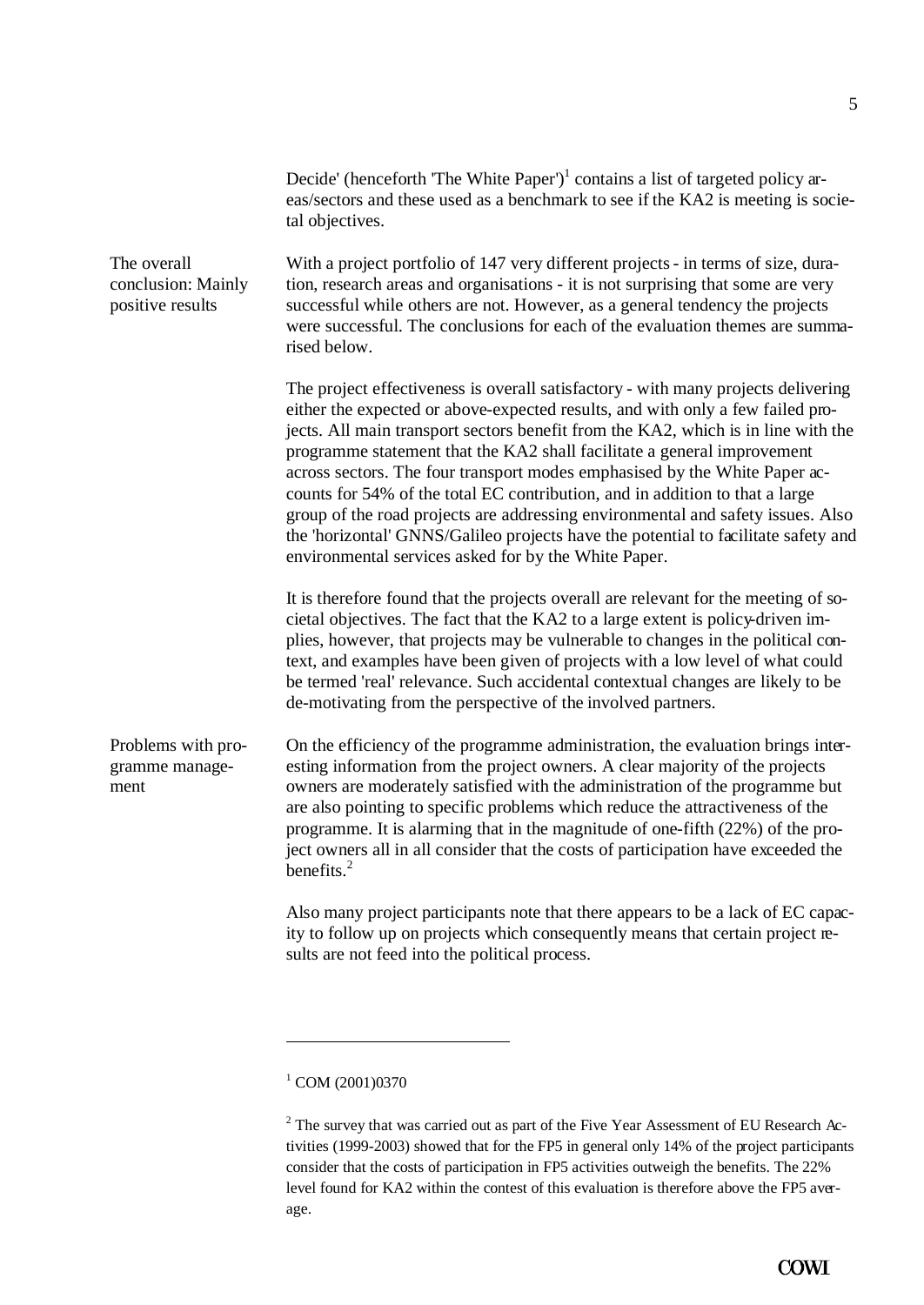To be able to give an overall efficiency assessment of the programme as such, i.e. if the results from all 147 projects are good compared to the investment of 354 MEUR, the evaluation team - using extrapolation - has established the below overview of the accumulated results. The results





hertill

Besides the general increase of the EU knowledge base resulting from this programme, the two most significant results of KA2 are, first, its contribution towards creating transport research networks and establishing new contacts. A very clear majority of the projects have lead to improved networking; hence the KA2 encouraged cooperation between a rich mix of R&D oriented stakeholders in the EU. The other significant result is the contribution made to the preparation of new legislation. The two most significant results

> A condensed expression of the main impact of the KA2 would therefore be that the programme:

#### • **has strengthened transport research communities and has improved transport policy-making.**

It has not been possible to identify particular research areas that perform better than others. Rather it seems that the effectiveness of projects depend on projectinternal factors, in particular:

• The quality of *project management* is essential and appears to be the single most important factor. An experienced project leader with previous experi-

6

**COWI** 

What characterises successful research projects?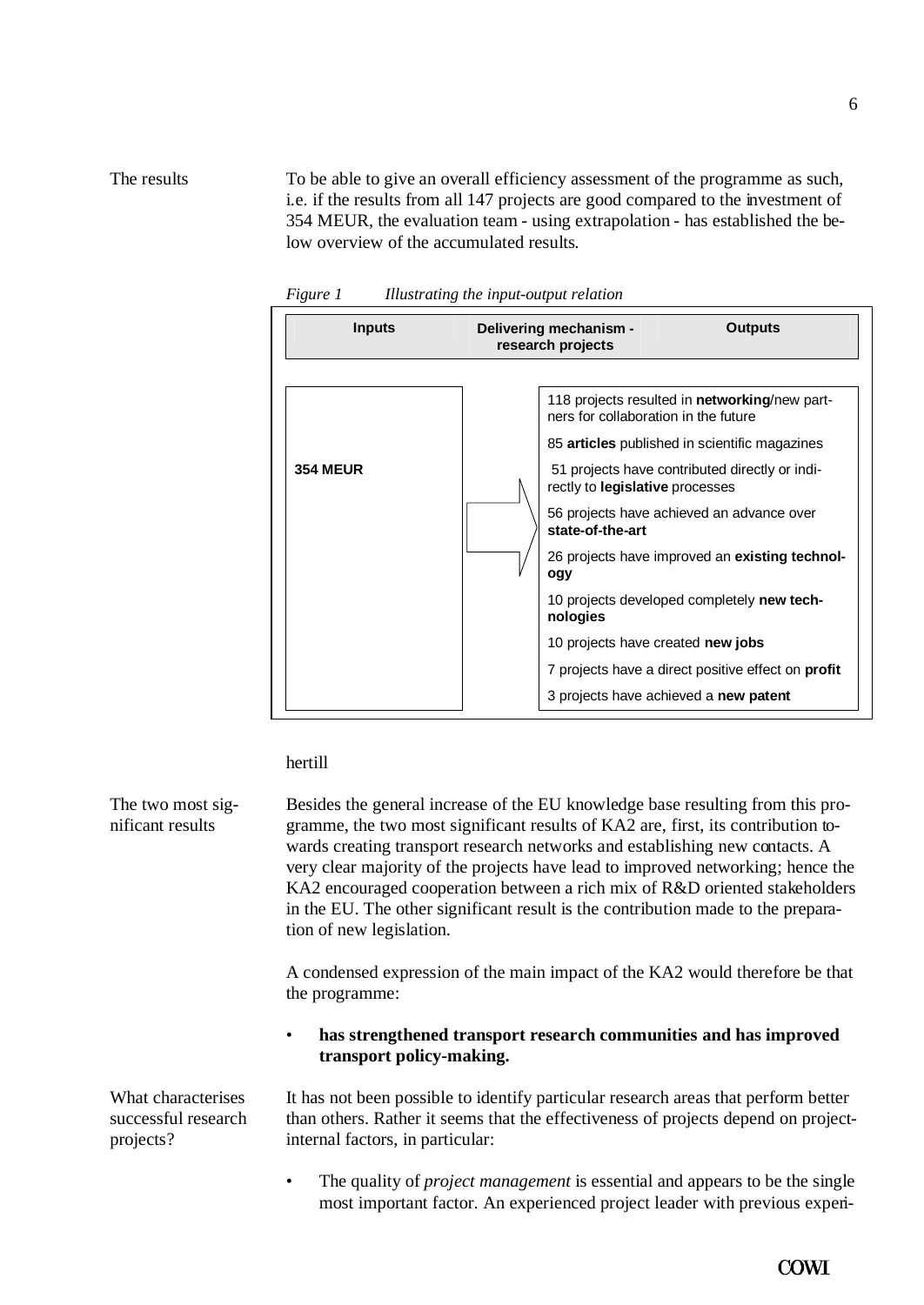ence working with the Commission and leading research projects can facilitate the successful project implementation. EC research projects do have a certain culture, including the multi-country partner approach and the sometimes very large projects, which should be reflected in project management.

- *Quality and motivation of human resource* the project is likely to be successful if there is a core team of high quality research staff pushing for results (ownership).
- *Communication*. The project manager/coordinator must at a very regular basis sends up-dates to the project partners to maintain momentum and to turn the consortium into a truly working entity. It is likewise important to communicate with the EC, to explain project and scientific developments, changes to direction, contract amendments timing etc.
- *Role models* are important. Important that all consortia have individuals that see the project as not just-another-project but as a real opportunity for improvement, profiling and the development of new contacts.
- *Commitment and trust from the DG TREN* is essential. While it is understandable that Commission officials cannot follow the projects at a very detailed level, they should nevertheless show an active interest and the DG TREN contact person should contribute to the project as a 'facilitator' and interested partner (rather than a 'controller').
- The project should be sliced into tasks that allow the *individual partners a real impact* to avoid that input from one partner 'disappears' against the accumulated amount of activities/products.
- *Want to make a difference.* Transport researchers want to make a difference, and successful projects deliberately investigate how their results can be put into practice. This aspect can be institutionalised - e.g. in the form of a panel of End Users acting as advisory board.
- *Visibility improves prestige*. Dissemination of project results is a profound feature of successful projects.

### Recommendations In light of the evaluation findings the following are recommended:

- That for future research programmes addressing 'sustainable mobility' a clearer relation should be established between the concept of sustainable mobility and the research priorities (positive developments to be seen for FP7).
- That the DG TREN considers the need to develop a post-project dissemination and follow-up strategy to ensure a better utilisation of research results. This relates also to the Cordis project database which needs to evolve into a fully operational project database with availability of all deliverables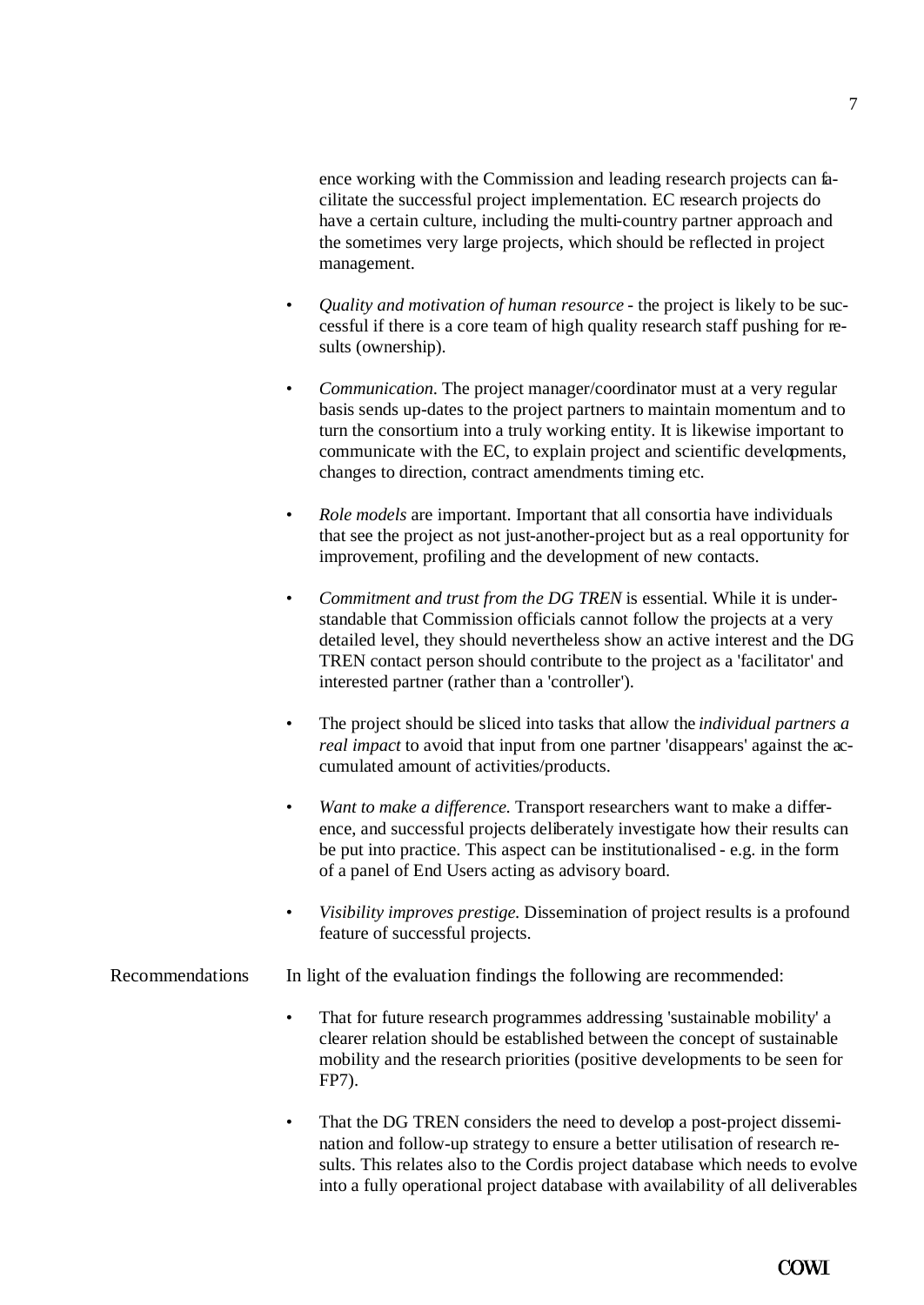and project document. It will benefit both the public and DG TREN staff and at the same time signal transparency and modern project management.

- That the DG TREN put even stronger emphasis and allocates more resources into dissemination of RTD projects. It is often the case that successful RTD projects are backed up by the necessary resources to disseminate project findings and to ensure end-user knowledge of the results. More prestige and attention can be devoted to the quality of web-pages, e.g. by requiring that all project websites contain a mechanism whereby web-page visitors can rank the quality and usability of the site.
- That the DG TREN carefully considers the critical feedback from the project holders on project management. Steps need to be taken to improve the acceptability of programme procedures and modalities, in particular payment arrangements. DG TREN could formulate an internal target that for future transport research programmes, the level of project holders perceiving costs of participation to exceed benefits should not be higher than 10%.
- That the DG TREN considers methods to secure that a contextual change impacting upon the relevance of a research project can be adequately reacted upon. If the project context changes dramatically the project objectives and activities may need to be adjusted and sufficient flexibility for doing so should be accepted.
- That the DG TREN should ensure stable monitoring of projects by launching an effort to keep the same project officer on a project from start to end.
- That the efforts to reduce the 'innovation-bridge' between idea and practices, e.g. via demonstration projects, is strengthened. In the transport sector there is often a low willingness-to-accept risks associated with the introduction of new materials or systems because possible flaws are extremely exposed to the public - which is likely to lead to a slow up-take of research results.
- That the DG TREN, while continuing mainly to fund immediately policy relevant research projects, also considers the perspectives of funding more projects with radical innovation potentials.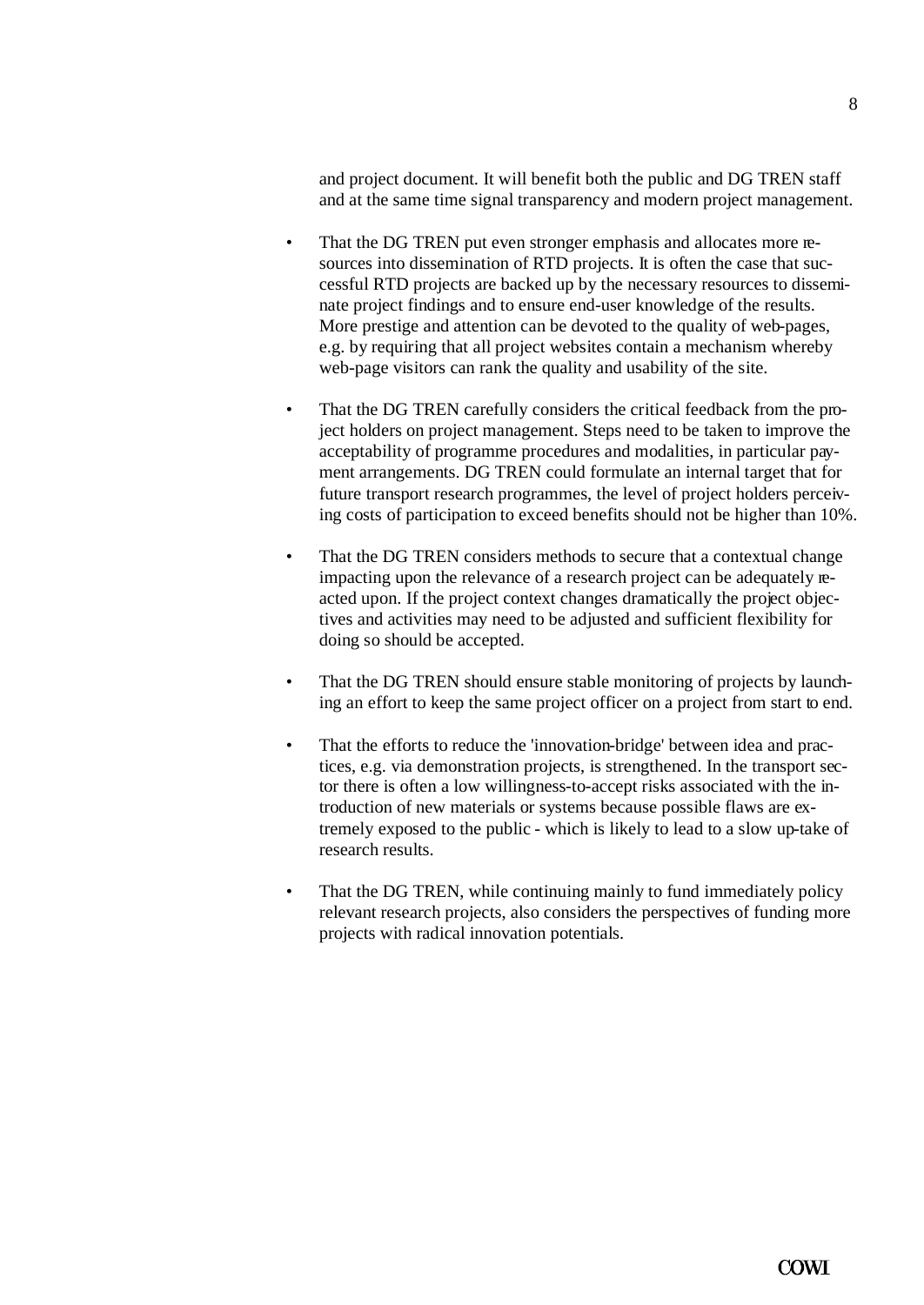#### Overview of specific conclusions

A condensed presentation of the conclusions of the evaluation questions are given in the table below.

| <b>Evaluation</b><br>Theme                        | Score                             | <b>Argument</b>                                                                                                                                                                                                                                                                                                    |
|---------------------------------------------------|-----------------------------------|--------------------------------------------------------------------------------------------------------------------------------------------------------------------------------------------------------------------------------------------------------------------------------------------------------------------|
| <b>Effectiveness</b><br>general assess-<br>ment   | High-<br>medium                   | The project effectiveness is overall satisfactory - with<br>many projects delivering either the expected or above-<br>expected results, and with only a few projects failing to<br>deliver expected outcome                                                                                                        |
| in terms of meet-<br>ing thematic ob-<br>jectives | High-<br>medium                   | The thematic objectives are met insofar that all 147 pro-<br>jects can be categorised according to the thematic objec-<br>tives (hence eligibility are confirmed)                                                                                                                                                  |
| in terms of meet-<br>ing sectoral objec-<br>tives | Medium                            | All main transport sectors benefit from the KA2, which is<br>in line with the KA2 programme objective.                                                                                                                                                                                                             |
| in terms of meet-<br>ing societal objec-<br>tives | High-<br>medium                   | A clear majority of the projects are relevant for the meet-<br>ing of societal objectives. Some projects are vulnerable to<br>changes in the political context                                                                                                                                                     |
| <b>Efficiency</b>                                 | Medium                            | The project efficiency is overall satisfactory with app. half<br>of the projects showing a high level of efficiency                                                                                                                                                                                                |
|                                                   |                                   | A majority of the projects owners are moderately satisfied<br>with the administration of the programme but are also<br>pointing to specific problems which reduce the attractive-<br>ness of the programme. 22% of the project owners con-<br>sider that the costs of participation have exceeded the<br>benefits. |
| <b>Utility</b>                                    | Medium-<br>high)                  | A relatively high level of utility is found, and it is under-<br>lined that this result should - and also do - correlate with<br>the findings on effectiveness                                                                                                                                                     |
|                                                   |                                   | The two most significant results of KA2 are:                                                                                                                                                                                                                                                                       |
|                                                   |                                   | the contribution towards creating transport research<br>networks and<br>the contribution made towards the preparation of<br>new legislation.                                                                                                                                                                       |
| <b>Sustainability</b>                             | (Medium)<br>Project -<br>specific | There seems to be a lack of a post-project dissemination<br>strategy, and it is therefore relevant to open the discus-<br>sion whether the DG TREN needs to direct more invest-<br>ment into dissemination of RTD projects.                                                                                        |
|                                                   |                                   | The creation of stronger transport research networks is<br>likely to have a long-lasting effect.                                                                                                                                                                                                                   |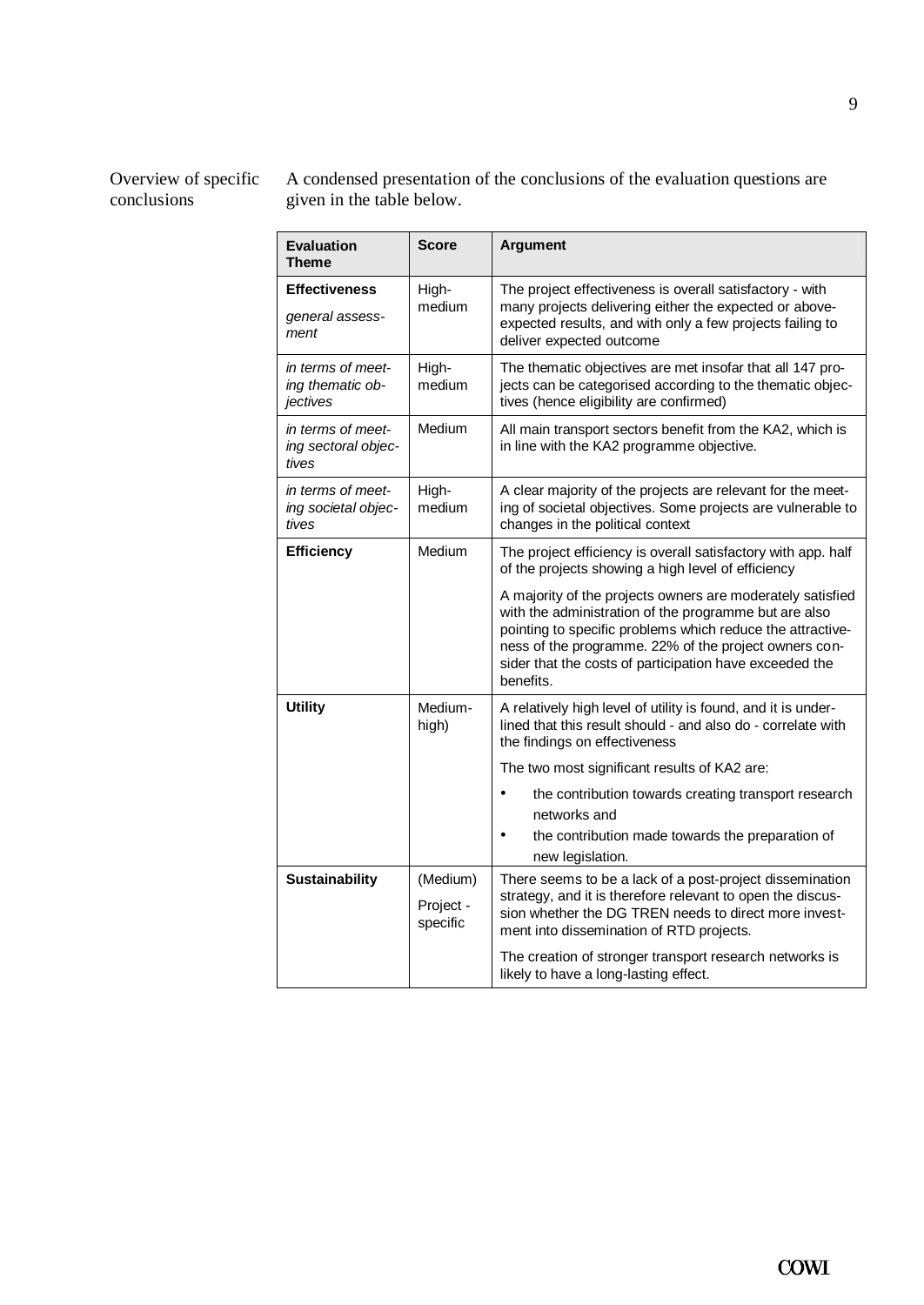# **1 Introduction**

### **1.1 Aim of the evaluation**

This *Ex-post evaluation of transport RTD projects funded under the 5th Framework Programme (contracts 1999 - 2002) by DG TREN* concerns Key Action 2 'Sustainability and intermodality' (henceforth: KA2) of the GROWTH programme. There are three RTD priorities attached to this Key Action 2 (KA2), each reflecting the main components of an integrated transport system: a regulatory framework reflecting socio-economic objectives; an interoperable infrastructure which allows the operation of attractive, environmentally friendly and efficient transport means; • (inter)modal systems for managing operations and providing services. Specifically, the evaluation covers 147 contracts with a sum of EC contributions of around 354 Mio EUR signed within the  $5<sup>th</sup>$  Framework Programme by DG TREN. Organisation The Directorate General for Energy and Transport and, in particular, the Unit responsible for Financial Resources, Evaluation & Supervision of Agencies (Unit R1) together with Unit G3 (responsible for Innovation, Research Coordination), has outsourced this evaluation. It is undertaken by COWI A/S under the existing COWI Service Framework Contract with DG TREN covering Ex Post and Mid Term Evaluations (Ref. TREN/A1/17-2003 Lot 2). The evaluation took place between January and October 2007. A Project Steering Group met four times (kick-off meeting, inception meeting, interim meeting and final meeting) to provide guidance to the evaluation team. Readers should note that the report presents the views of the Consultant, which do not necessarily coincide with those of the Commission. The evaluation shall give insight into if the programme has achieved its objectives, including supporting the policies of Sustainable mobility and intermodality (Common Transport Policy), and it shall compile an overview of the impacts of the programme. Based hereon, the evaluation shall make realistic and implementable recommendations and emphasising the lessons learned for their uptake into any next programming phase. In particular, the evaluation addresses the following themes: Scope Aim of the evaluation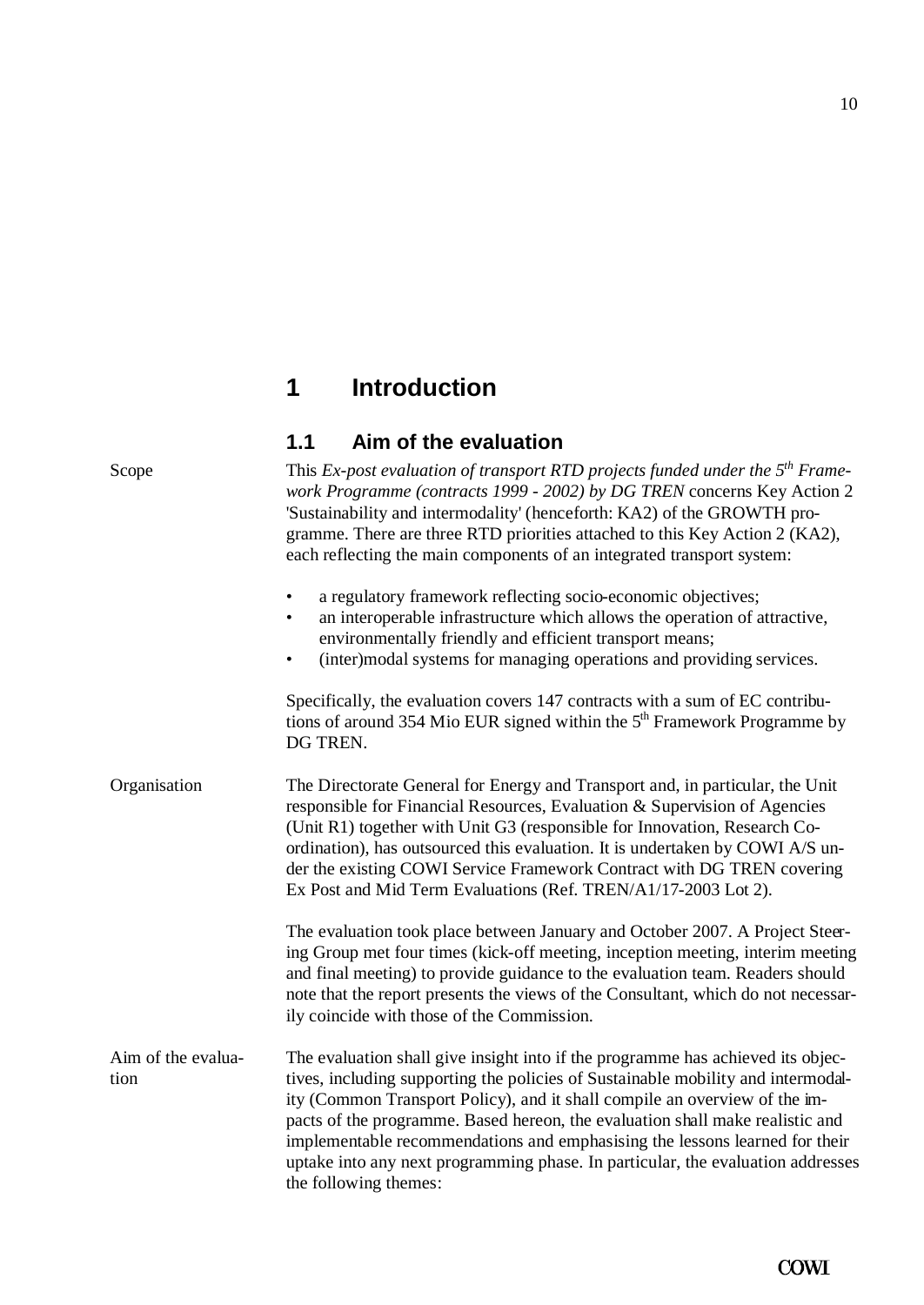- *Effectiveness*: the extent to which the objectives are achieved. The ToR asks for assessment of thematic, sectoral, and societal objectives.<sup>3</sup>
- *Efficiency*: the extent to which the desired effects are achieved at a reasonable cost level;
- *Utility*: the extent to which effects corresponded with the needs, problems and issues to be addressed.
- *Sustainability*: to what extent the programme results are robust and relevant for long term exploitation and give positive social impacts.

### **1.2 Methodology**

The methodology is developed on the basis of a standard EU evaluation approach to ex-post evaluations and adjusted in light of the specific objectives of this evaluation.

### **1.2.1 Approach to data compilation and analysis**

In order to understand the impact of the entire project portfolio as well as look into project specific results, the evaluation has used four different data compilation and analysis methods.

An internet based questionnaire was sent to the project holders with the possibility of collecting information from a majority of all the projects funded. Acknowledging that many projects were completed some time ago, difficulties in getting correct contact details were expected. The evaluation team therefore allocated some resources to identify contact persons and a remainder process was also carried out. This effort was successful as the response rate turned out to be  $55\%$ <sup>4</sup>. In order to avoid biased (over-optimistic) answers from project owners, naïve questions on effectiveness and efficiency were avoided, and the questionnaire was focused on detecting objectively impacts and clear indicators on impacts. Method 1<sup>.</sup> **Ouestionnaire** 

A further 20 projects were reviewed in detail - 2-3 projects per sector on the basis of three criteria: a) The sample shall represent the main types of sectors as it is relevant to see if there is a difference between these types in how well they have achieved their objectives; b) Within each sector there must be thematically different projects, and c): The sample shall to the extent possible con- Method 2: Project reviews

 $\overline{a}$ 

 $3$  In assessing to what extent the societal objectives have been met, the evaluation effectively also assess the evaluation theme of *relevance*, which is the extent to which the projects support relevant policies/needs. The societal objectives are namely in the context of this evaluation defined as the relevant transport and research policies.

<sup>&</sup>lt;sup>4</sup> Out of 147 projects, we were able to identify 115 valid mail addresses of project coordinators. Out of the 115 recipients 63 completed the e-questionnaire.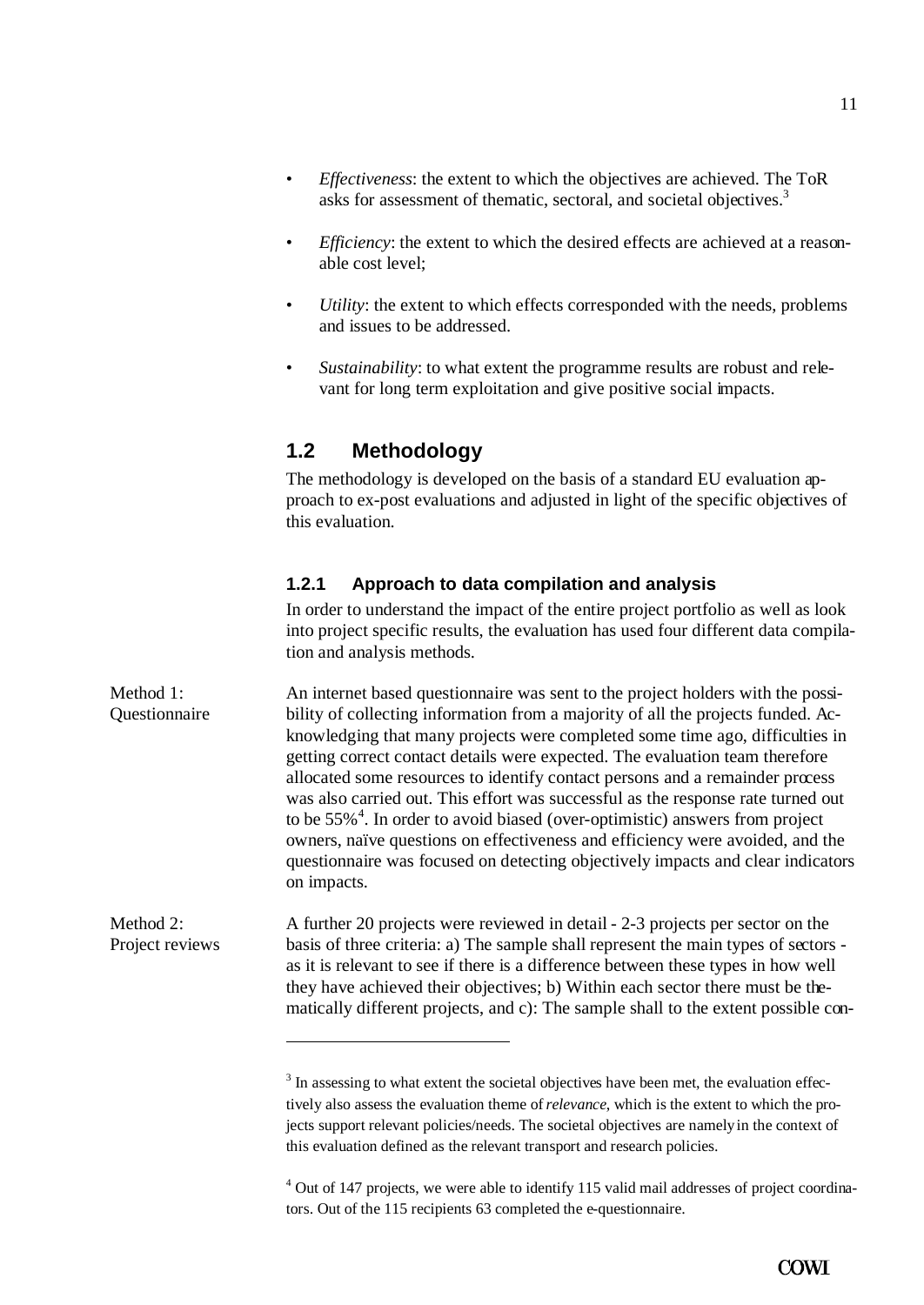|                                | tain a variety of projects (in terms of e.g. budget size, consortia set-up, timing).<br>For an overview of the reviewed projects we refer to appendix 1.                                                                                                                                                                                                                                                                                                                                                                                                                                                                                                                               |
|--------------------------------|----------------------------------------------------------------------------------------------------------------------------------------------------------------------------------------------------------------------------------------------------------------------------------------------------------------------------------------------------------------------------------------------------------------------------------------------------------------------------------------------------------------------------------------------------------------------------------------------------------------------------------------------------------------------------------------|
|                                | The projects were analysed via examination of project documents and inter-<br>views with relevant EU officials and in some case also interview with the pro-<br>ject holder. The project reviews were reported in a standardised project fiche<br>formats showing the evaluation themes for each project. To be noted, the nature<br>of the benchmarks varies between the themes - some are precise and unambi-<br>guous (such as numbers/units), others have a softer qualitative nature (such as<br>assessments on impacts, potentials and changes), and we therefore developed a<br>three-level scoring system enabling a ranking and comparison of projects (see<br>chapters 3-6). |
| Method 3:<br>Literature review | The evaluation also draws on relevant literature such as previous FP evalua-<br>tions, policy documents and relevant studies. <sup>5</sup>                                                                                                                                                                                                                                                                                                                                                                                                                                                                                                                                             |
| Method 4: Field visits         | In order to get a detailed insight into the issues of impact and sustainability five<br>projects were visited and additional interviews were carried out with project<br>managers and coordinators. These visits also turned out to provide valuable in-<br>formation and ideas on how a program like the KA2 can be administered more<br>effectively by the EU Commission. The following projects were visited:                                                                                                                                                                                                                                                                       |
|                                | SAMARIS; Sustainable and Advanced Materials for Road InfraStructures.<br>$\bullet$<br><b>COMPRIS</b> ; Consortium Operational Management Platform River Informa-<br>$\bullet$<br>tion Services<br>FORESIGHT; A foresight exercise to help forward thinking in transport<br>$\bullet$<br>and sectoral policy integration<br>ECBOS; Enhanced Coach and Bus Occupant Safety<br>$\bullet$<br>SOURDINE II; Study of Optimisation procedURes for Decreasing the Im-<br>$\bullet$<br>pact of NoisE around airports-II.                                                                                                                                                                        |
|                                | For a brief overview of these projects see appendix 3.                                                                                                                                                                                                                                                                                                                                                                                                                                                                                                                                                                                                                                 |
| Summarising the<br>methodology | The table below summarises the methodology, showing the relation between<br>the various methods/data sources and the evaluation themes. To be seen, some<br>methods (like project review) are good at covering all evaluation themes but<br>then cover only a sub-set of the projects. Other methods are good at covering<br>all projects (e-questionnaire) but then provide less value to the answering of<br>individual evaluation themes. It will be made clear throughout the report which<br>data sources in particular are used to draw the specific conclusions.                                                                                                                |
|                                | <sup>5</sup> Key documents considered are: 'Identification of Indicators to assess the Implementation                                                                                                                                                                                                                                                                                                                                                                                                                                                                                                                                                                                  |

of the White Paper on European Transport Policy' (September 2004), European Commission; 'European Transport Policy for 2010: Time to Decide' (henceforth 'The White Paper' (COM (2001)0370); 'Keep Europe Moving - Sustainable mobility for our continent'. Midterm Review of the 2001 Transport White Paper; FP5 Impact Assessment. Survey conducted as part of the Five Year Assessment of EU Research Activities (1999-2003), Atlantis Research Organisation.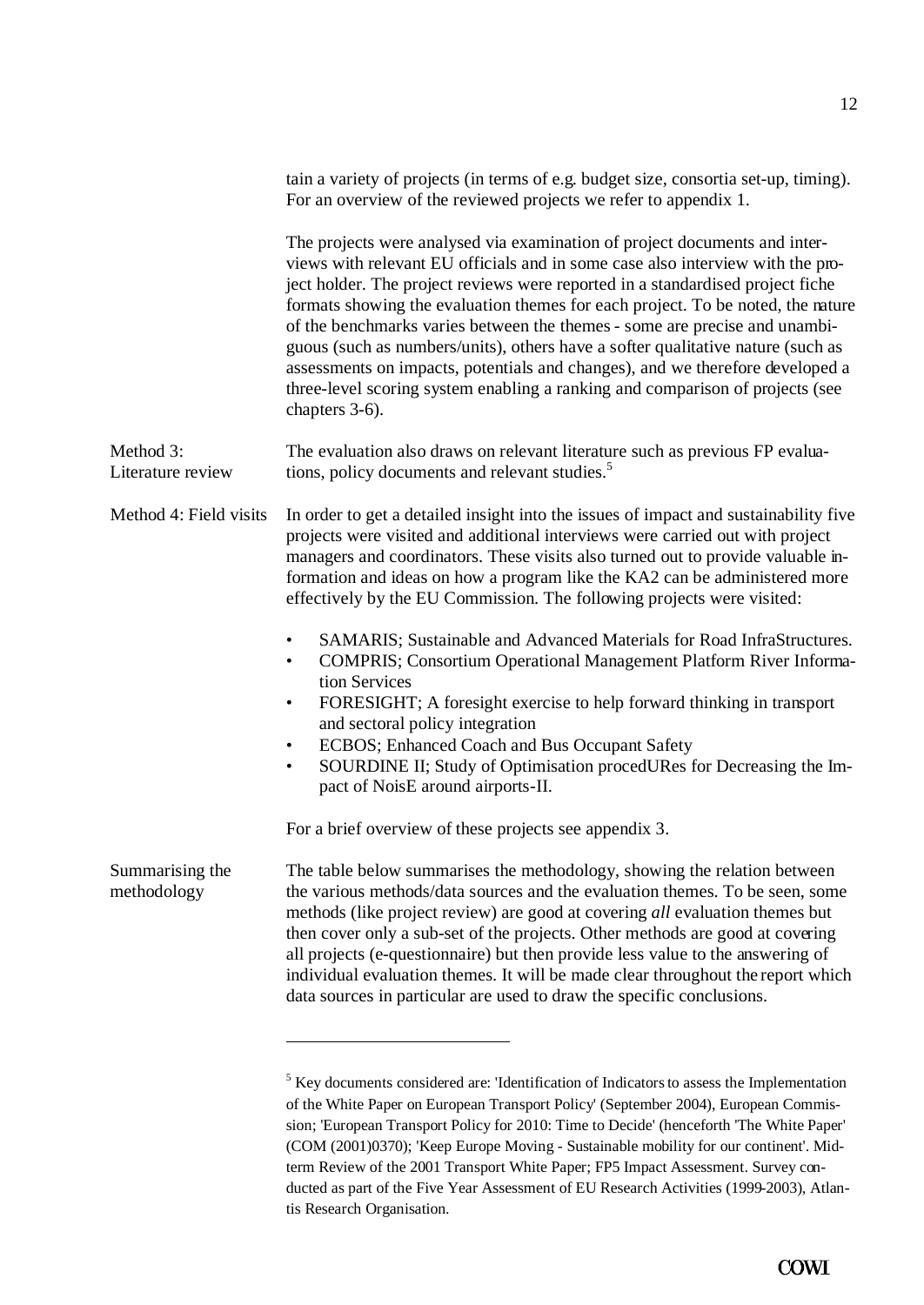| Methods/themes              | Relevance | <b>Effectiveness</b> | Efficiency | Utility | Sustainability |
|-----------------------------|-----------|----------------------|------------|---------|----------------|
| E-Questionnaire             | (x)       | (x)                  | (x)        | x       | х              |
| Project reviews (interview) |           |                      | Χ          |         | х              |
| On-site visits              | х         |                      | x          |         |                |
| Literature review           | х         | x                    | x          | x       | х              |

*Table 2 Matrix showing how various methods have contributed to covering evaluation themes*

X: A very important method/data source for addressing the specific evaluation theme

x: An important method/data source for addressing the specific evaluation theme

(x): Provide some complementary information

#### **1.2.2 Indicators to measure results of the programme**

A need to define sets of objectives

As noted, the evaluation shall assess if the thematic, sectoral and societal objectives of the programme have been met. These objectives were *not* a priori defined, hence should be elaborated and made operational within the context of this evaluation. The Evaluation Team therefore carefully reviewed the objectives of KA2 and established the below hierarchy of objectives - global, intermediate and specific objectives - with corresponding indicators. An overview is given in the table below.

| Global, intermediate and specific objectives                                                                                                                                  |          |                                                                                                                                                      |                                                                                                                                                                     | <b>Source</b>                                                                                                                                                                                                                                         |
|-------------------------------------------------------------------------------------------------------------------------------------------------------------------------------|----------|------------------------------------------------------------------------------------------------------------------------------------------------------|---------------------------------------------------------------------------------------------------------------------------------------------------------------------|-------------------------------------------------------------------------------------------------------------------------------------------------------------------------------------------------------------------------------------------------------|
| Overall objective                                                                                                                                                             |          | Intermediate objectives                                                                                                                              | Specific objectives                                                                                                                                                 |                                                                                                                                                                                                                                                       |
| To reconcile the demand<br>for mobility from industry<br>and citizens with the<br>need to reduce its nega-<br>tive impact on the envi-<br>ronment, the economy<br>and society | Thematic | Socio-economic scenarios<br>for the mobility of people and<br>goods<br>Infrastructures and their in-<br>terfaces with transport<br>means and systems | Decision-making tools<br>Driving forces transport<br>Sustainable mobility policy<br>Infrastructure development<br>Environment<br>Safety<br>Security<br>Human factor | 1999/169/EC:<br><b>Council Decision</b><br>of 25 January<br>1999 adopting a<br>specific pro-<br>gramme for re-<br>search, techno-<br>logical develop-<br>ment and dem-<br>onstration on<br>competitive and<br>sustainable<br>growth (1998 to<br>2002) |
|                                                                                                                                                                               |          | Modal and inter-modal<br>transport management sys-<br>tems                                                                                           | Transport management<br>Mobility services<br><b>GNSS</b>                                                                                                            |                                                                                                                                                                                                                                                       |
|                                                                                                                                                                               | Sectoral | Road sector                                                                                                                                          | As specified in the White<br>Paper                                                                                                                                  | COM (2001)370:<br>European Trans-                                                                                                                                                                                                                     |

*Table 3 Overview of the thematic, sectoral and societal objectives*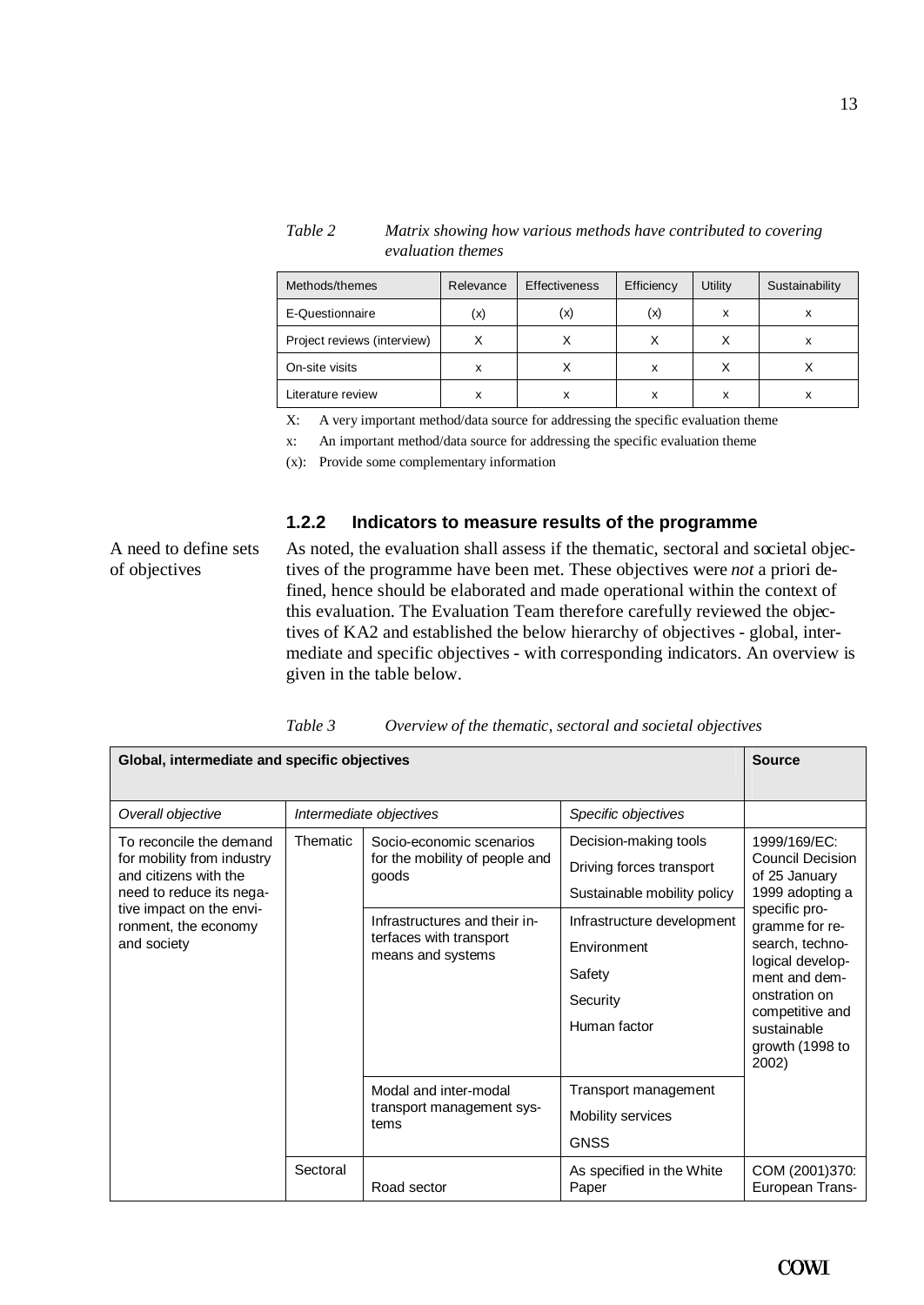|          | Railways sector                                                        | - do -                                                                                                   | port Policy for<br>2010: Time to<br>Decision (The<br>White Paper)                                                   |
|----------|------------------------------------------------------------------------|----------------------------------------------------------------------------------------------------------|---------------------------------------------------------------------------------------------------------------------|
|          | Air transport sector                                                   | - do -                                                                                                   |                                                                                                                     |
|          | Maritime and inland water-<br>ways                                     | - do -                                                                                                   |                                                                                                                     |
|          | Public transport                                                       | - do -                                                                                                   |                                                                                                                     |
|          | GNSS/Galileo                                                           | - do -                                                                                                   |                                                                                                                     |
|          | Combined mode*                                                         | - do -                                                                                                   |                                                                                                                     |
| Societal | To support the implementa-<br>tion of the Common Trans-<br>port Policy | 12 policy fields as defined<br>in the White Paper (con-<br>taining a total of 76 spe-<br>cific measures) | COM (2001)370:<br>European Trans-<br>port Policy for<br>2010: Time to<br>Decision (The<br>White Paper) <sup>6</sup> |
|          | To support the implementa-<br>tion of EU FP5 research pol-<br>icy      | 9 FP5 common criteria<br>(adjusted for this evalua-<br>tion)                                             | FP5 Programme<br>Management<br>regulation                                                                           |

Evaluation process

 $\overline{a}$ 

The key steps of the evaluation process have been:

- To review background information on FP5, the KA2, and relevant policies
- To analyse the project portfolio
- To select projects for review and to undertake project reviews, including several personal interviews
- To develop the questionnaire and to analyse the findings
- To select project suitable for field visits and to undertake field visits
- To report the key findings and recommendations.

 $6$  To be seen from the above, the various policy areas and recommendations of the White Paper (2001) is used as a benchmark for the answering of *some* of the evaluation questions. It needs to be underlined that the White Paper was launched in 2001, setting in its own words 'new objectives for the EU transport policy' while many of the KA2 projects were launched before 2001 - hence a time-inconsistency exists between the funding criteria and the benchmark that we use to answer some of the evaluation questions. As the advantage of using the White Paper is obvious - it represents well-established objectives - we find it reasonable to accept this time-inconsistency as long as it is made clear to the reader throughout the report what specific implications it may have on the assessments given.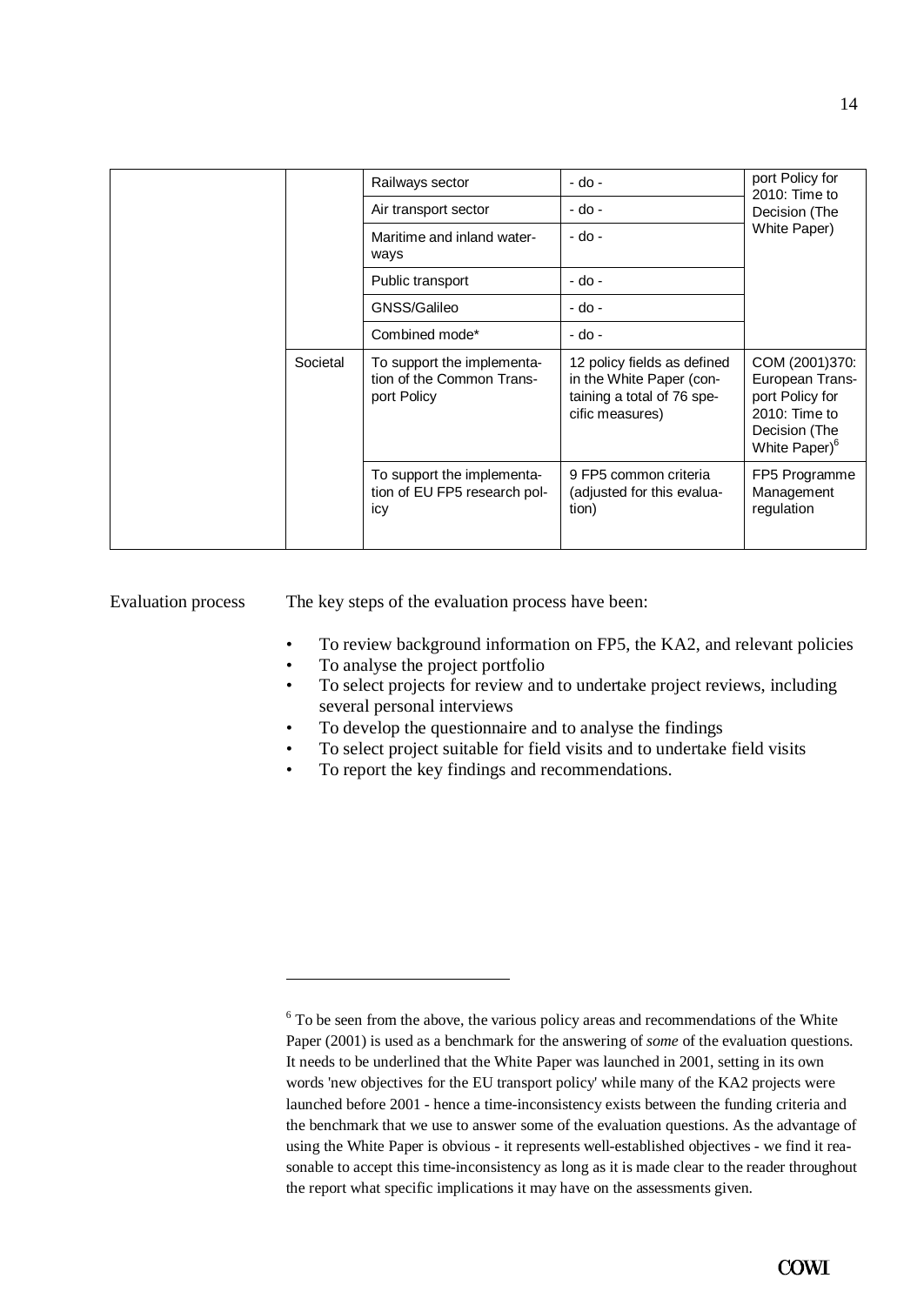#### 15

# **2 Programme description**

Purpose of chapter This chapter provides a background for the evaluation by showing the general content and context of the KA2 programme. First, a description of the KA2 programme and its characteristics is given. Second, the policy context - which is necessary for the subsequent review of the programme's societal objectives is outlined.

### **2.1 KA2: Sustainable mobility and intermodality**

Research, technology, demonstration The Fifth Framework Programme (FP5), adopted on 22 December 1998, defines the activities of the European Union in the field of Research, Technological development and Demonstration (RTD) for the period 1998-2002. It is a response to major socio-economic challenges facing the European Union, and it focuses on a limited number of objectives and areas combining technological, industrial, economic, social and cultural aspects. The priorities for FP5 have been selected according to three basic principles:

- European 'value added' and the subsidiarity principle, e.g. to reach a critical mass or contribute to solving problems of a European dimension;
- Social objectives, such as quality of life, employment or protection of the environment in order to meet the concerns of the Union's citizens;
- Economic development and scientific and technological prospects in order to contribute to the sustainable development of the European Union.

The total budget for the implementation of the European Community section of FP5 consists of 13 700 million EUR whereof 2 705 million EUR adheres to the thematic headline 'Competitive and sustainable growth' and hereof is 354 million EUR dedicated to KA2. Budget, stru**c**ture and contents

> The Framework Programme contains four thematic programmes, one of these being 'Competitive and sustainable growth' (the GROWTH programme). The GROWTH programme is structured in three main elements the first of which contains four key actions. One of these four key actions is 'Sustainable mobility and intermodality'. See figure below.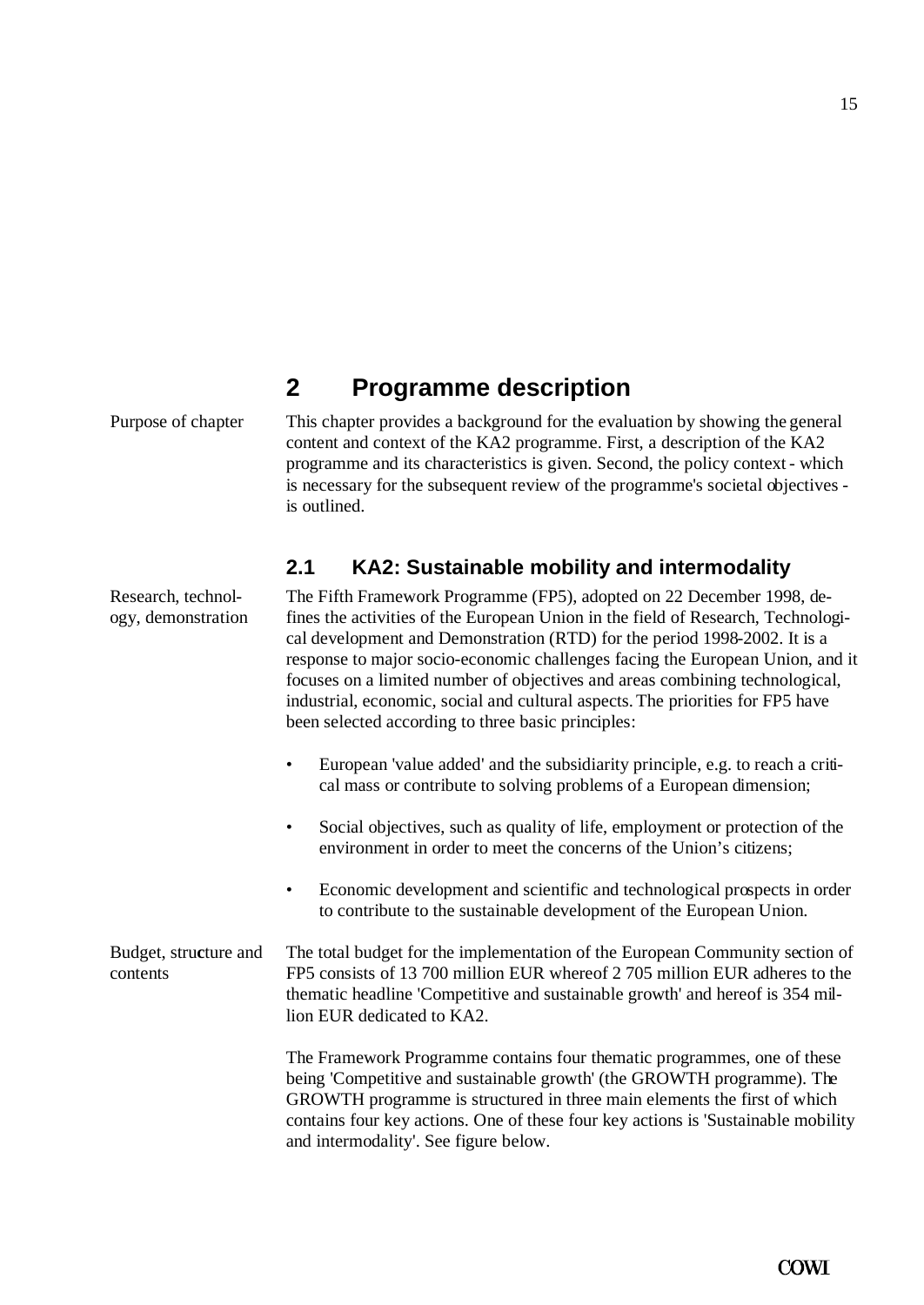

*Figure 2 Overview of KA2 in overall FP 5 set -up*

| Characteristics of<br>Key Action 2                                        | The KA2 is largely policy-driven, and it is framed around the need to reconcile<br>the increased demand for transport on the one hand and the need to reduce its<br>negative impact on the physical, social and human environment on the other<br>hand. KA2 offers the opportunity to involve all stakeholders in facing this chal-<br>lenge and in enhancing innovation in the transport sector by fostering the use of<br>new technologies, developing new services and providing new concepts and<br>policies. KA2 bases itself on an integrated systems approach to transport. As<br>the road, rail, waterborne and air transport modes are at different stages of their<br>development, their optimisation from a modal perspective will continue to be<br>necessary. However, a major focus has been to enhance the integration between<br>the different modes of transport in respect to infrastructure, operations, ser-<br>vices, procedures and regulations. |
|---------------------------------------------------------------------------|------------------------------------------------------------------------------------------------------------------------------------------------------------------------------------------------------------------------------------------------------------------------------------------------------------------------------------------------------------------------------------------------------------------------------------------------------------------------------------------------------------------------------------------------------------------------------------------------------------------------------------------------------------------------------------------------------------------------------------------------------------------------------------------------------------------------------------------------------------------------------------------------------------------------------------------------------------------------|
| Three KA2 objec-<br>tives                                                 | As said, there are three RTD priorities of the key action - and 13 sub-priorities -<br>which together reflect the three main objectives of a modern integrated trans-<br>port system: The regulatory framework (including socio-economic aspects),<br>infrastructure and transport management.                                                                                                                                                                                                                                                                                                                                                                                                                                                                                                                                                                                                                                                                         |
| Objective 1:<br>Regulatory rame-<br>work and socio-<br>economic objective | The goal is to develop a regulatory and accountable framework reflecting<br>socio-economic objectives including strategies and tools for managing the im-<br>pact of economic, social, political, demographic and technological factors on<br>mobility demand and transport policies. The sub-objectives are:                                                                                                                                                                                                                                                                                                                                                                                                                                                                                                                                                                                                                                                          |
|                                                                           | Socio-economic tools and studies<br>1                                                                                                                                                                                                                                                                                                                                                                                                                                                                                                                                                                                                                                                                                                                                                                                                                                                                                                                                  |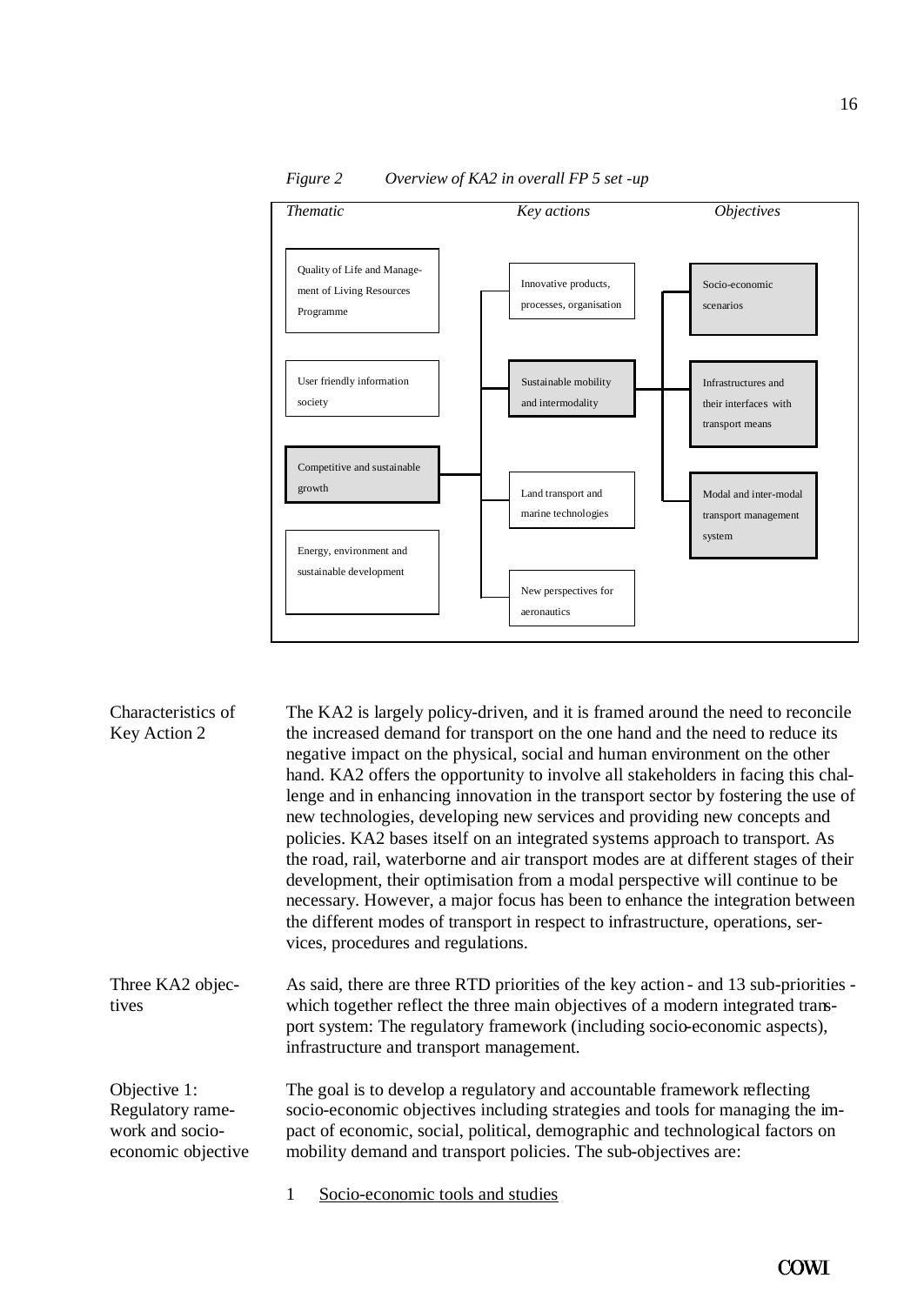quiring development of a common policy. But substantial progress was first made between 1986 and 1992 towards the establishment of a single market in each of the main transport modes, laying the foundation of a Common Transport Policy. Under the Maastricht Treaty (1992), the Commission gained new powers regarding transport safety and transport infrastructure. Moreover, the

Towards a Common Transport Policy

17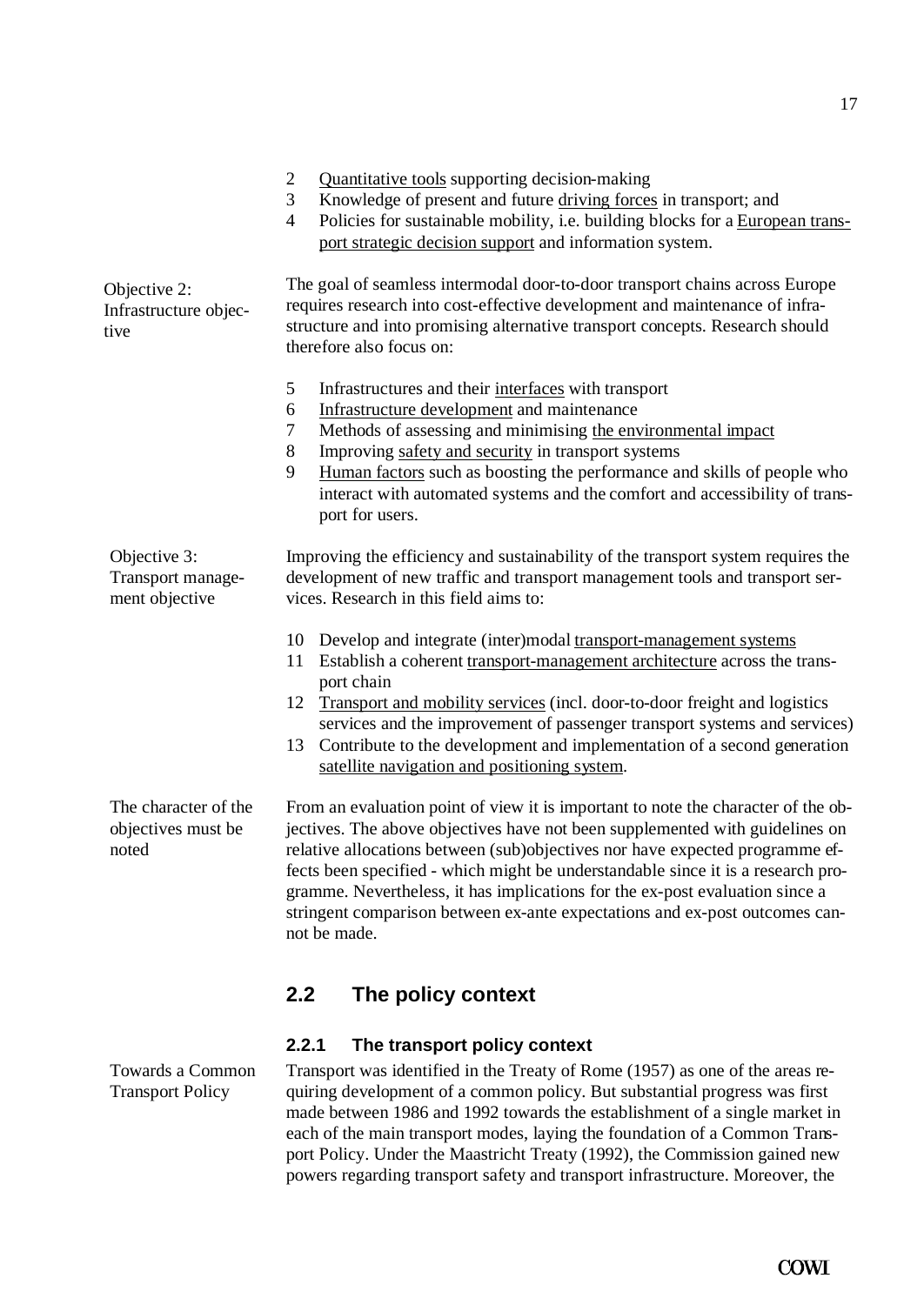Treaty contained three articles providing for the development and financing of trans-European networks. In late 1992, soon after the adoption of the Amsterdam Treaty, the Commission published a White Paper entitled 'The Future Development of the Common Transport Policy: A global approach to the construction of a community framework for sustainable mobility'. In 1995, the Commission adopted 'The Common Transport Policy Action Programme' for the period between 1995 and 2000. In 1997, the Amsterdam Treaty made sustainable development a core objective for the EU. Consequently, in 1998, the Commission published the document 'The Common Transport Policy – Sustainable Mobility: perspectives for the future' examining the implications and possible ways of action in each transport mode for achieving that objective. Then in 2001, the Commission published the White Paper 'European Transport Policy for 2010: Time to Decide'. It is the most comprehensive and important policy document to consider when developing a benchmark for this evaluation. In the White Paper, it is said that the global objective of the Common Transport Policy is to break the link between transport growth and economic growth, i.e. to reconcile economic growth and social demands for mobility with environmental impact and other costs of traffic movements, while taking into account the international dimension of transport. *Text box 1 The global objective of sustainable mobility, cf. the White Paper* To reconcile economic growth and social demands for mobility with environmental impact and other costs of traffic movements, while taking into account the international dimension of transport. A core element in the new approach to the Common Transport Policy, as confirmed by the Gothenburg Council (2001), is to generate a shift in the balance between modes of transport. This shift should be accomplished by various means, including an infrastructure investment policy in favour of railways, inland waterways, short sea shipping and intermodal operations. Following the Gothenburg European Council's conclusions, the White Paper places the shifting of balance between modes of transport as the intermediate working objective of sustainable mobility. *Text box 2 The intermediate working objectives of sustainable mobility, cf. the White Paper* To generate a shift in the balance between modes of transport in favour of railways, inland waterways, short sea shipping and intermodal operations. The White Paper, 2001 Intermodal shifts

> At the operational level, the White Paper contains 60 policy measures relating to 12 different policy areas/sector plus additional horizontal measures, resulting in a total of 76 measures.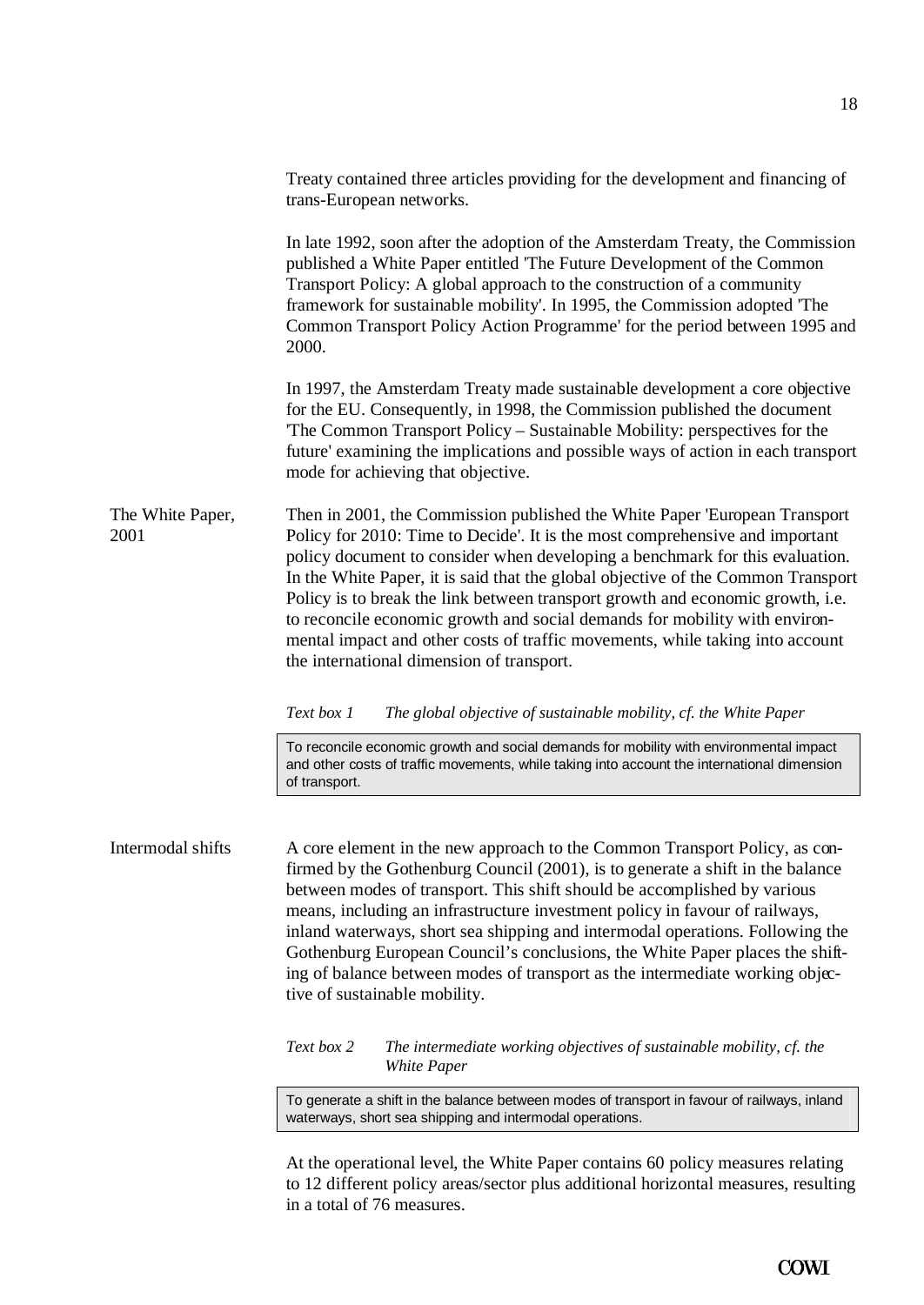*Text box 3 The 12 policy areas/sectors of. the White Paper*

| 1. | To improve quality in the road transport sector.                                |
|----|---------------------------------------------------------------------------------|
| 2. | To revitalise the railways.                                                     |
| 3. | To strike a balance between growth in air transport and the environment.        |
| 4. | To promote short sea shipping and inland waterway transport.                    |
| 5. | To turn intermodality into reality.                                             |
| 6. | To continue the building of the trans-European transport.                       |
| 7. | To improve road safety.                                                         |
| 8. | To adopt a policy on effective charging for transport.                          |
| 9. | To put research and technology at the service of clean and efficient transport. |
|    | 10. To recognise the rights and obligations of users.                           |
|    | 11. To develop high quality urban transport.                                    |
|    | 12. To manage the effects of globalisation.                                     |
|    |                                                                                 |

The above policy areas are used in the context of this evaluation to see to what degree the KA2 supports the realisation of Common Transport Policy.

#### **2.2.2 The research policy context**

Research and technological development is an area where EU funding is designed to make strong progress towards achieving sustainable growth. However, the EU lags behind the US and Japan in terms of the proportion of GDP spent on research, suggesting scope for improvement and the Lisbon Strategy includes the goal to increase research spending in Europe to an average of 3% of GDP<sup>7</sup>. Increased investment in Research and Development is seen as a priority to increase the competitiveness and productivity of EU businesses to US levels.

Targeted research and development to support the development of competitiveness is therefore recognised as central to the EU's priorities. The Commission also recognises that action is needed in the field of dissemination of research results, and EU participation and leadership in global initiatives.

The RTD Framework Programmes (FPs) are the most important mechanism for EU funding of R&D. As set out in the Treaty (art.166), these multi-annual Programmes fix the objectives and priorities for activities to promote cooperation in the field of R&D, the dissemination of research results and the training and mobility of researchers in the EU. The First Framework Programme (FP1), launched in 1984, ran until 1987 and was succeeded by FP2 (1987-91), FP3 (1990-94), FP4 (1994-1998) FP5 (1998-2002), (FP6) in (2002 - 2006) and the recently launched FP7 (2006 - 2010). The Framework Programs is the largest RTD funding programme

### **2.3 Summary**

The key observations from this overview of the content and context of the KA2 are the following:

Towards Lisbon objectives: Increased RTD investment

 $7$  COM(2003) 226: Investing in research: an action plan for Europe.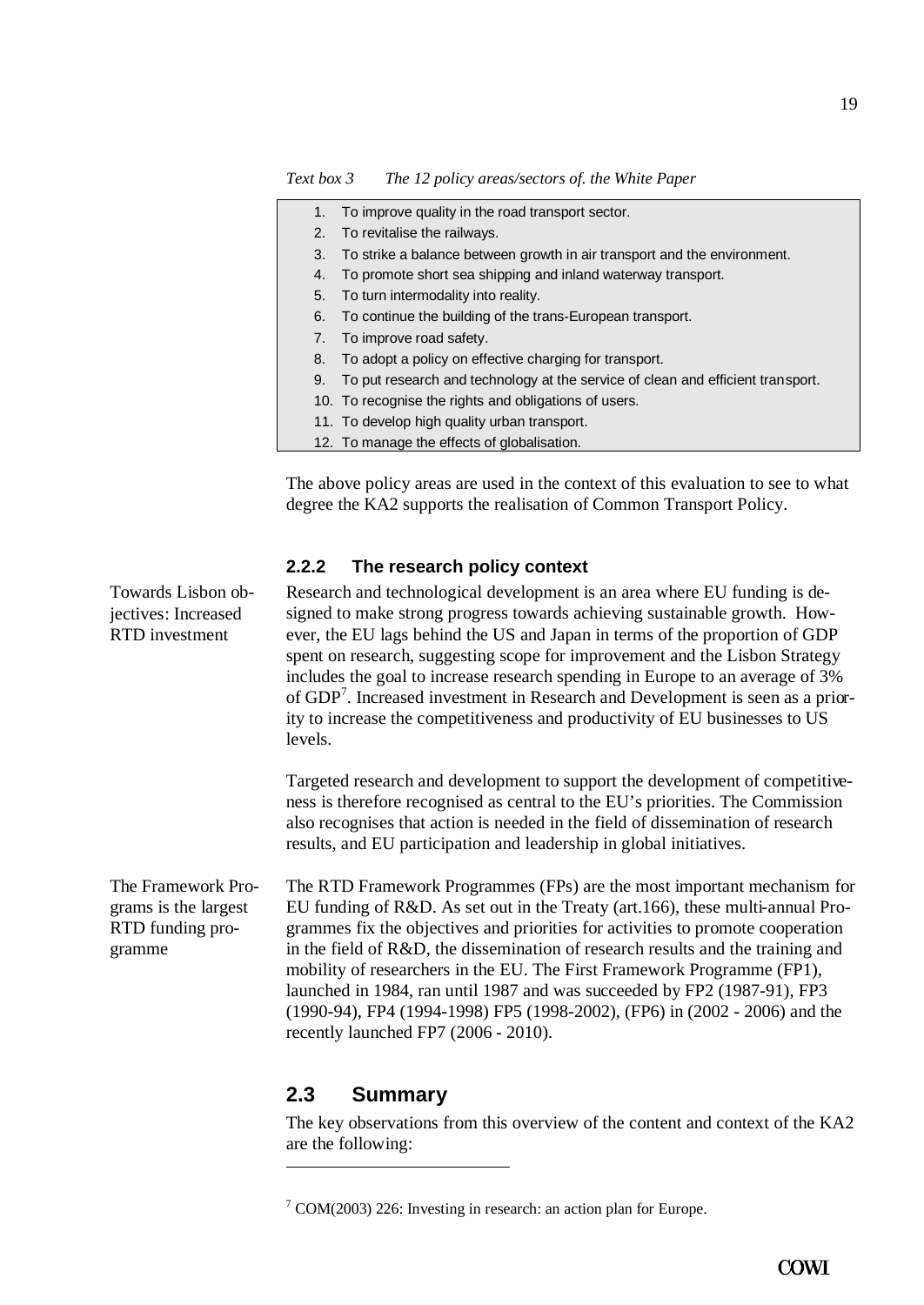- Overall, the KA2 is an instrument which through the provision of new knowledge - shall contribute to the tremendous challenge of reconciling the increased demand for transport with the need to reduce its negative impact on the physical, social and human environment. KA2 is thus clearly related to well-established policy-objectives, and the policy driven feature has already been noted by earlier evaluations. Also to be noted, the overall objective of KA2 is almost identical to the overall objective of the Common Transport Policy.
- The KA2 has three objectives and a number of sub-objectives attached to each of these. The KA2 has not been implemented at the basis of ex-ante goals for the programme, and it does not offer a clear hierarchy of priorities of objectives. This implies that a stringent comparison between ex-ante expectations and outcomes cannot be made.
- The policy context consists first and foremost of the Common Transport Policy which seeks to generate a shift in the balance between modes of transport. The so-called White Paper contains a list of targeted policy areas/sectors and these can be used as a benchmark to see if the KA2 is meeting is societal objectives.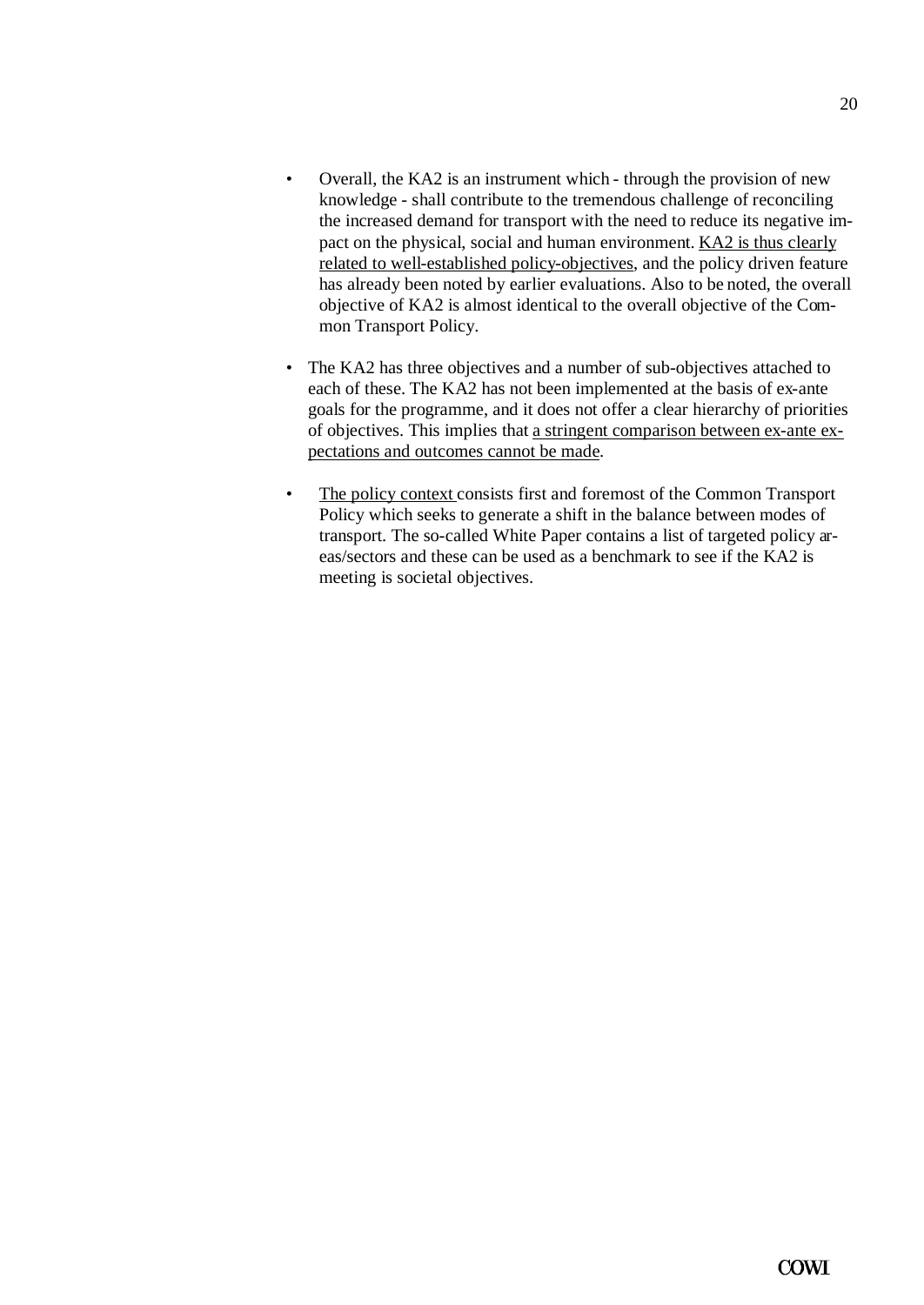# **3 Effectiveness**

Purpose of chapter The chapter progresses as follows. First an overall effectiveness assessment is made, primarily on the basis of the project reviews, and with a focus on whether the individual projects delivered what they were expected to deliver. Then the focus of the chapter changes towards assessing whether the thematic, sectoral and societal objectives were met.

## **3.1 Effectiveness of the projects**

Findings based on the project reviews The project review part of the evaluation provided an opportunity to analyse, in some detail, individual projects while still allowing a relatively high number of projects to be reviewed thereby allowing generalisation from the project sample to the total population of projects. A thorough desk study was undertaken and the project owners and project officers was interviewed to get a clear understanding of the results of the projects. The project reviews and following interviews with project owners and EU officers gave the results reported below.

|        | <b>Total of projects</b> | In % of total |
|--------|--------------------------|---------------|
| High   | 11                       | 55            |
| Medium | 8                        | 40            |
| Low    |                          | 5             |
| Total  | 20                       | 100           |

*Table 4 Assessment of effectiveness of the projects*<sup>8</sup>

It is the main observation that 55 percent of the projects have been highly effective and that only 5 percent of the projects have scored 'low' which means that

<sup>&</sup>lt;sup>8</sup> Scoring system applied:

High: All project objectives have been met, and significant positive results beyond the planned goals are said to exist and can clearly be observed and documented.

Medium: All objectives have been met, and some impacts beyond the planned goals are said to exists.

Low: All objectives have not been fully met, and no positive impacts beyond the planned goals can be claimed, observed or documented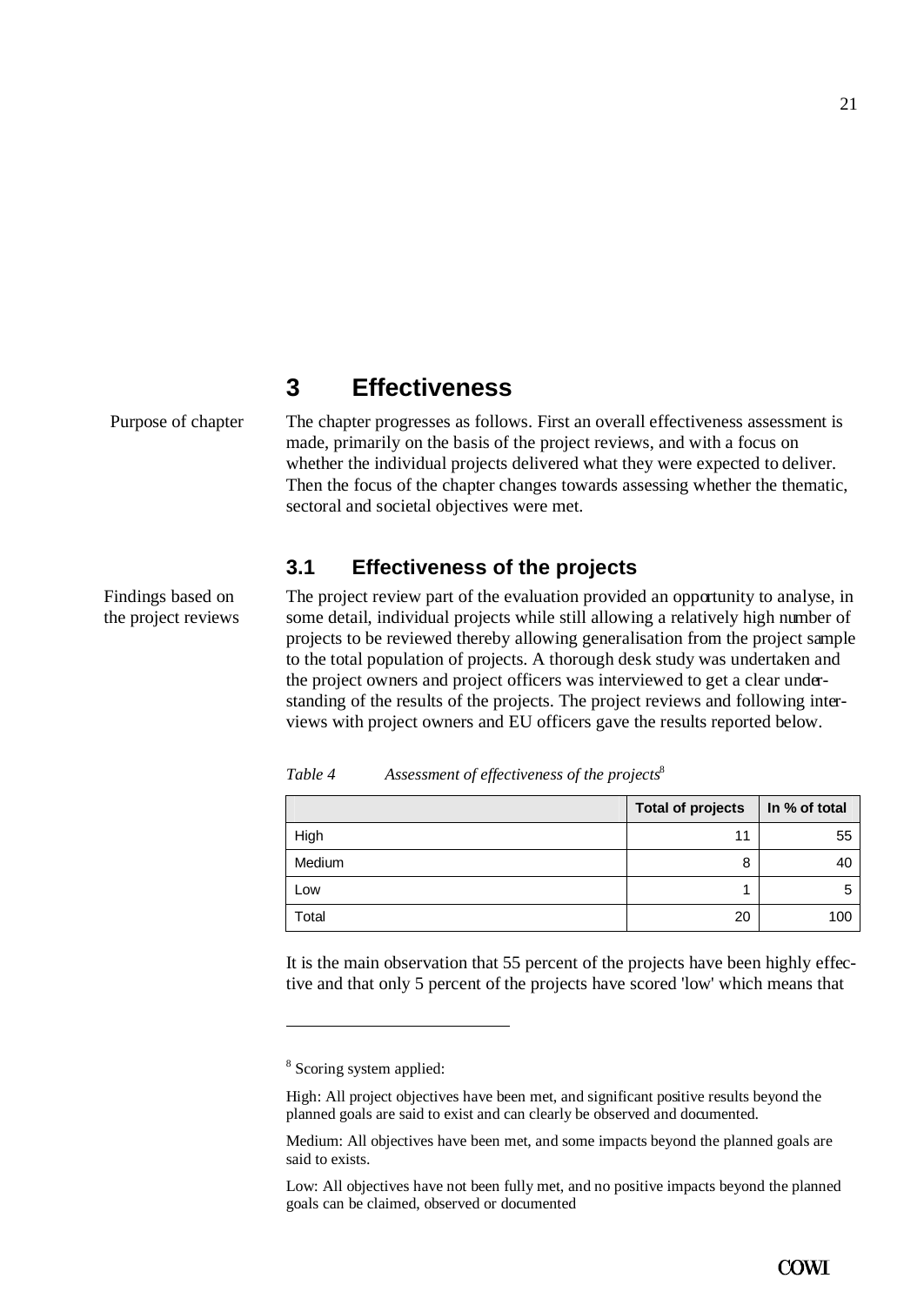the project did not deliver all of the expected outputs and that no positive impacts beyond the planned goals can be observed or documented.

The results from the e-questionnaire point in the same direction, as more than 2/3 of the projects 'to a large extent' and 23 % 'to some extent' achieved the intended results, according to the consortia themselves. The feedback from the project owners on this particular subject should obviously be interpreted with caution (risk of biased answers) but as the evaluation found the same tendency it appears reasonable that the projects overall have yielded satisfactory results.

No patterns can be seen across categories of projects

The nature of the high scoring research projects varies. For instance, some projects are promotional and awareness raising by nature (thematic networks), some projects are policy driven concerning the production of knowledge to be used for legislative initiatives and some are transport management system projects, hence it is not possible to point to specific areas that perform better than others. Rather it seems that the effectiveness of projects depends on projectinternal factors (consortia-internal procedures, organisation, quality of networks, etc.).

#### *Text box 4 Examples of effective projects*

**EcoPorts** aims to create a better understanding of the environmental impact of activities of ports and terminals and to introduce policies and actions to minimise the environmental impact. Within the context of EcoPorts, the PERS - Port Environmental Review System was developed. Many ports have now received training in the use of PERS - 18 have now been successfully reviewed by Lloyd's as independent auditor, and have received the PERS certificate. At least 15 other ports are in the process of completing the PERS documentation and applying for a certificate. Also to be noted, Environmental Best Practices and Solutions are collected on a regular basis, and exchanged through the on-line database.

The **ECBOS** project concerns safety for coach passengers. A bus accident database containing a representative number of real world accidents was generated; several series of experimental tests were performed, and the findings from all the simulations formed the basis for a new directive on bus and coach safety. The ECBOS results have been recognized internationally as state of the art science (e.g. by UNECE). It has also influenced coach manufacturers by stimulating an increased demand for safer coaches with significantly better roofs and fronts - expected to reduce fatalities in case of accidents involving coaches.

### **3.2 Meeting the thematic objectives**

FP5 Objectives

In the previous chapter the KA2 thematic (sub)objectives were presented, and it was noted that there does not exists guidelines on relative allocations between the themes. It is, however, reasonable to assume that the objectives are met only if all themes are covered. Hence, in order to understand which of the priorities de-facto received the most funding, all project have been categorised against the objectives of the KA2. It shows that a majority of the projects relate to the objective 3: Transport management, cf. the table below.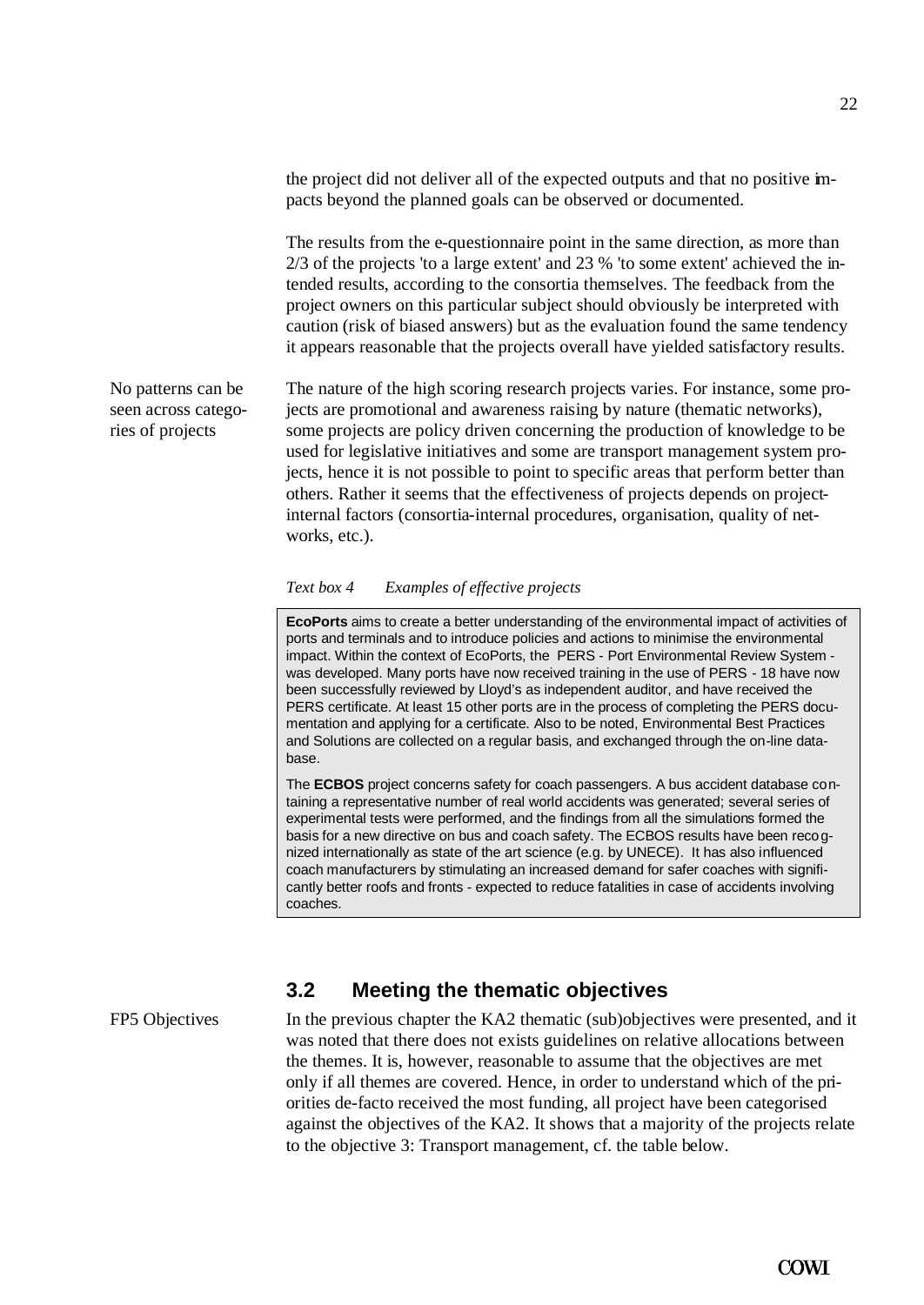| <b>Objective</b> | Sub-objective                                             | No. of projects |
|------------------|-----------------------------------------------------------|-----------------|
|                  | Socio-economic                                            | 10              |
|                  | Quantitative tools for decision-making                    | 3               |
|                  | Drives forces in transport                                | 8               |
|                  | Policies for sustainable mobility                         | 8               |
|                  | Socio economic objectives - Sub-total                     | 29              |
|                  | Infrastructures and their interfaces with transport       | 4               |
|                  | Infrastructure development and maintenance                | 9               |
|                  | Environment                                               | 5               |
|                  | <b>Transport Safety</b>                                   | 13              |
|                  | Human factors                                             | 1               |
|                  | Infrastructure and traffic related objectives - Sub-total | 32              |
|                  | Modal and intermodal transport management systems         | 66              |
|                  | Traffic management systems                                | 10              |
|                  | Transport and mobility services                           | 5               |
|                  | New generation GNSS                                       | 5               |
|                  | Transport management and system objectives - Subtotal     | 86              |
| <b>Total</b>     |                                                           | 147             |

*Table 5 Overview of 147 KA2 transport projects - against objectives*

The table shows:

- That out of 147 projects, 86 projects supports the 'transport management and system objectives' followed by 32 projects within the 'infrastructure and traffic' related objectives and 29 projects are within 'socio economic' objectives.
- That the sub-objective 'modal and intermodal transport management systems' is the dominant category with 66 project or 45% of projects. This is significant more than the other 12 sub-objectives for which between 1 and 13 projects have been co-financed.
- In terms of funding the table below shows that the largest amount of EU funding (64%) is targeted 'transport management and systems', which is not surprising given that the largest number of project are also within this category. Comparing with actual funding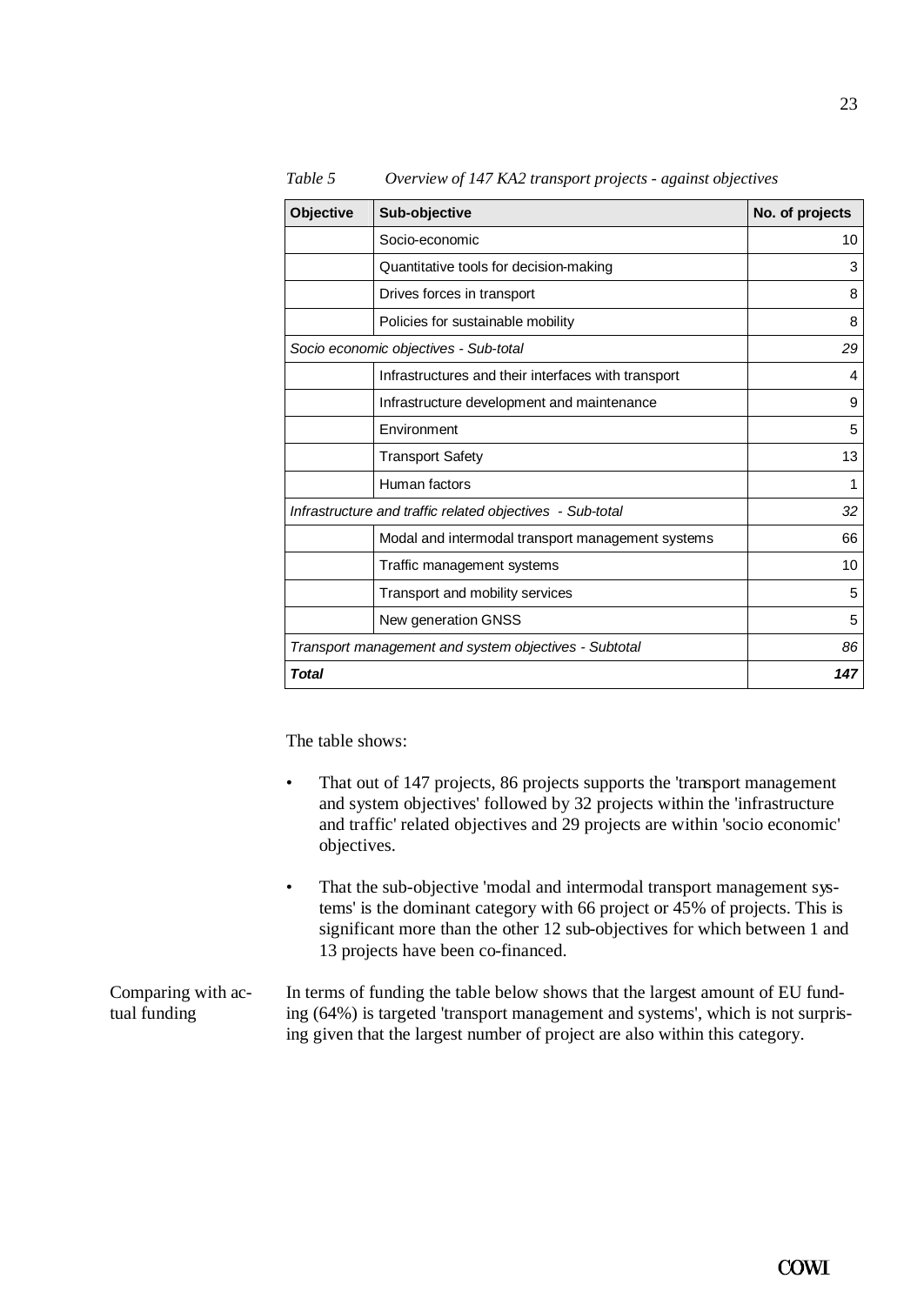| <b>Objective</b> | Sub-objective                                             | <b>EC Contri-</b><br>bution $\in$ | <b>Project</b><br>Costs* |
|------------------|-----------------------------------------------------------|-----------------------------------|--------------------------|
|                  | Socio-economic                                            | 23.8                              | 40.0                     |
|                  | Quantitative tools for decision-making                    | 3.7                               | 3.8                      |
|                  | Drives forces in transport                                | 9.1                               | 10.2                     |
|                  | Policies for sustainable mobility                         | 35.7                              | 82.5                     |
|                  | Socio economic objectives - Sub-total                     | 72.4                              | 136.6                    |
|                  | Infrastructures and their interfaces with transport       | 4.3                               | 7.8                      |
|                  | Infrastructure development and maintenance                | 15.8                              | 27.9                     |
|                  | Environment                                               | 7.5                               | 12.3                     |
|                  | <b>Transport Safety</b>                                   | 24.5                              | 33.8                     |
|                  | Human factors                                             | 1.8                               | 3.5                      |
|                  | Infrastructure and traffic related objectives - Sub-total | 53.9                              | 85.3                     |
|                  | Modal and intermodal transport management systems         | 155.5                             | 230.1                    |
|                  | Traffic management systems                                | 35.6                              | 65.5                     |
|                  | Transport and mobility services                           | 10.0                              | 14.9                     |
|                  | New generation GNSS                                       | 26.7                              | 31.4                     |
|                  | Transport management and system objectives - Subtotal     | 227.8                             | 342                      |
| <b>Total</b>     |                                                           | 354.0                             | 563.8                    |

*Table 6 Overview of funding of 147 RTD transport projects - against objectives*

*\* Eligible project costs*

Other observations are:

- That the average RTD project cost about 3.8 MEUR.
- That the average level of EC contribution is 62% of total project costs. Projects with a 'socio economic nature' received on average 50% EC contribution whereas the sub objectives 'driving forces in transport' and 'quantitative tools for decision-making' received more than 80% EC contribution.
- That some areas of research such as public transport and in particular the GNSS area are characterised by expensive research projects whereas particularly combined mode are characterised by inexpensive projects.

The possible tension between 'willingness to take a risk' vs. 'need to deliver useful results' is always salient in the context of a research programme. 39 % of the projects were successors of previous projects, 25% of the projects were motivated by new innovative ideas and 20% was motivated by requests by market actors. The fact that a very significant number of the projects are rooted in previous research projects is an advantage insofar that such projects have a better chance of meeting expectations in an already well researched field. But the output of such research projects might be less ground-breaking or pioneering com-How innovative should projects be?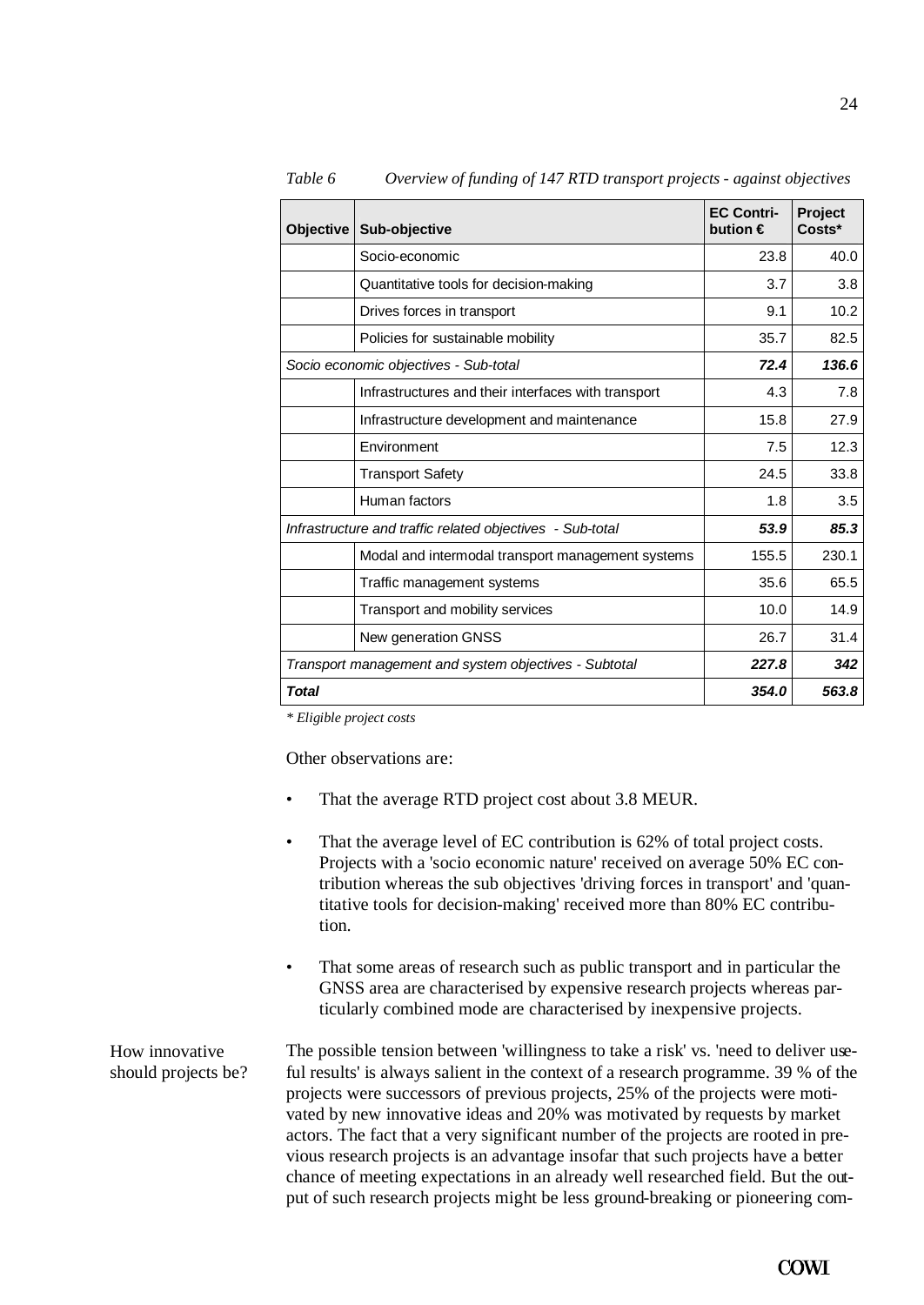25

pared to those projects where the driving force was a new idea or a request from the market. A point emphasised by some project officers was that DG TREN sometimes are not willing to run risks and go 'where no one have been before'.

### **3.3 Meeting the sectoral objectives**

Relating projects to sectors

The project portfolio was further analysed in accordance with the respective transport modes as a way to see if the sectoral objectives were met. The sectoral objectives have at no point been formally specified (thus there is no formal benchmark) but in the context of this evaluation the sectoral objectives were defined as those sectors given attention in the White Paper, cf. the below table showing the results.

| <b>Transport Mode</b>         | <b>Number of Projects</b> | $\frac{9}{6}$ |
|-------------------------------|---------------------------|---------------|
| Road sector                   | 26                        | 18%           |
| Railways sector               | 14                        | 10%           |
| Air transport sector          | 14                        | 10%           |
| Maritime and inland waterways | 22                        | 15%           |
| Public transport              | 17                        | 12%           |
| GNSS/Galileo                  | 11                        | 7%            |
| Combined mode*                | 43                        | 29%           |
| <b>Total</b>                  | 147                       | 100%          |

*Table 7 147 RTD transport projects - according to transport mode*

*\* Combination of mode relates to projects involving two or more modes (road, rail, air etc.).*

The table shows that projects with an intermodal nature (combined mode) make up the largest group, and also that many projects relate to the road sector, maritime sector and inland waterways. However, there seems to be a relatively even distribution between the transport sectors.

As seen from the table below, a similar even distribution of EC contribution appears - with the exception of the railway sector receiving 6% of the EU contribution and the combined modes receiving 17% which in both cases is significantly less than the relative amount of projects. Funding per transport mode

> The White Paper gives four transport modes a privileged position; cf. its working definition of sustainable mobility according to which a shift in the balance of modes of transport in favour of the following four modes should be generated: railways, inland waterways, short sea shipping and intermodal operations. These four modes accounts for 54% of the total EC contribution (incl. the 'Public transport' category, cf. the below table) and in addition to that a large group of the 'road' projects are projects aimed at a greening of the road sector; some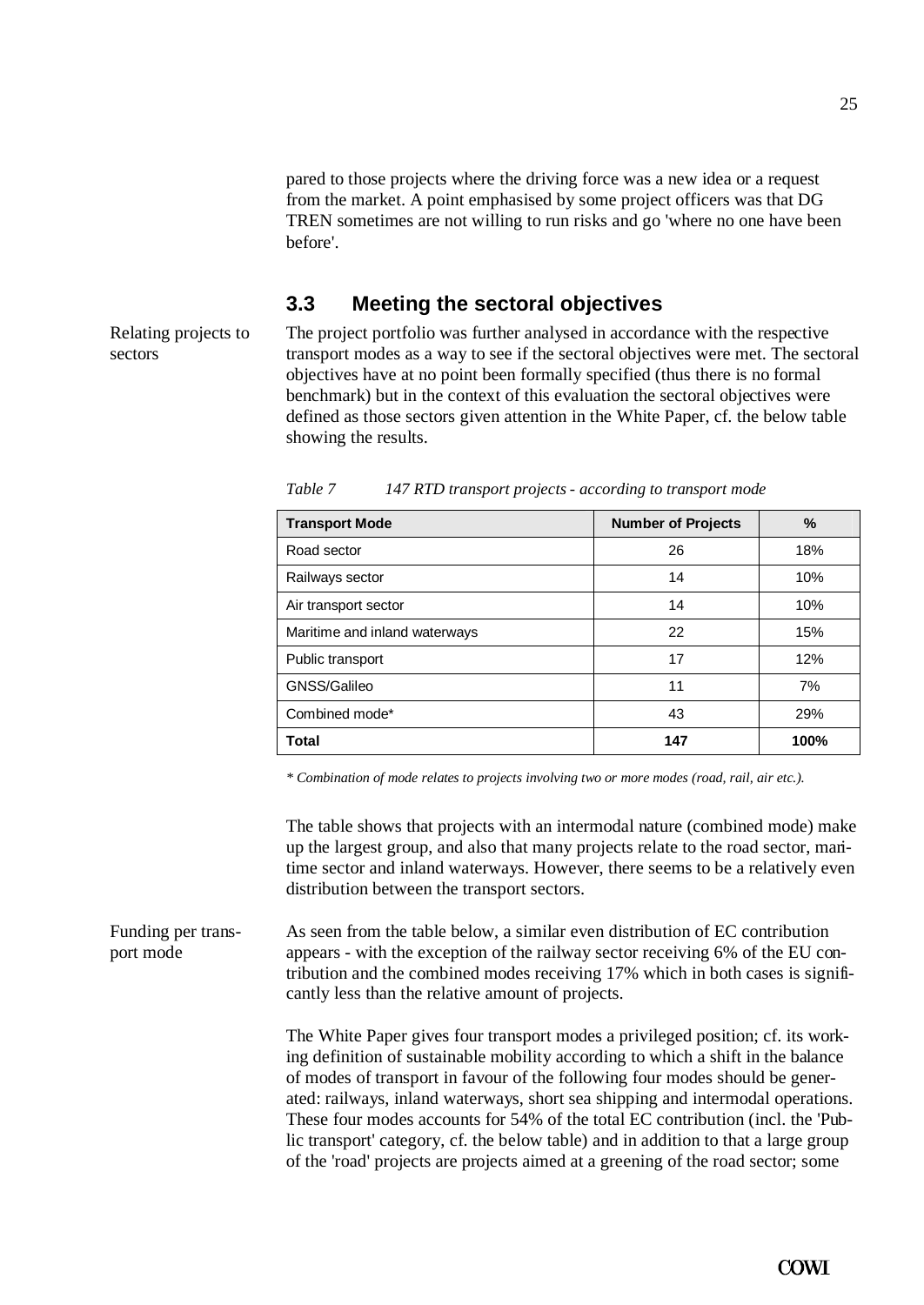road projects concern safety (also a profound White Paper issue)<sup>9</sup>, and the GNSS projects are steps towards a Galileo system which is expected to enable a broad range of services asked for by the White Paper such as guidance systems/road safety, road pricing, traffic management, railway goods tracking, interoperability of public transports, etc. $^{10}$ 

| <b>Transport Mode</b>         | <b>EC Contribu-</b><br>tion $\epsilon$ | <b>EC Contribu-</b><br>tion % | Project Value € |
|-------------------------------|----------------------------------------|-------------------------------|-----------------|
| Road sector                   | 50,440,051                             | 14%                           | 83,092,139      |
| Railways sector               | 21,074,970                             | 6%                            | 32,492,922      |
| Air transport sector          | 43,272,444                             | 12%                           | 75,968,233      |
| Maritime and inland waterways | 44,625,504                             | 13%                           | 72,696,078      |
| Public transport              | 64,407,799                             | 18%                           | 143,414,516     |
| GNSS/Galileo                  | 69,823,701                             | <b>20%</b>                    | 76,926,384      |
| Combined mode*                | 60,376,177                             | 17%                           | 79,242,740      |
| <b>Total</b>                  | 354,020,646                            | 100%                          | 563,833,012     |

*Table 8 Funding and project value in accordance with transport mode*

\* Combination of mode relates to projects involving two or more transport modes (road, rail, air etc.).

#### A 'Willingness-tocontribute' index

 $\overline{a}$ 

As mentioned earlier, the EC contribution (354 MEUR) makes up 62% of total project portfolio value (564 MEUR). Further to this, on the basis of the information on EC contribution and total project value in combination with the different transport modes, we can construct a 'Willingness-to-contribute' index, showing - for each transport mode - what share of total project value is made up of non-EC contribution, cf. the table below. It shows a huge difference between the transport modes - e.g. public transport projects (55% co-financing) compared to the GNSS projects (only 9% co-financing).

<sup>9</sup>Examples of 'road' projects addressing environmental and/or safety issues are Sustainable Road Surfaces for Traffic Noise Control, Pan-European Co-ordinated Accident and Injury-Databases, Roadside Infrastructure for Safer European Roads, Road Safety and Environmental Benefit-Cost and Cost-Effectiveness Analysis for Use in Decision-Making, Assessment of Road Transport Emission Models and Inventory Systems, and DESigns for Interurban Roadpricing schemes in Europe.

<sup>&</sup>lt;sup>10</sup> Examples of Galileo applications are described at the Galileo part of the DG TREN homepage, see

http://ec.europa.eu/dgs/energy\_transport/galileo/applications/environment\_en.htm.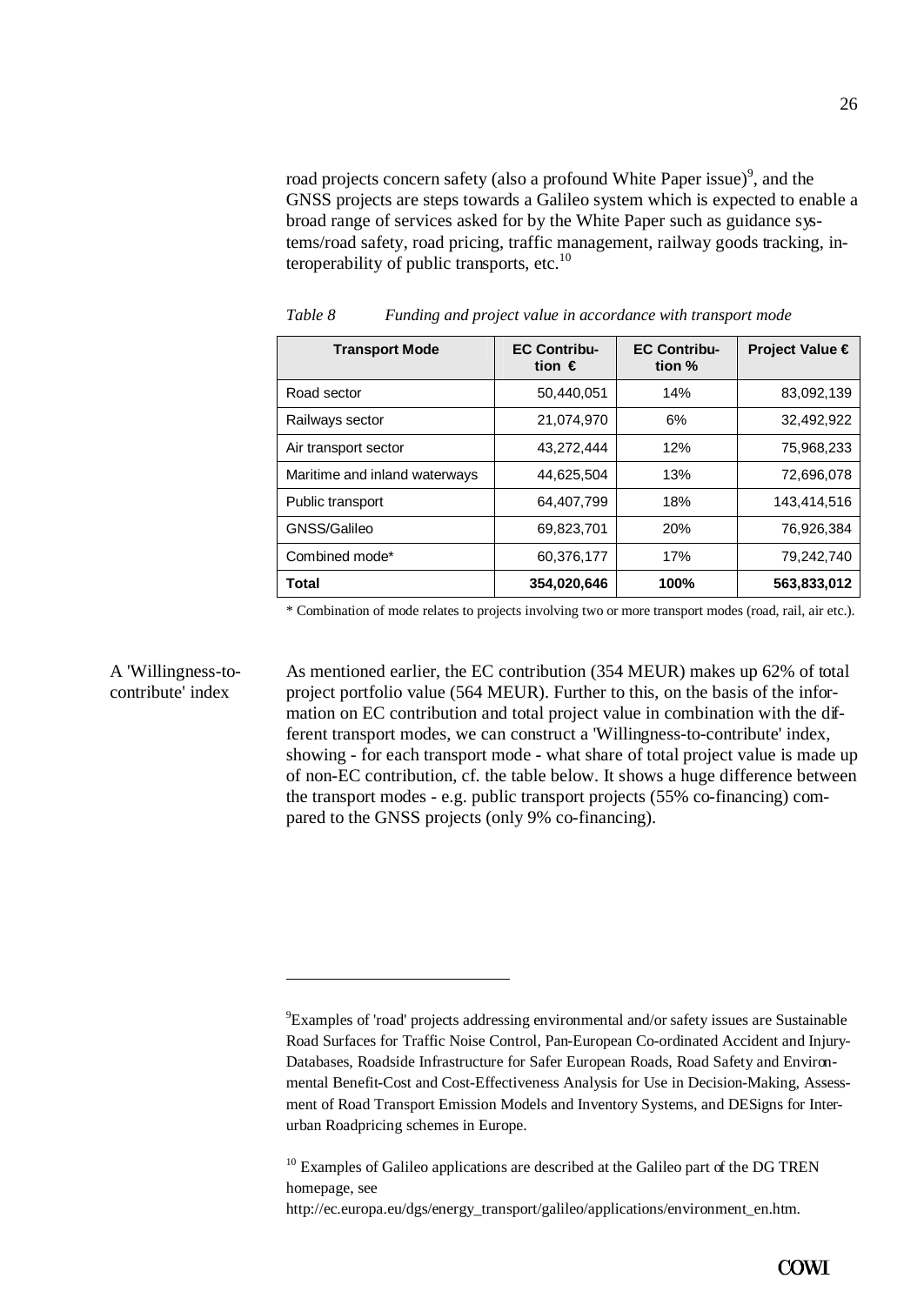| <b>Transport mode</b>                | Co-financing (% of total project costs) |
|--------------------------------------|-----------------------------------------|
| Public transport                     | 55                                      |
| Air transport sector                 | 43                                      |
| Road sector                          | 39                                      |
| Maritime and inland waterways sector | 39                                      |
| Railway sector                       | 35                                      |
| Combined mode                        | 23                                      |
| GNSS / Galileo                       | 9                                       |
| For all projects                     | 38                                      |

*Table 9 Willingness-to-contribute index - level of co-financing*

### **3.4 Meeting the societal objectives**

Addressing societal objectives ~ addressing relevance

While the ToR of this evaluation does not ask for an assessment of relevance, it asks for an assessment of whether the projects have supported the relevant societal objectives. Effectively, this will lead to a focus similar to that of the theme of relevance (which is defined as the extent to which the projects support relevant policies).

The societal objectives were not a priori specified - nor by the ToR, neither by the relevant FP5 / KA2 regulation which implied a need for preparing some sort of benchmark specifically for this evaluation. Societal objectives have therefore been interpreted as those policy objectives that are found in the EU policy(ies) that the KA2 relate - which first and foremost is the Common Transport Policy. The evaluation question is therefore: To what extent are the funded projects relevant for the realisation of the policy priorities outlined in the White Paper? In addressing this question, we have relied primarily on project reviews and interviews with DG TREN personnel. We have also seen indications on relevance from the e-questionnaire but concern over biased answers makes this data source less valid for this particular evaluation theme.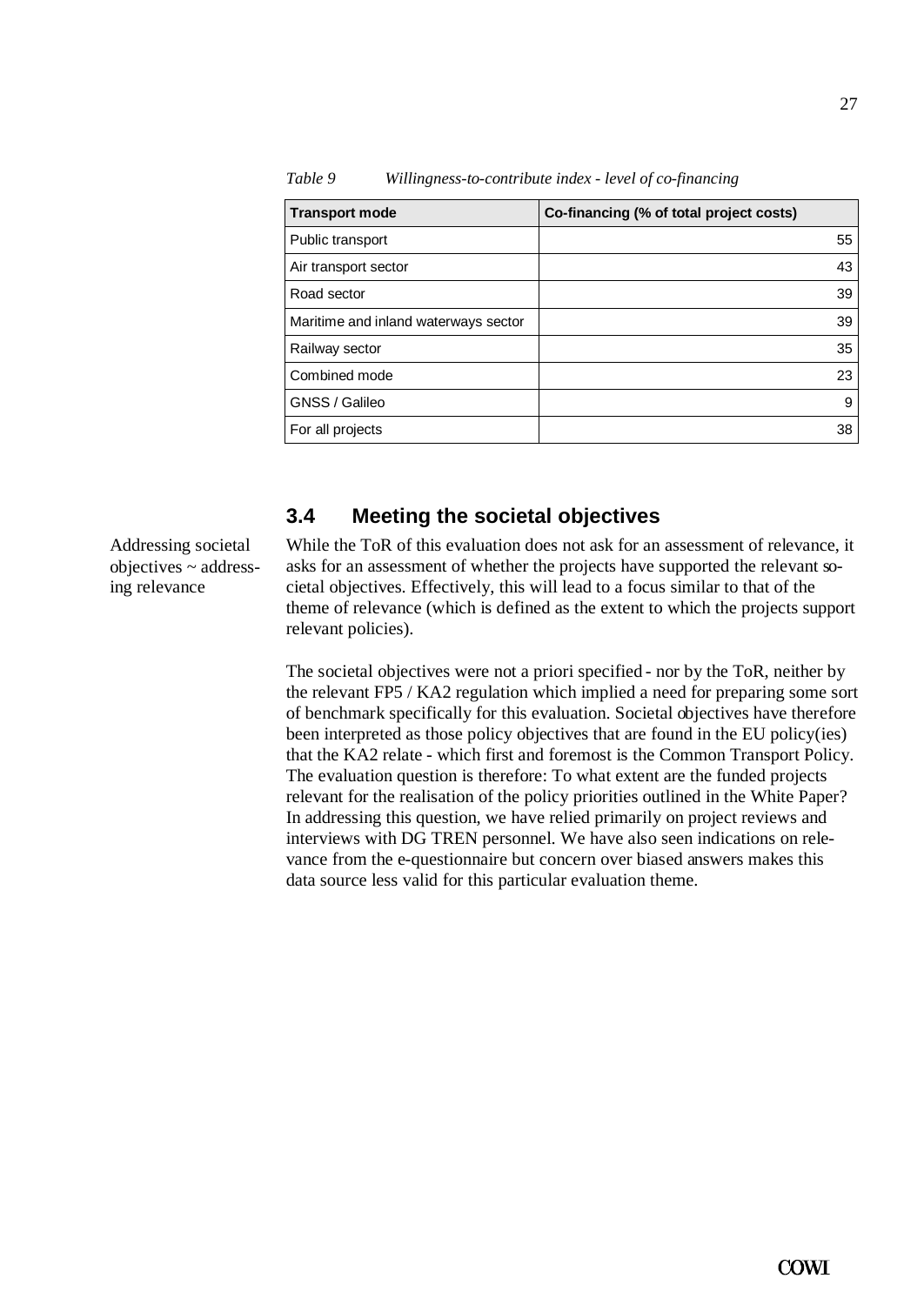Findings based on project reviews

The findings derived from the project reviews can be condensed as follows:*<sup>11</sup>*

- Out of the 20 projects, 14 projects (70%) scores 'a high' on relevance as they are assessed to clearly support the intermediate objectives of the Common Transport Policy. The themes of the projects are thus at the core of the sustainable mobility agenda, and they not contradict with any of the specific sectoral objectives. They address areas in which prospects of significant scientific and technological progress are opening up.
- 6 projects (30%) scores 'a medium' as the projects support the sectoral and the societal objectives, while they are less directly related to the Sustainable Mobility Policy.

The high relevance of the projects can be illustrated by the fact that many of the research subjects covered by the projects are mentioned in the INDIC report which indicates a strong link between the projects and the transport policy. Many projects were constructed to answer specific policy needs.

#### *Text box 5 Examples of a highly relevant project*

The FORESIGHT project prepared the Common Transport Policy for the future will contribute to the preparation of decisions that are demand-oriented, economically and ecologically reasonable and socially acceptable, as well as consistent with other sectoral policies. The project represents the first attempt to establish a foresight exercise tailored to the needs of the European Common Transport Policy (CTP), and to establish a procedure that assists in the cross-sectoral policy integration and co-ordination and, more specifically, in the integration of non-transport concerns in transport policies and vice-versa.

Indications on relevance, via the survey Relevance was also captured via the survey by asking the project owners to indicate which of the relevant White Paper policy areas 'their' project would support, cf. the table below.

Medium: The project supports the sectoral and the societal objectives, while is less directly related to the Sustainable Mobility Policy, and it does not contradict with any of the specific sectoral objectives.

Low: The project supports to a less degree the sectoral and societal objectives, and the project contradicts with some of the specific sectoral objectives, and it does not address areas in which prospects of significant scientific and technological progress are opening up

 $11$  Scoring system applied:

High: The project clearly supports the sectoral and the societal intermediate objectives. The theme of the project is a core issue for the Sustainable Mobility Policy of the EU (Common Transport Policy), and it does not contradict with any of the specific sectoral objectives; and it addresses areas in which prospects of significant scientific and technological progress are opening up.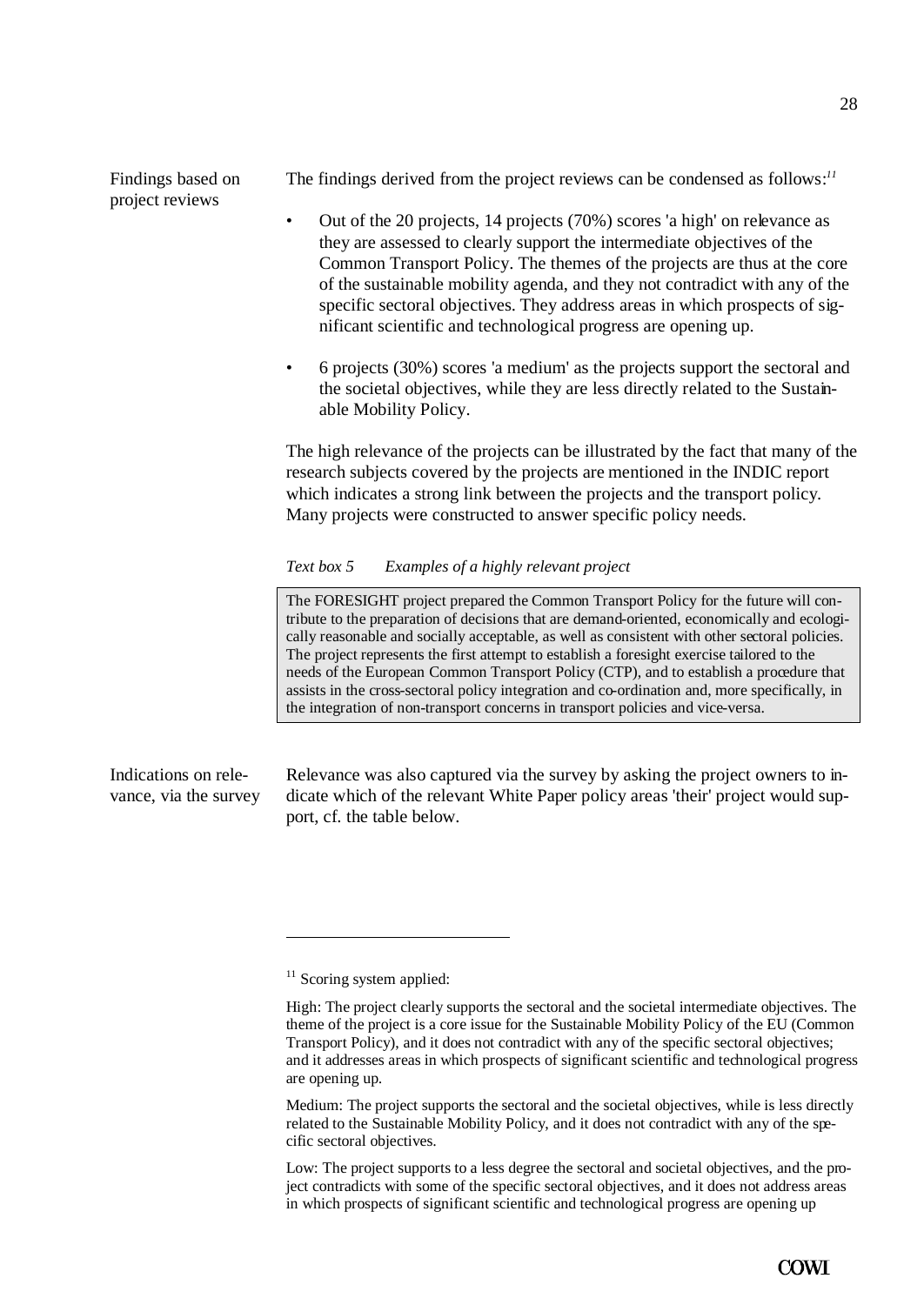|                                                                            | No of replies | In % of total |
|----------------------------------------------------------------------------|---------------|---------------|
| To improve quality in the road sector                                      | 18            | 32            |
| To revitalise railways                                                     | 11            | 20            |
| To strike a balance between growth in air transport and<br>the environment | 8             | 14            |
| To promote short sea shipping and inland waterways                         | 15            | 27            |
| To turn intermodality into reality                                         | 22            | 39            |
| To continue the building of the trans-European transport                   | 13            | 23            |
| To improve road safety                                                     | 12            | 21            |
| To adopt a policy on effective charging for transport                      | 10            | 18            |
| To put research at the service of clean transport                          | 21            | 38            |
| To recognise the rights and obligations of users                           | 5             | 9             |
| To develop high quality urban transport                                    | 10            | 18            |
| To manage the effects of globalisation                                     | 7             | 13            |

*Table 10 On which of these EU transport policy objectives do you think your project had an impact? (The recipients may mark more than one answer)*

The table shows how the project objectives are spread out on different EU transport policy objectives. The most emphasised objectives are 'to turn intermodality to reality' and 'to put research and technology at the service of clean and efficient transport. In all it shows a good coherence between the magnitude and significance of EU transport policy objectives and the composition of the projects in the programme.

The above conclusion derived from a formal comparison of the project objectives and the policy of the White Paper does, however, not take into account those situations where external circumstances - e.g. a change of the political agenda - have reduced the relevance of a given project. We have thus seen examples of projects that we rated highly relevant, cf. our methodology, but which nevertheless have been overtaken of events and thus have provided outputs which were not in demand. The 'real' relevance might be lower

#### *Text box 6 Changes in political agendas can affect the 'real' relevance of projects*

**SAFE-T** was supposed to support the sustainable mobility agenda by providing guidelines on safety risk analysis methodology in tunnels. Following the accident in the Mont Blanc Tunnel, the EC adopted the tunnel directive (Directive 2004/54/EC Trans-European road network: minimum safety requirements for tunnels) essentially making the SAFE-T project outdated before it was finished. The project therefore had limited influence on the preparation of the directive.

**CLEANER DRIVE**'s overall goal was to specify and test actions that remove barriers to market entry of new generation vehicles, with a particular focus on information barriers. Its aim was consistent with EU environmental policy and it made a sound attempt at developing/standardising a vehicle environmental rating system using indicators as a basis. Nonetheless, half way through the project, the political direction of EU policy shifted and there was a loss of interest in CLEANER DRIVE and its results. The project results therefore had a limited impact on the development of new technologies in the field.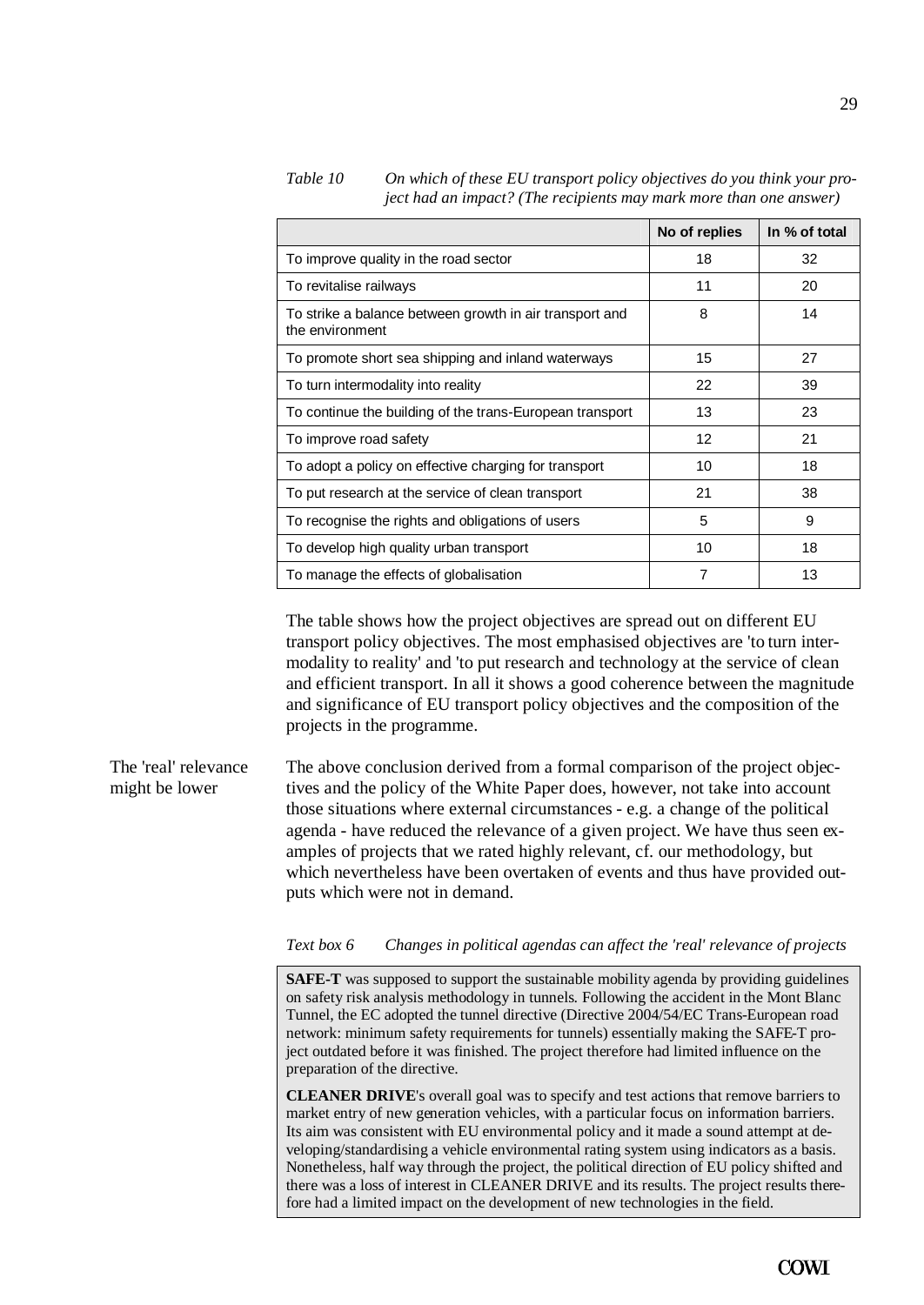# **3.5 Summary**

This chapter has analysed how effective the 147 projects have been with regard to the realisation of projects objectives, and in meeting thematic, sectoral and societal objectives. The key observations are the following:

- The project effectiveness is overall satisfactory with many projects delivering either the expected or above-expected results, and with only a few failed projects.
- The thematic objectives are met insofar that all 147 projects can be categorised according to the thematic objectives (hence eligibility confirmed). The sub-objective 'Modal and intermodal transport management systems' is by far the dominant category accounting for 45% of all projects.
- All main transport sectors benefit from the KA2, which is in line with the programme statement that the KA2 shall facilitate a general improvement across sectors. In the context of fulfilment of sectoral objectives it is to be noted that the four transport modes emphasised by the White Paper accounts for 54% of the total EC contribution, and in addition to that a large group of the other projects are addressing environmental and safety issues.
- There is a notable difference in the <u>level of co-financing</u> given for different transport modes. For instance, the non-EU contribution makes up 55% of the total project costs for public transport projects while GNSS projects only received 9% of co-financing. On average, co-financing amounts to 38% of total project costs.
- It is found that a clear majority of the projects are relevant for the meeting of societal objectives. The fact that the KA2 to a large extent is policydriven implies, however, that projects may be vulnerable to changes in the political context, and examples have been given of projects with a low level of what could be termed 'real' relevance. Such fortuitous contextual changes are likely to be de-motivating from the perspective of the involved partners.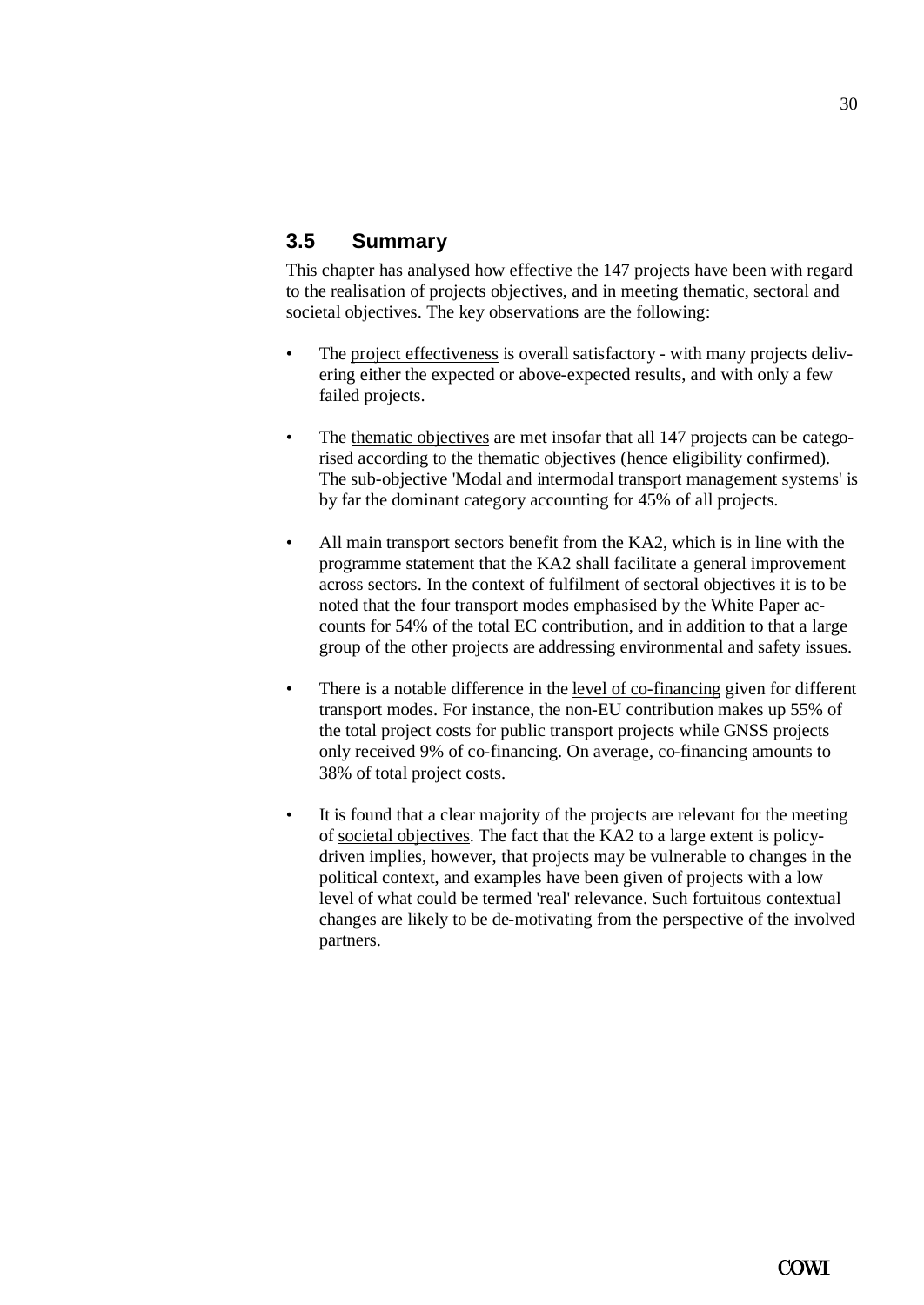# **4 Efficiency**

Purpose of chapter This chapter presents the evaluation results in relation to efficiency: the extent to which desired effects are achieved at a reasonable cost. It contains three main sections:

- First, an efficiency assessment is made on the basis of the reviewed projects (primarily) as well as feedback from the project owners. It is a bottom-up assessment therein that we generalise from individual projects to the entire population of projects.
- Second, a complementary efficiency assessment is made on the basis of an overview of all main results of the programme. Having established this overview we discuss if there is a satisfactory relation between the funds that were used and the results that were yielded.
- Third, the efficiency of the programme administration is analysed. This part draws in particular on the feedback provided by the project owners.

The reader is asked to keep in mind that it is notoriously difficult to assess efficiency of a group of different research projects as clear-cut comparisons are difficult. (What is a reasonable price for innovation? How much should it cost to develop one patent? Or one scientific article? Or a new decision-making tool?)

# **4.1 Efficiency of the projects**

The project review indicates that almost half of the projects were carried out with a high level of efficiency meaning that the budget, timing and deliverables were in accordance with or above expectations of the task managers and in the context of the terms of reference. Half of the projects received a 'medium' score primarily due to delays or budget overrun. One project was evaluated to have had a low level of efficiency, cf. the table below.

Half of the projects were highly efficiency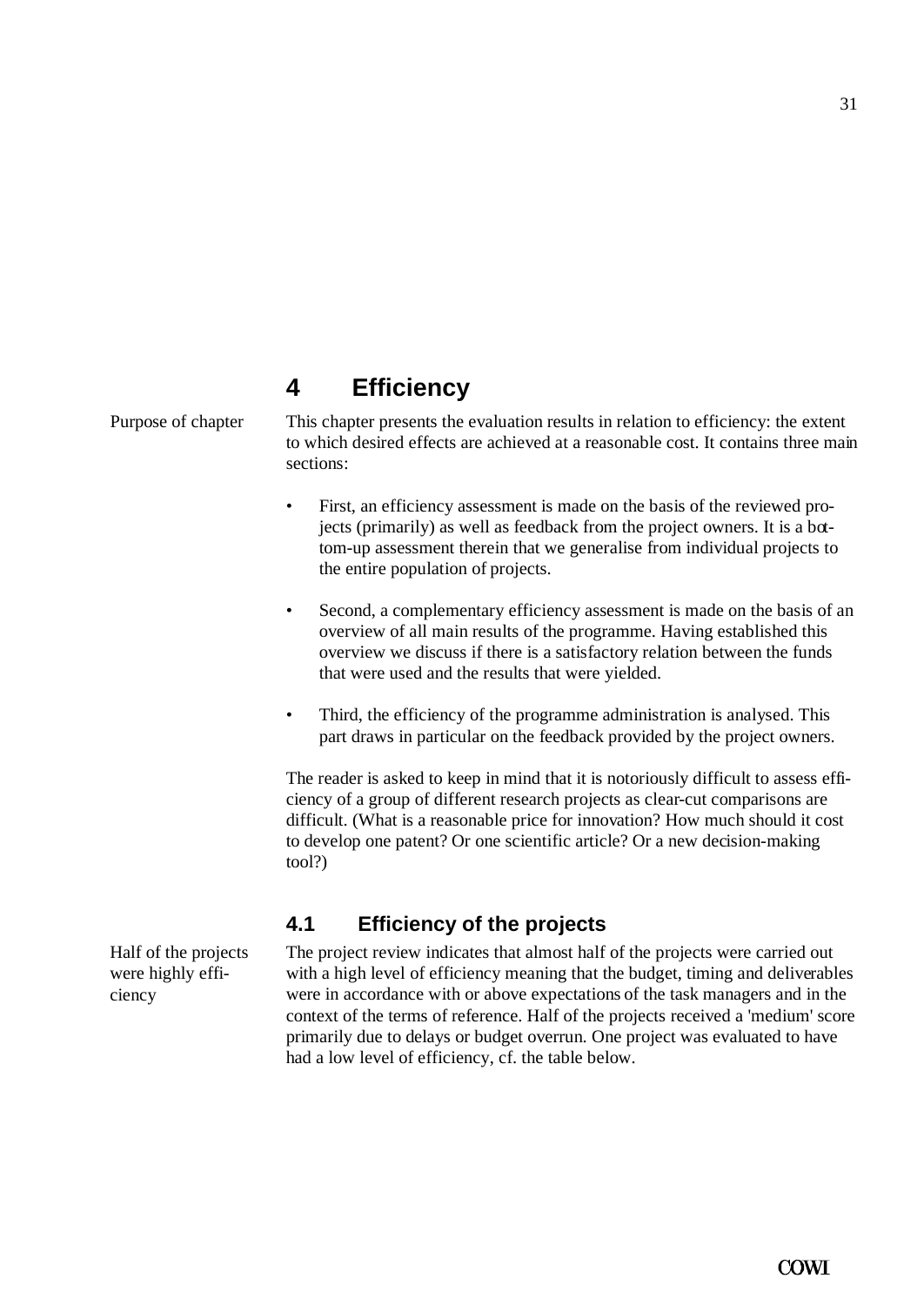*Table 11 Measure of efficiency*<sup>12</sup>

|                                    |                    |                                                                                                                                                                                                                                                                                                                                                                                                                                                                                                                       | <b>Total of projects</b> | In % of total         |
|------------------------------------|--------------------|-----------------------------------------------------------------------------------------------------------------------------------------------------------------------------------------------------------------------------------------------------------------------------------------------------------------------------------------------------------------------------------------------------------------------------------------------------------------------------------------------------------------------|--------------------------|-----------------------|
|                                    | High               |                                                                                                                                                                                                                                                                                                                                                                                                                                                                                                                       | 9                        | 45                    |
|                                    | Medium             |                                                                                                                                                                                                                                                                                                                                                                                                                                                                                                                       | 10                       | 50                    |
|                                    | Low                |                                                                                                                                                                                                                                                                                                                                                                                                                                                                                                                       | 1                        | 5                     |
|                                    | Total              |                                                                                                                                                                                                                                                                                                                                                                                                                                                                                                                       | 20                       | 100                   |
| Other observations                 |                    | The above reported result is (not surprisingly) less positive than the feedback<br>from the consortia themselves. Their self-assessments, done via the e-<br>questionnaire, shows that 57% of the projects delivered all results within the<br>foreseen cost range while 36% acknowledged that the project only 'to some ex-<br>tent' fulfilled all its promises.<br>Problems with delays could also be seen. More than half of the all projects have<br>suffered from minor $(45\%)$ or significant $(11\%)$ delays. |                          |                       |
|                                    | low for examples). | Also to be noted, no significant differences were observed with regard to type<br>of project or sector. Overall, the assessed projects show a satisfactory level of<br>efficiency; however also in many cases leaving room for improvement (see be-                                                                                                                                                                                                                                                                   |                          |                       |
| Reasons for under-<br>performance? |                    | Table 12 below investigates issues that have negatively influenced the effi-<br>ciency of project - as seen from the perspective of the project owners.                                                                                                                                                                                                                                                                                                                                                               |                          |                       |
|                                    | Table 12           | Did any of the following issues influence the efficiency of the project?<br>(Recipients may mark more than one answer)                                                                                                                                                                                                                                                                                                                                                                                                |                          |                       |
|                                    |                    |                                                                                                                                                                                                                                                                                                                                                                                                                                                                                                                       | No of replies            | In % of total<br>(49) |
|                                    |                    | Problem with the performance of partners                                                                                                                                                                                                                                                                                                                                                                                                                                                                              | 31                       | 63                    |

Most noticeably, 63% of the projects owners report problems with 'performance

Inadequate internal administration  $\begin{vmatrix} 0 & 0 \\ 0 & 0 \end{vmatrix}$  0 Practical issues related to the RTD process 12 12 12 24 EU administrative procedures or contract handling  $\vert$  30  $\vert$  61

<sup>&</sup>lt;sup>12</sup> Scoring system applied: *High*: The planned project outputs are delivered within budget and time, and the efficiency of the project is assessed as high by the Task Manager, and the efficiency of the project is assessed as high by the evaluator. *Medium*: Almost all of the project outputs are delivered within budget and time, and the efficiency of the project is assessed as medium by Task Manager, and the efficiency of the project is assessed as medium by evaluator. *Low*: The planned project outputs not delivered within budget and time, and the efficiency of the project is assessed as low by the Task Manager, and the efficiency of the project is assessed as low by the evaluator.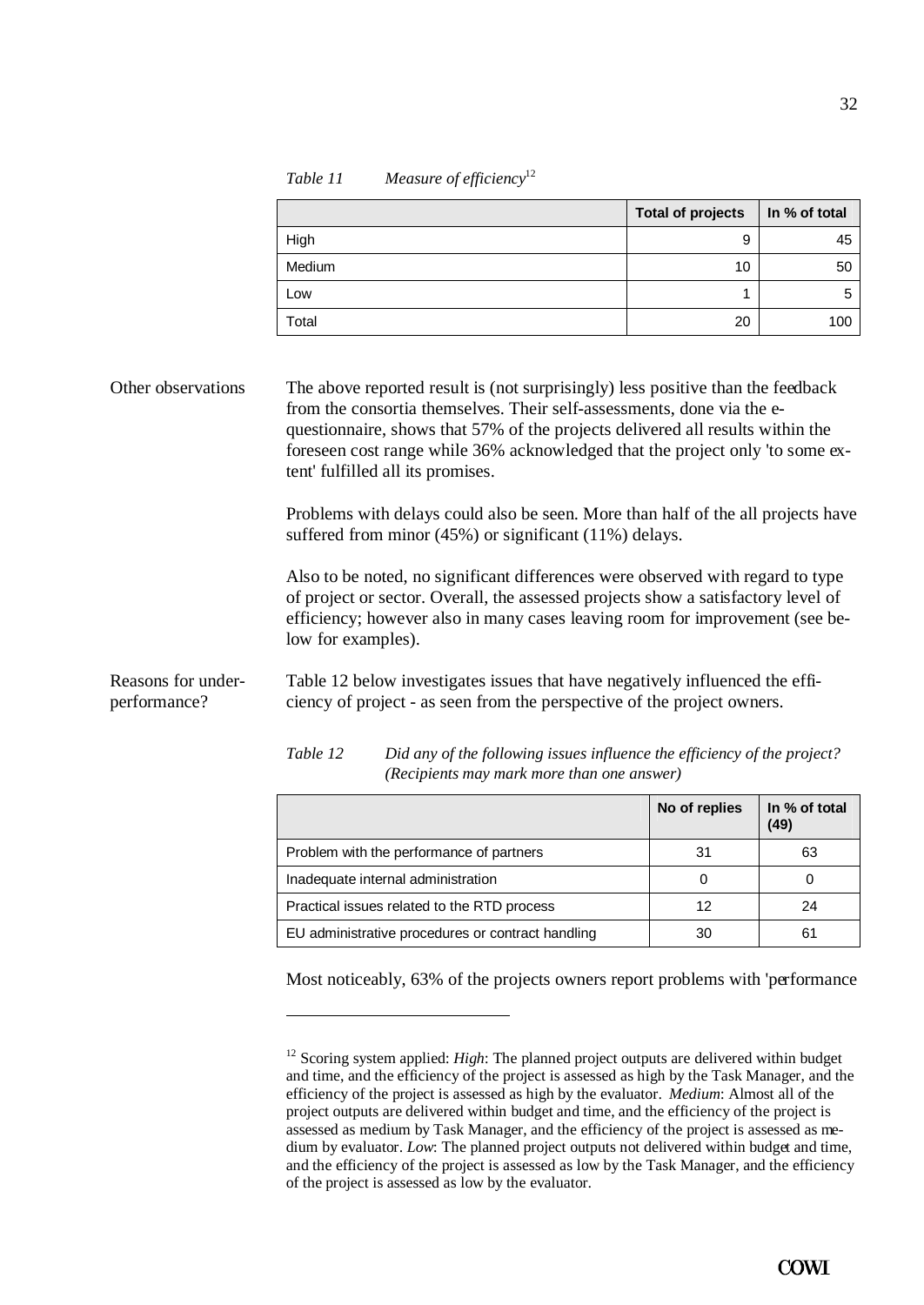of partners' while 61% of the project owners blame 'EU Commission administrative procedures and contract handling'. The EU Commission payment procedures are in particular subject to criticism (see further section 4.3).

From the perspective of the involved DG TREN project officers, the performance of the research problems depends largely on the ability of the consortia to find the right partners in the first place and afterwards to develop a sense of shared commitment and ownership thereby reducing the likelihood that some partners will not fulfil there obligations.

*Table 13 Example of remarks from project officers on project internal efficiency*

'Some partners appeared more focused on the individual benefits rather than the overall results'

'More attention should be given to the process of choosing of partners, not all partners performed as expected'

'The project teams should have a limited number of partners - not more than 10 - as we see many cases of large consortia where some partners free ride and under perform'

Others mentioned ' that the number of partners, does not matter if the consortium is run by a good and experienced project management team'

What factors explain that some projects are more successful than others?

 $\overline{a}$ 

It is equally important to highlight those factors of a generic nature that tend to produce successful projects - so what characterises the successful KA2 research project? On the basis of all the data sources, including the field visits to successful projects, our observations are the following:

- Success is *not depended on sector or research area* as we have not detected systematic differences between sectors. A successful project can just as well address the preparation of a new policy-making and analytic tool  $(FORESIGHT<sup>13</sup>)$  as being a more tangible and 'hard' subject in the form of road pavement improvements (such as  $SAMARIS<sup>14</sup>$ ).
- The quality of *project management* is essential and appears to be the single most important factor. An experienced project leader with previous experience working with the Commission and leading research projects can facilitate the successful project implementation. EC research projects do

 $13$  The FORESIGHT for TRANSPORT project was launched in 2001 with the main objective to organise and run a strategic dialogue in the form of a foresight exercise on the influence of non-transport factors and policy on mobility and transport.

 $14$  The SAMARIS project is a 4,6 MEUR project running from 2002 to 2006 with the participation of 23 partners from 15 countries, including representatives from non-EU members states, Switzerland and USA. It has developed and tested new and alternative materials in the pavements and concrete structures in the road infrastructure. A Reference Group of End Users was formed as a dialogue partner for the project to provide advice on setting of priorities and to ensure an effective up-take of the research results. The End Users Group was mainly composed of representatives from national Road Directorates.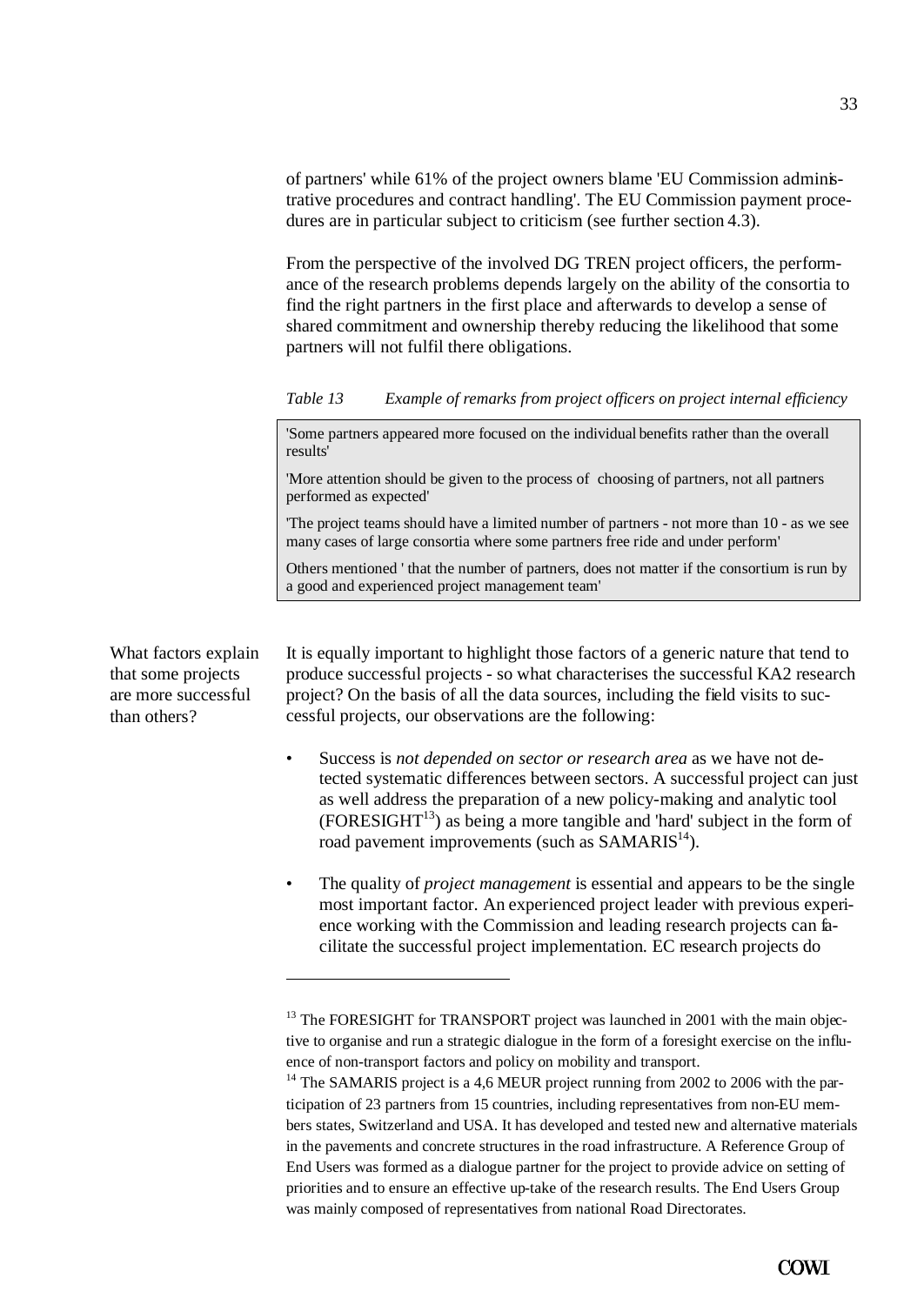have a certain culture, including the multi-country partner approach and the sometimes very large projects, which should be reflected in project management.

- *Quality and motivation of human resource* the project is likely to be successful if there is a core team of high quality research staff pushing for results (ownership).
- *Communication*. The project manager/coordinator must at a very regular basis sends up-dates to the project partners to maintain momentum and to turn the consortium into a truly working entity. It is likewise important to communicate with the EC, to explain project and scientific developments, changes to direction, contract amendments timing etc.
- *Role models* are important. Important that all consortia have individuals that see the project as not just-another-project but as a real opportunity for improvement, profiling and the development of new contacts.
- *Commitment and trust from the DG TREN* is essential. While it is understandable that Commission officials cannot follow the projects at a very detailed level, they should nevertheless show an active interest and the DG TREN contact person should contribute to the project as a 'facilitator' and interested partner (rather than a 'controller').
- The project should be sliced into tasks that allow the *individual partners a real impact* to avoid that input from one partner 'disappears' against the accumulated amount of activities/products.
- *Want to make a difference.* Transport researchers want to make a difference, and successful projects deliberately investigate how their results can be put into practice. This aspect can be institutionalised - e.g. in the form of a panel of End Users acting as advisory board.
- *Visibility improves prestige*. Dissemination of project results is a profound feature of successful projects.<sup>15</sup>

 $15$  To be noted, the above characteristics are in line with the findings following from a survey conducted as part of the Five Year Assessment of EU Research Activities (1999-2003) highlighting the following factors: high quality of project leadership, high calibre of own technical capability, high calibre of partners' technical capability, complementarities of competences, well-specified project goals, good communication between all partners, high level of interest within all concerned partners, high quality of technical equipment and availability of qualified personnel.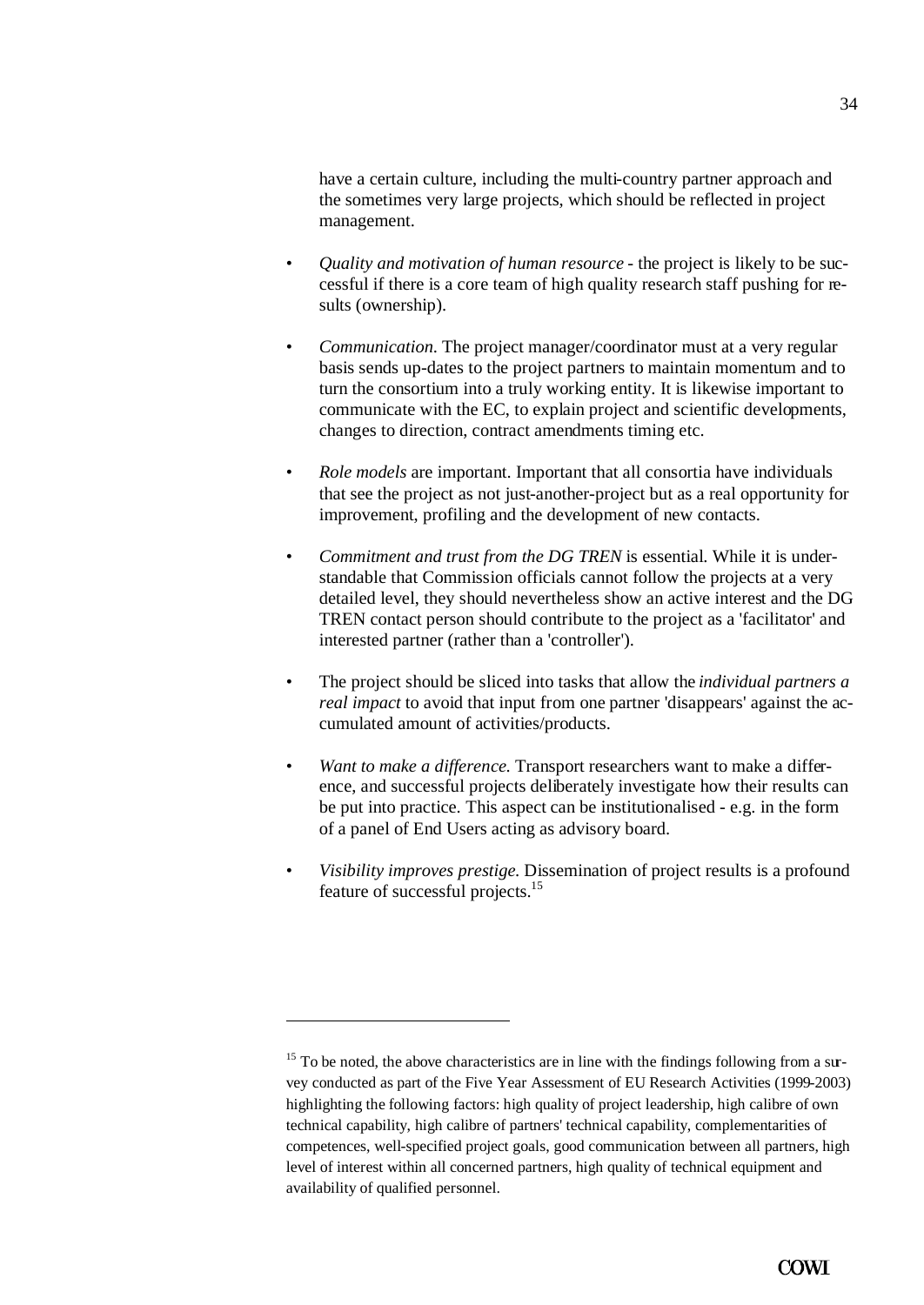The SOURDINE-II project (Study of Optimisation procedURes for Decreasing the Impact of NoisE around airports-II) commenced in November 2001 and completed in November 2004, with an overall budget of  $\text{\textsterling}6,758,344$ , half of which was funded by the EC. The project was the follow-up of FP4's SOURDINE-I, which provided an inventory of noise abatement procedures and an initial demonstration of the associated noise reduction potential. SOURDINE-II´s objectives were to develop new procedures and supporting technology through the development and validation of new advanced and innovative environment-friendly approach and departure procedures that have a positive impact on safety, capacity, environment and financial aspects, on the basis of SOURDINE-I results. In addition to the simulation and assessment results (safety, capacity, noise, user acceptance), SOURDINE-II's main output was the Implementation Plan (IP) for Noise Abatement Procedures (NAPs).

The main reasons of success include the fact that the project was well embedded with other ATM-related projects both at the time of implementation and for future projects. There were very productive panel meetings with e.g. air companies such as Aer Lingus and communication with the outside world was excellent.

### **4.2 Efficiency of entire project portfolio**

This section generates an overview of all main results of the programme. The results are categorised as scientific results, effects on legislation and regulation, technical progress, and commercial effects. All data sources are used, and in particular the e-questionnaires have provided a wealth of information useful for the understanding of the results of the programme.

Scientific results The main scientific results from the projects are publications in peer reviews (58%) and network relations with new partners (62%). Networking between partners and research institutions is felt to be a very important result from the projects.

|                                         | No of re-<br>plies | In % of total |
|-----------------------------------------|--------------------|---------------|
| Applied for patent protection           |                    | 2             |
| Planning to apply for patent protection | 2                  | 4             |
| Publication in peer review              | 26                 | 58            |
| Plan to publish in peer review journal  | 8                  | 18            |
| Implying new partners                   | 28                 | 62            |

| Table 14 | What was the scientific impact of your project? Recipient may mark |
|----------|--------------------------------------------------------------------|
|          | more than one answer                                               |

A large group of projects have contributed with scientific articles which indicate scientific excellence and thus an overall 'high' scientific impact. However the scientific impacts have rarely resulted in patents and direct spin offs to job creation or profit making (see below). A vast majority of the projects have had scientific impact by providing knowledge, guidelines or best practice to decision makers.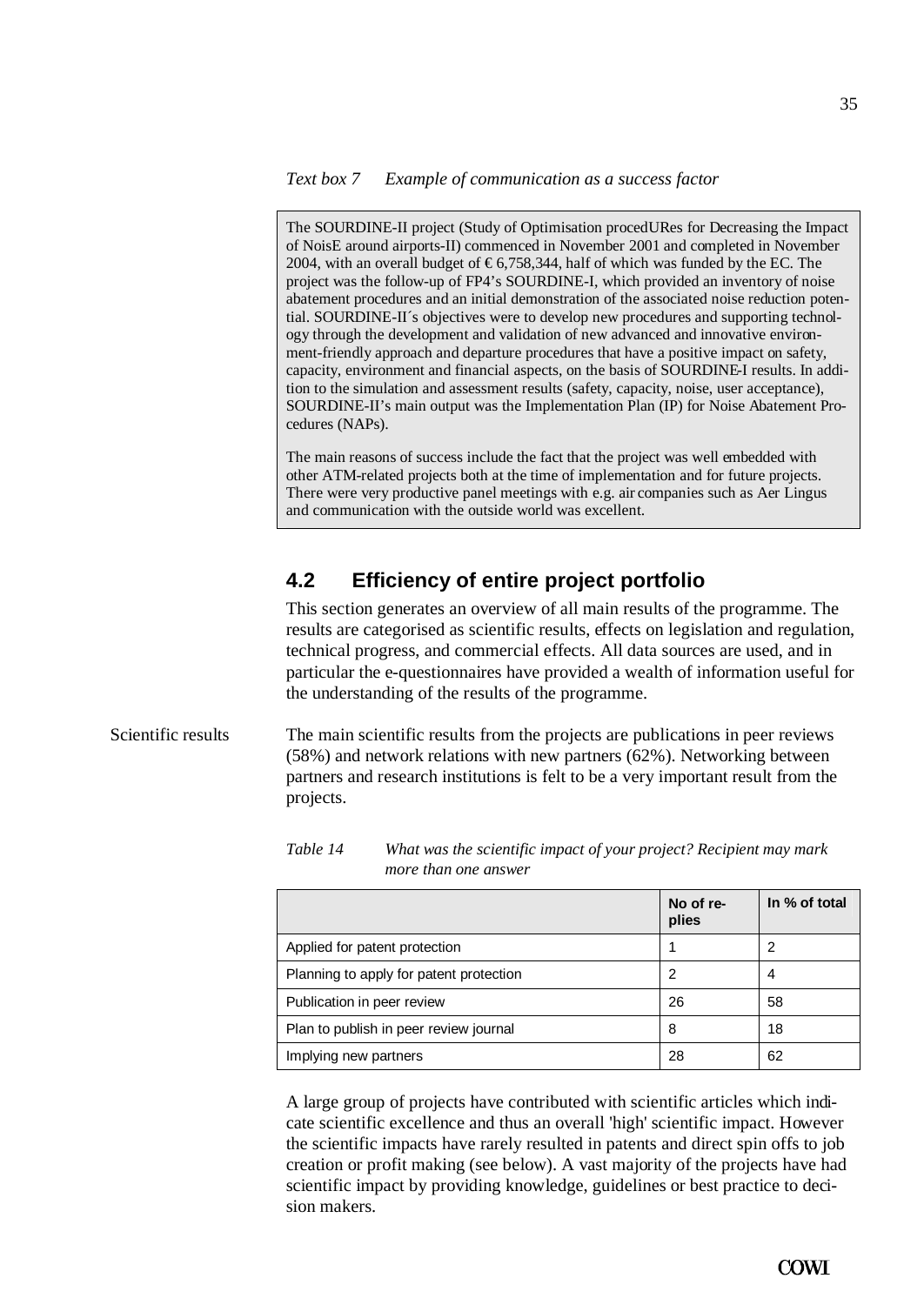#### Technical progress (Level of Excellence)

A large portion of the projects (37%) indicate 'Advances over state of the art' as the main technical result together with 'improvement of existing technologies' (18%). Extraordinary results and findings such as a 'completely new technology' (4%) or a 'significant breakthroughs' (7%) are rarely found, cf. table below.

|                                                                                                      | No of re-<br>plies | In % of total<br>(56) |
|------------------------------------------------------------------------------------------------------|--------------------|-----------------------|
| Improvement of existing technologies                                                                 | 10                 | 18                    |
| Advances over state of the art                                                                       | 21                 | 37                    |
| Completely new technology                                                                            | 2                  | 4                     |
| Significant breakthroughs (new technology)                                                           | 4                  |                       |
| Other (Policy recommendations, methodological break-<br>throughs, Best practice studies, new tools,) | 20                 | 35                    |

*Table 15 What was the main technical result of your project? (Recipients may mark more than one)*

The project owners were also asked to the impact of the project in terms of development of expertise in the research areas, and 70% of the projects are reported to have a high or a very high level of impact. Several interviewed partners and project officers made the point that research projects without the intended results or impacts are not necessarily failures as important insights can also be gained from the unexpected results.

The project owners were asked what form of commercial impact their project had, and the answers show, e.g.:

(market penetration, growth perspectives)

Commercial effects

- that 15% of the partners achieved an improved market share
- that 5% improved profit
- that 13% of the projects generated new jobs
- while most of the projects did no have any direct commercial impact.

The conclusion is therefore quite clear: The main merits of the KA2 are not associated with commercial effects for the involved partners. Other effects are much more significant - and two examples of such significant effects are found within the category of socio-economic effects.

First, the KA2 has had a very significant impact in terms of **networking** and finding partners to work with in the future - and the positive impact on networking is probably one of the most significant effects from the programme at all. Almost all projects have strongly indicated that working together with fellow colleagues from other European organisations or universities was rewarding in terms of knowledge sharing, exchange of ideas and future endeavours. The impacts are clearly noticeable from the project owners' point of view and will in many cases last beyond the lifetime of the project. A popular slogan of the KA2 could therefore be: 'Connected researchers'. Socio-economic effects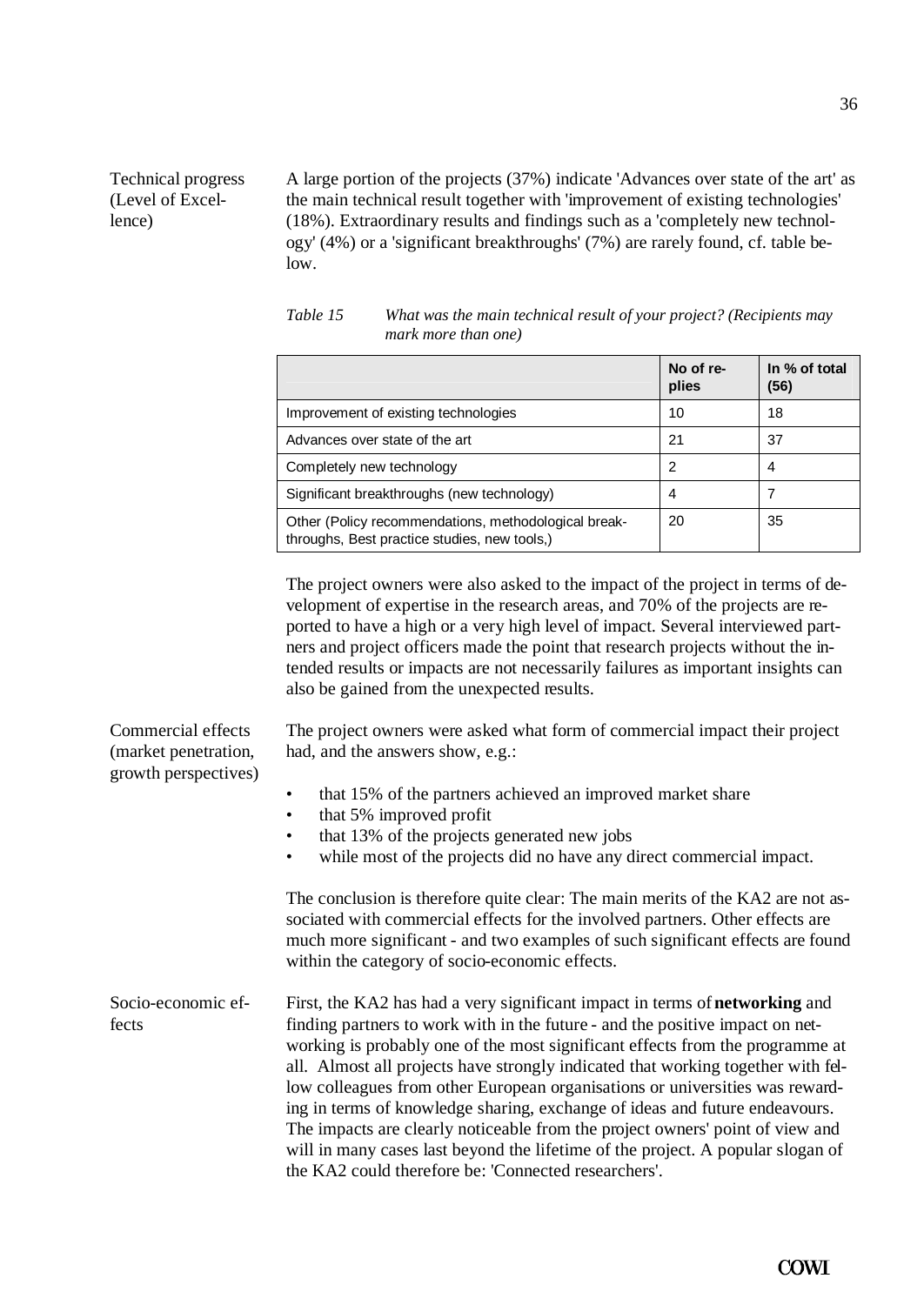Another significant result is the effect KA2 has had on **legislation and regulation.** It delivers research of importance for the solving of specific policy problems. Half of the projects are thus reported to have produced knowledge of relevance for the preparation of new legislation. This happened in different ways: There are cases where the research projects have produced almost readyto-use information for new regulation as well as cases where the influence is less direct, e.g. broader guidelines. The results of KA2 in terms of aiding legislative processes appear to be very substantial.

#### *Text box 8 A project having contributed to preparation of new regulation*

*COMPRIS* is an example of a research projects developing simultaneously with the RIS (River Information System) directive and providing a roadmap for the implementation of the Directive. The direct outcome of the study was a test centre platform in Vienna which resulted in direct recommendations and input for the River Information System Directive. COMPRIS was a demonstration project showing the way forward with a common approach to River Information Systems. Through COMPRIS all the EU RIS requirements were collected and an EU sytandard was developed. The timing of COMPRIS was important given the 2001 Transport White Paper and the political willingness to do something on RIS. COMPRIS is an example of the right project at the right time combined with good partners and experienced project management team.

The EU task managers of the 20 projects selected for project review have been approached in order to learn about their understanding of the projects. Interviews confirm that project efficiency varies but in most cases are found to be either high or medium. Project owners receiving grants from the programme have stated that the projects have met expectations and needs with satisfactory results. Our review of 20 selected projects also confirms a satisfactory level of efficiency.

With the uncertainties involved in using extrapolation we present in the figure below the overall results and effects of the 147 projects under the Sustainable mobility and intermodality programme - developed on the basis of all data sources in particular: interviews with Commission officials, representatives from the reviewed projects, and data from the questionnaire.

*Figure 3 Illustrating the input-output relation*

Overview of achievements

| Delivering mechanism -<br>research projects | <b>Outputs</b> |
|---------------------------------------------|----------------|
|                                             |                |
|                                             |                |
|                                             |                |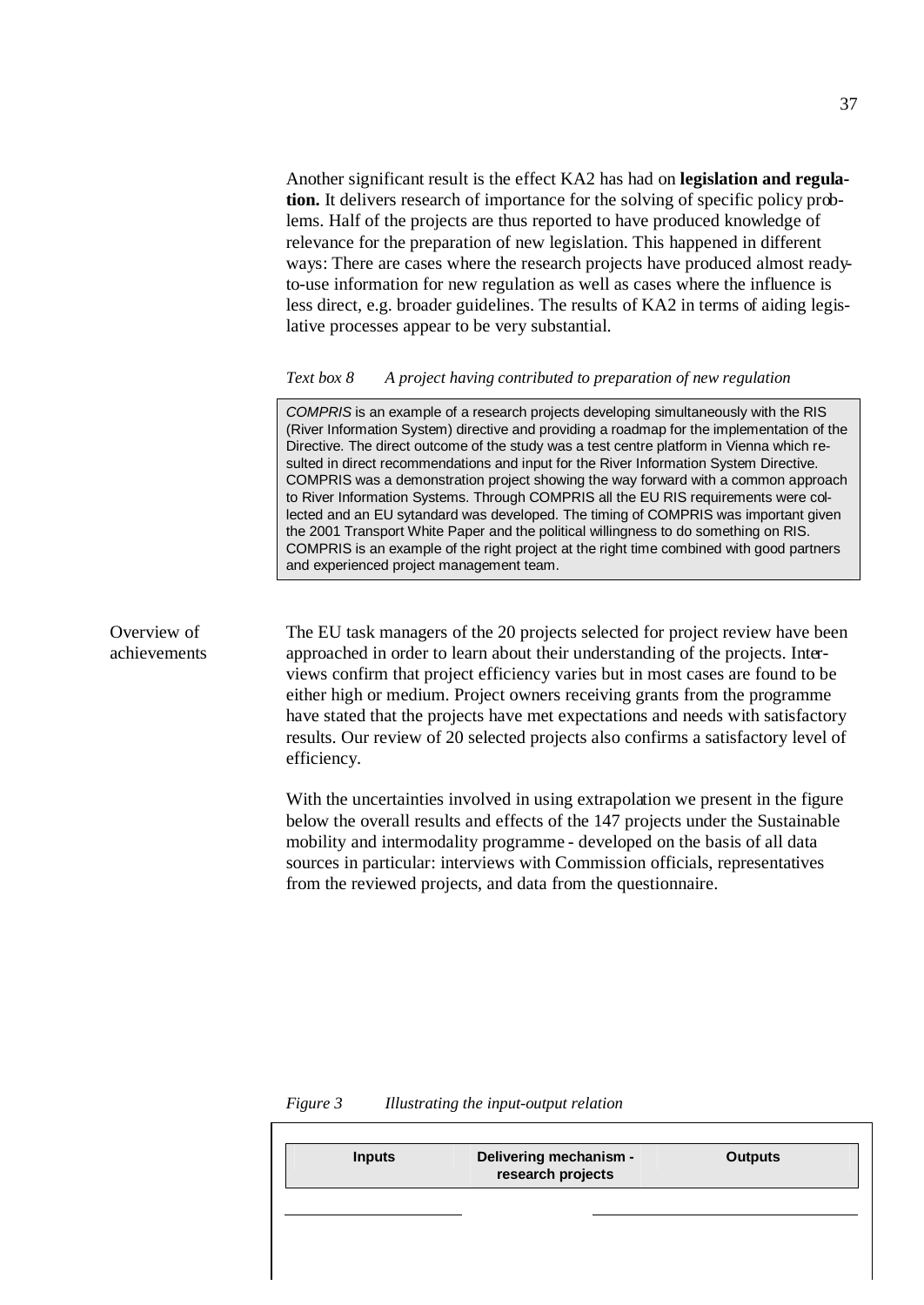

## **4.3 Efficiency of the programme administration**

As part of the survey/e-questionnaire, the project owners were asked to assess programme efficiency, including expressing an opinion on the overall programme administration.

| Table 16 | How satisfied were you with the overall project administration of the |
|----------|-----------------------------------------------------------------------|
|          | <i>programme implementation?</i>                                      |

|                      | No of replies | In % of total |
|----------------------|---------------|---------------|
| Not satisfied        | 11            | 19            |
| Moderately satisfied | 34            | 60            |
| Very satisfied       | 12            | 21            |
| Total                | 57            | 100           |

Table 16 shows that 60% of the projects were moderately satisfied with the project administration with approximate equal portions saying they were 'not satisfied' or 'very satisfied'.

Table 17 below shows a strong dissatisfaction with the payment procedures as 49% of the project owners indicate that they were 'not satisfied'. Problems with payment procedures

*Table 17 Project payment arrangements*

Overall assessment of programme administration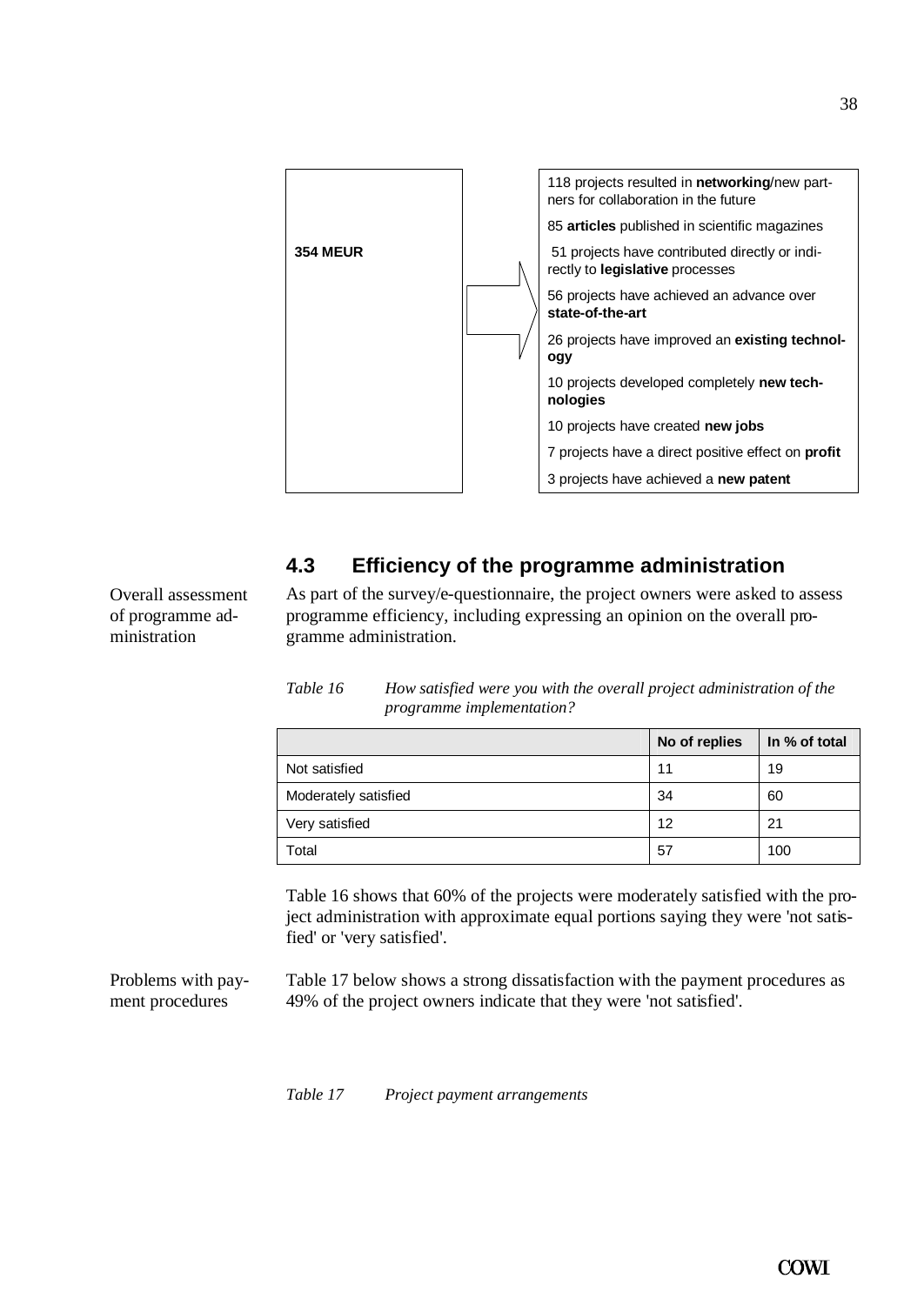|                      | No of replies | In % of total |
|----------------------|---------------|---------------|
| Not satisfied        | 28            | 49            |
| Moderately satisfied | 21            | 37            |
| Very satisfied       |               | 12            |
| Unsure               |               | າ             |
| Total                | 57            | 100           |

Overall, the project owners are moderately satisfied with the programme administration, however showing dissatisfaction with payment procedures. Examples of critical statements received via the e-questionnaire is given below.

#### *Text box 9 Examples of statements on programme efficiency*

'Financial administration of EC was absolutely unacceptable; we had to wait several months for the contract which led to cancellation of participation of two major industry partners. Several interim payments have been delayed for months, contract amendments was delayed and final closure of project lasted almost 2 years; several changes of internal regulations and at least five financial officers dealing with the project over its lifetime. We had to start the final closure procedure three times with new persons. The consortia output suffered from participation of financially weak SMEs'

'The project was a Thematic network, which are oddly configured. In theory requiring new and original work to advance the objectives but denied a research element under the prevailing rules'

'Rapid alteration and succession of DGTREN project officers and financial officers lead to delays, bad communication and confusion between DG TREN and consortia members. The continuous procrastination was only accepted as a deliberate avoidance of direct conflict with an organisation with which most partners would hope to have RTD contracts in the future.'

'Contractual rules are much too rigid for this type of activity running over a 4 years period. Any changes are very difficult to implement and are necessitating a lot of resources which are not funded'

Preparing proposals Table 18 shows how many workdays the project owners have put into the project proposal. It varies a great deal from project to project with approximately same number of projects spending under 25 working days as projects spending over 75 working days. Feedback from the project coordinators in fact shows that some projects utilised up to 200 man-days to prepare proposals.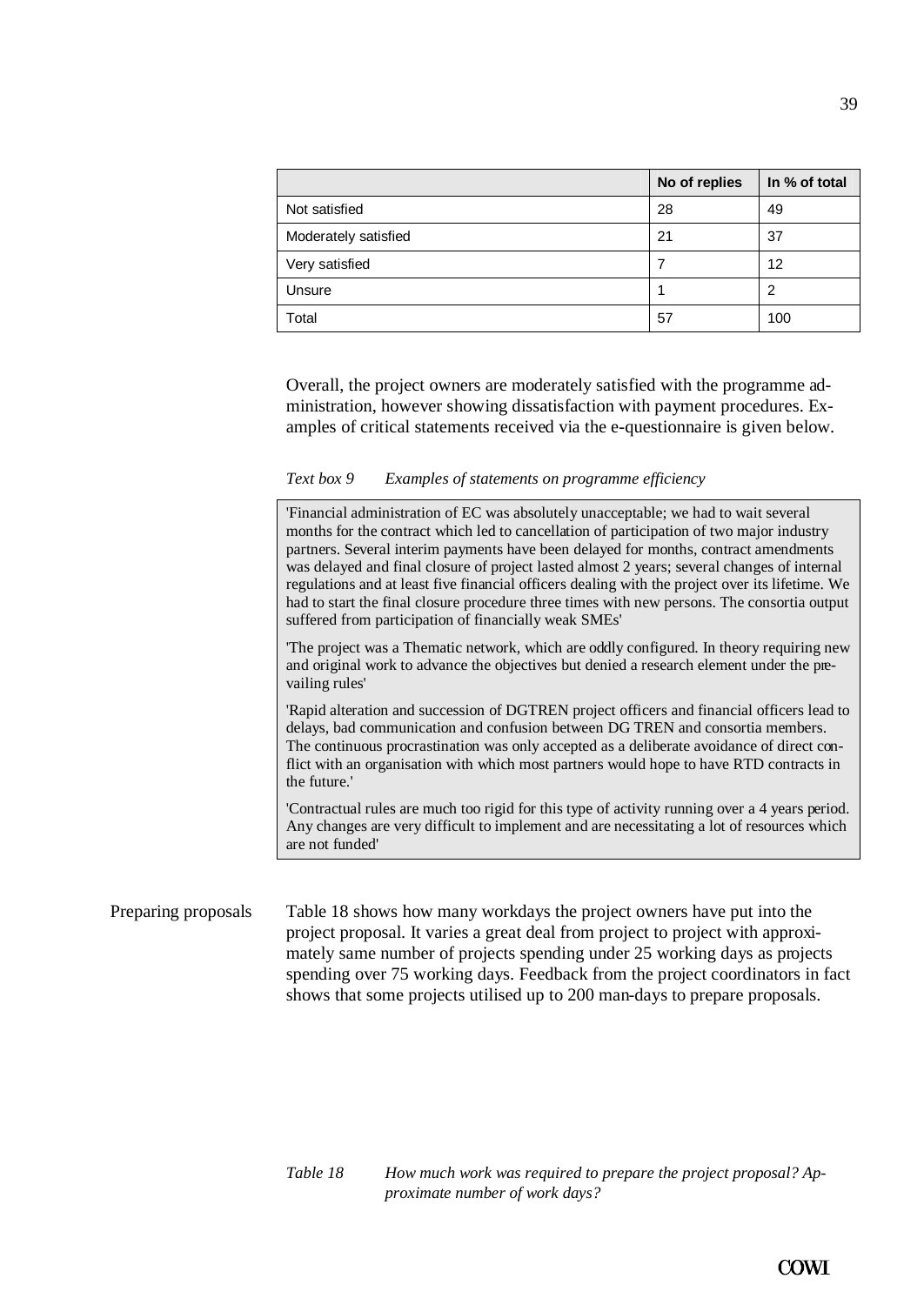|          | No of replies | In % of total |
|----------|---------------|---------------|
| $0 - 25$ | 13            | 25            |
| 26-50    | 18            | 34            |
| 51-75    | 8             | 15            |
| $75-$    | 14            | 26            |
| Total    | 53            | 100           |

*Table 19 Did you find this number?*

|           | No of replies | In % of total |
|-----------|---------------|---------------|
| Low       | 0             | U             |
| Fair      | 31            | 55            |
| Excessive | 25            | 45            |
| Total     | 56            | 100           |

Table 20 shows how many working days were spent on project administration during the project implementation. 87% of the projects spent more than 40 working days. Administering projects

> *Table 20 How much work was required by the project coordinator to administer the project during implementation? Approximate number of work days over the project duration?*

|                   | No of replies | In % of total |
|-------------------|---------------|---------------|
| Less than 40 days |               | 13            |
| More than 40 days | 48            | 87            |
| Total             | 55            | 100           |

This was found to be 'fair' by 62 % of project owners while 35 % felt it was an 'excessive' amount of time being used on administration. The rest 3 % felt it was a 'low' amount of time for administration.

The answers from the table below show that 84% of project owners had worked previously on Framework Programmes and only 9% had no experience of EUfunded projects. The fact that project owners were very experienced in working with EU funded projects indicates that EU-projects continually are of interest for the relevant actors. The attractiveness of the KA2

| Table 21 | Had you received any EU funding prior to your FP5 project? (The 56 |
|----------|--------------------------------------------------------------------|
|          | <i>recipients may mark more than one answer)</i>                   |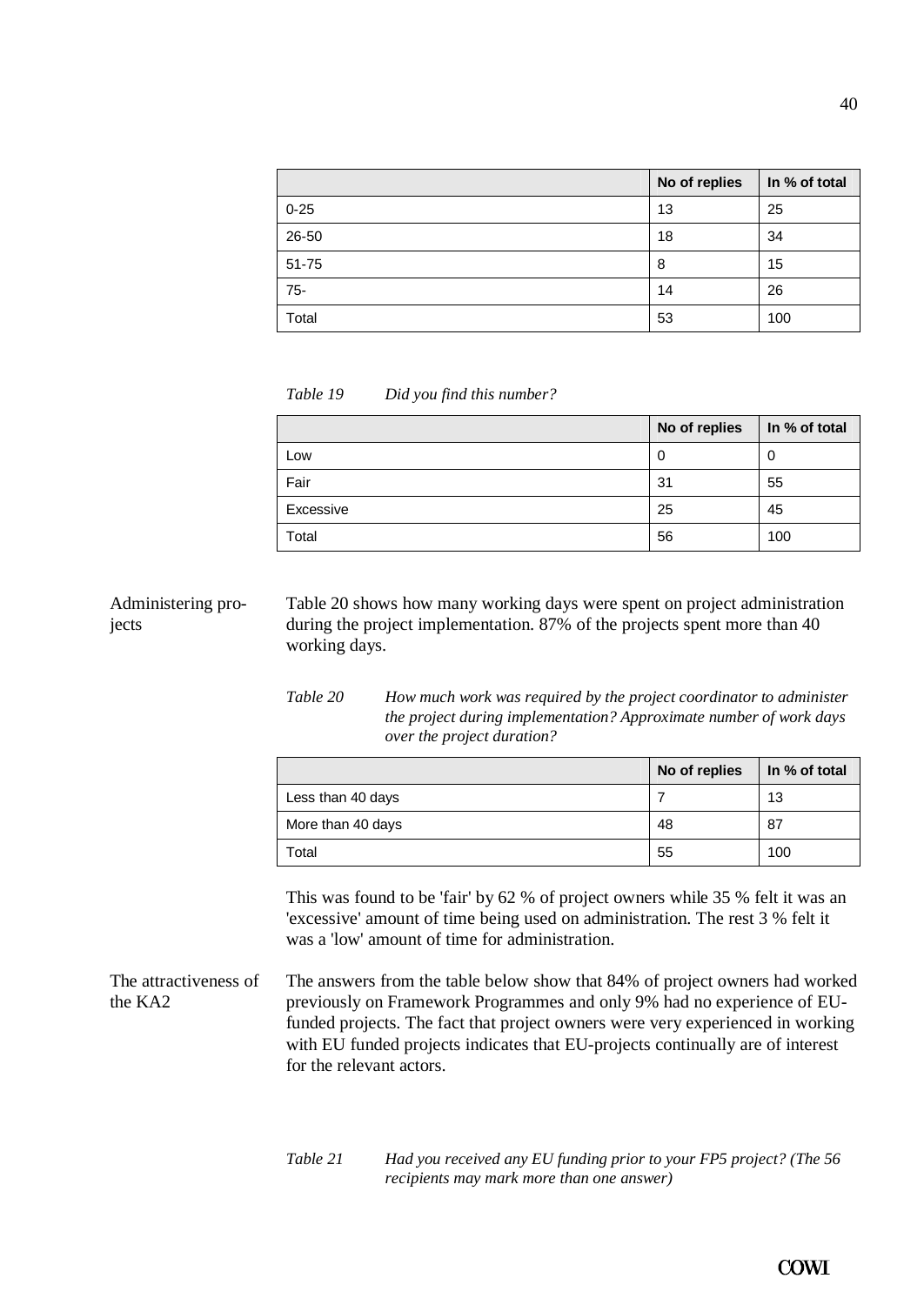|                   | No of replies | In % of total<br>(56) |
|-------------------|---------------|-----------------------|
| No                | 5             | 9                     |
| Yes previous FPs  | 47            | 84                    |
| Other EU projects | 13            | 23                    |

Further to this, Table 22 below shows that programme owners were moderately satisfied by the program relative to similar national programmes and in

Table 23 the same tendency of moderate satisfaction can be detected.

|                      | No of replies | In % of total |
|----------------------|---------------|---------------|
| Not satisfied        | 11            | 20            |
| Moderately satisfied | 24            | 42            |
| Very satisfied       | 16            | 29            |
| Unsure               | 5             | 9             |
| Total                | 56            | 100           |

*Table 22 Relative attractiveness compared with national programmes*

| Table 23 | Relative attractiveness of FPs compared with other schemes |  |  |  |  |
|----------|------------------------------------------------------------|--|--|--|--|
|----------|------------------------------------------------------------|--|--|--|--|

|                      | No of replies | In % of total |
|----------------------|---------------|---------------|
| Not satisfied        |               | 12            |
| Moderately satisfied | 34            | 61            |
| Very satisfied       | 14            | 25            |
| Unsure               |               |               |
| Total                | 56            | 100           |

A clear majority of the receivers of grants have experienced working with either other Framework Programmes or national programmes. This indicates experience and know-how not only of DG TREN procedures and processes but also of the expected achievement and level of scientific excellence.

Worth to continue working with EU programmes….

The fact that the Framework Programme continues to be attractive is illustrated in Table 24 which goes to show that even though administrative burdens are considered to be excessive it is still worth applying for EU programmes. A large portion of 85% of the projects owners have applied for projects under the 6th FP and 21% for other EU projects.

*Table 24 Have you applied subsequently for any of the following EU funding? (The recipients may mark more than one)*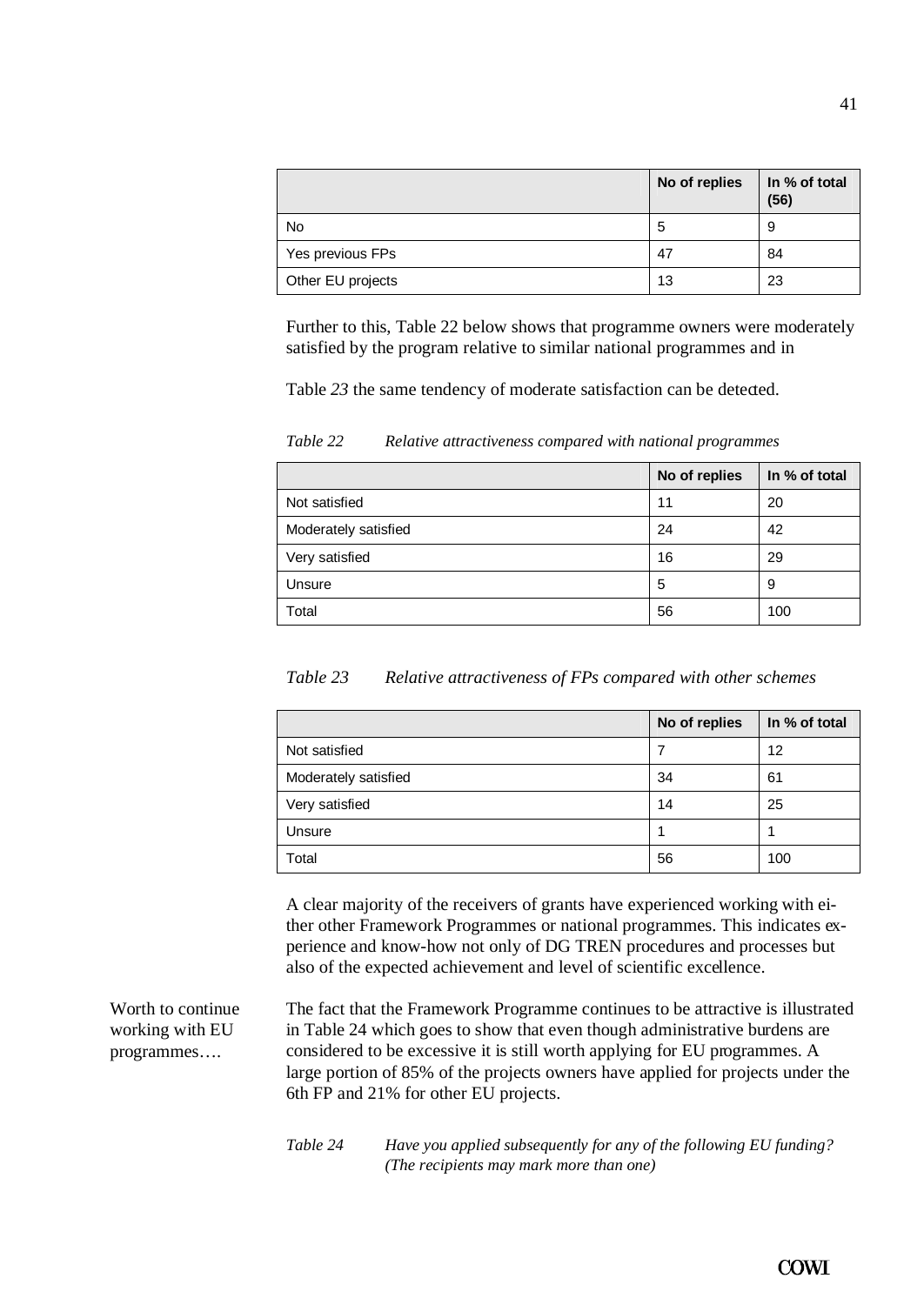|                                                                  | No of replies | In % of total |
|------------------------------------------------------------------|---------------|---------------|
| No                                                               | 8             | 14            |
| Yes, FP 6                                                        | 48            | 85            |
| Other (Interreg., TEN, Marco Polo, FP7, IEE, URbact,<br>$etc.$ ) | 12            | 21            |

But also many disappointed researchers…

Table 25 below shows that 40% of the participating consortia consider benefits to exceed the costs while 38% consider costs and benefits to be equal. It is alarming that in the magnitude of one-fifth of the project owners all in all consider that that costs of participating in KA2 were larger than the benefits.

The survey that was carried out as part of the Five Year Assessment of EU Research Activities (1999-2003) showed that for the FP5 in general only 14% of the project participants consider that the costs of participation in FP5 activities outweigh the benefits; hence the KA2 participants are more sceptical towards the value of the KA2 than the entire population of FP5 participants.

|                    | No of re-<br>plies | In % of total | Similar fig-<br>ures for all<br>FP5 partici-<br>pants <sup>16</sup> |
|--------------------|--------------------|---------------|---------------------------------------------------------------------|
| $Costs >$ Benefits | 12 <sup>2</sup>    | 22            | 14                                                                  |
| Benefits = Costs   | 22                 | 38            | 31                                                                  |
| Benefits > Costs   | 23                 | 40            | 55                                                                  |
| Total              | 57                 | 100           | 100                                                                 |

*Table 25 Overall how do you feel the costs compare with the benefits of participation of the program?*

Examples of problems and statements

l

The following notes some examples of problems mentioned by the project coordinators that were visited:

• *Delays in payment.* A project that ended 31/3 2006 (with approved accounts) still misses around 25% of total payment. A senior national civil servant, having functioning as the project coordinator, thinks that there sometimes is a discrepancy between the determination with which the DG TREN asks for detailed cost statements on the one side and the tendency, see within this particular project, to late payments and a general low management quality from the side of the Commission. He argues that 'it ap-

<sup>&</sup>lt;sup>16</sup> FP5 Impact Assessment. Survey conducted as part of the Five Year Assessment of EU Research Activities (1999-2003), Atlantis Research Organisation.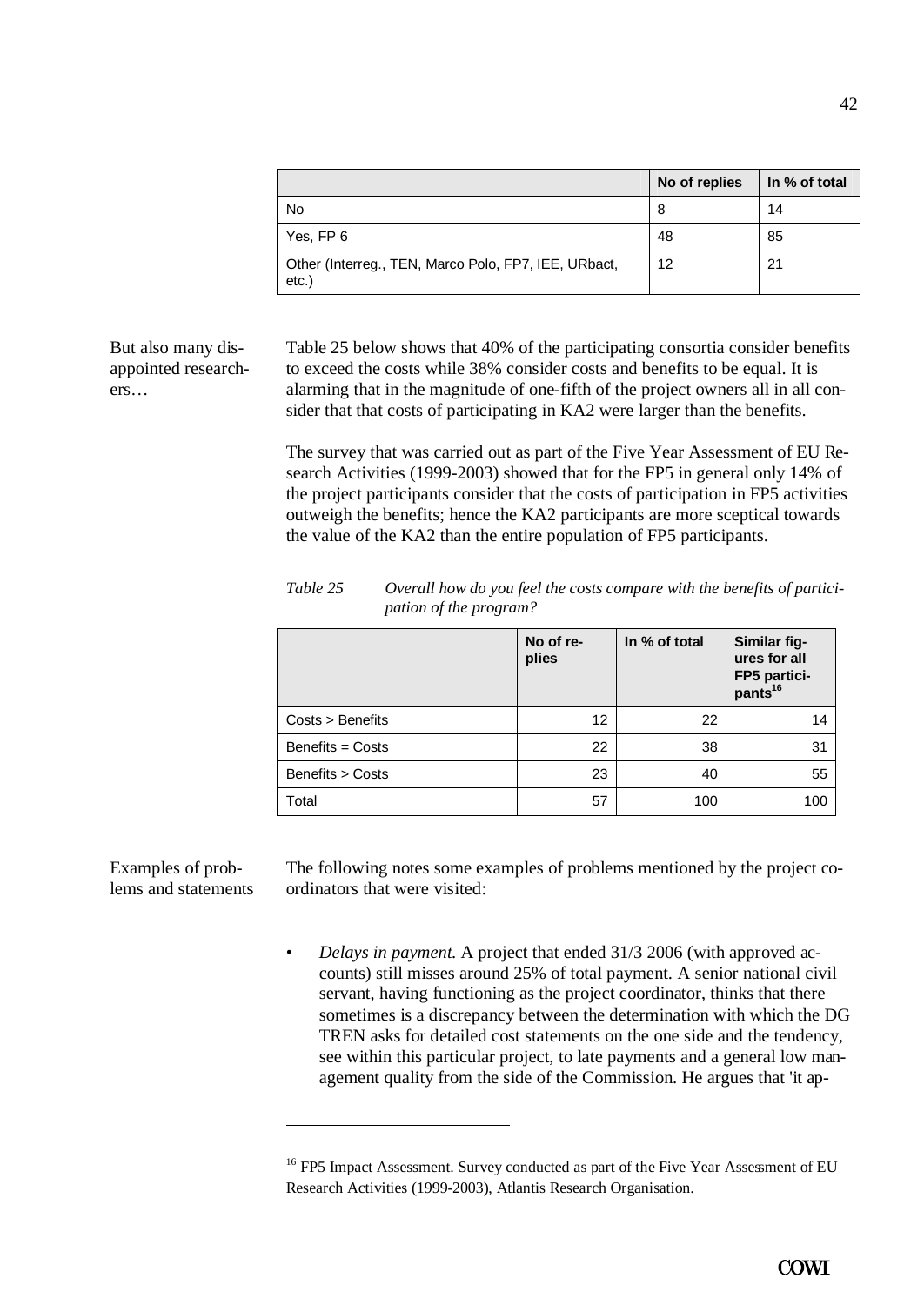pears like the Commission is misusing its attractiveness as a research project donor; it's very frustrating and de-motivating'.

- *Lack of flexibility*. For major research projects running of some years, it is quite natural that some activities will turn out to be more demanding than other - requiring a reallocation of resources between partners within the consortium. A representative from a project consortium argues that there is little flexibility to do so within the project budget ceiling. She notes that the Commission in that way does not motive the consortium to act as - a consortium.
- In and out. High staff turn-over within DG TREN reduced the constructive interplay between the Commission and the research project. In one case, a project, running from 2003 to primo 2006 had four different DG TREN contact persons. The contact persons were kindly and interested in the project but did of obvious reasons not know the project very well.
- *The contract disappeared!* A project experienced that the contract simply disappeared in the Commission - two times. In both cases the Commission had to ask the project manager to submit new examples of the contract.

The survey that was carried out as part of the Five Year Assessment of EU Research Activities (1999-2003) covering FP5 in general concluded that: 'Although the majority of participants were moderately satisfied with most aspects of the implementation, significant minorities were dissatisfied with FP application and evaluation procedures and project payment arrangements'.<sup>17</sup> Putting the finding into context

> While the seriousness of the above-noted problems should be recognised, in fairness it shall therefore also be noted that the problems are not DG TREN specific - the problems with KA2 programme administration are therefore to a large extent *typical* of more general problems associated with FP5 programme management.

## **4.4 Summary**

 $\overline{a}$ 

This chapter analysed the efficiency of the projects and the programme itself. The main observations are the following:

• On the basis of the reviewed 20 projects, the project efficiency is overall satisfactory. The review indicates that app. half of the projects are carried out with a high level of efficiency meaning that the budget, timing and deliverables were in accordance with or above expectations of the task managers and in the context of the terms of reference. Half of the projects received a 'medium' score primarily due to delays or budget overrun.

<sup>&</sup>lt;sup>17</sup> FP5 Impact Assessment. Survey conducted as part of the Five Year Assessment of EU Research Activities (1999-2003), Atlantis Research Organisation.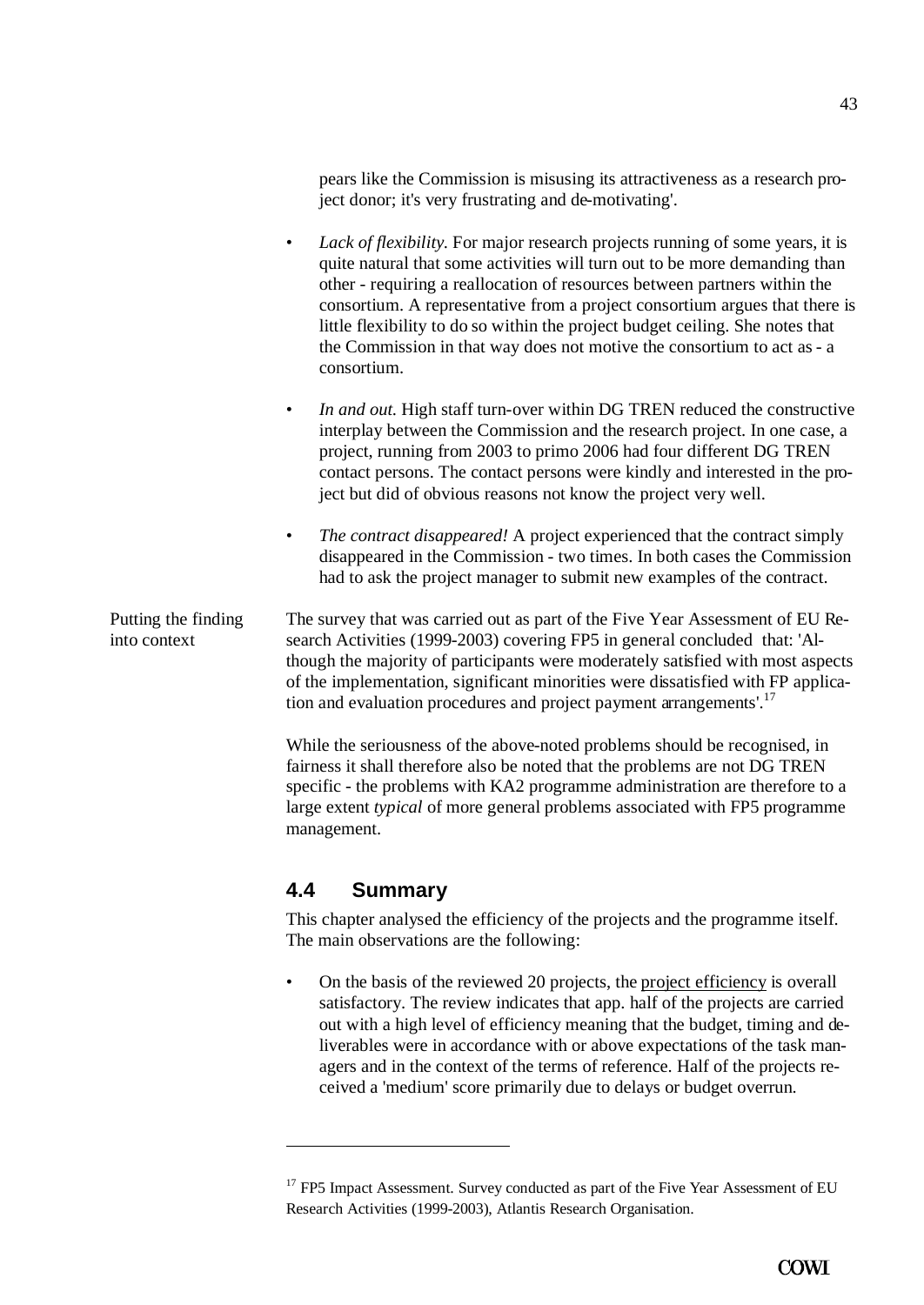- To be able to give an overall efficiency assessment of the programme as such, i.e. if the results from all 147 projects are good compared to the investment of 354 MEUR, we have established an overview of the accumulated results. The two most significant results of KA2 are, first, its contribution towards creating transport research networks and establishing new contacts, and second the contribution it has made on the preparation of new legislation.
- On the efficiency of the programme administration, the evaluation brings interesting information from the project owners. A clear majority of the projects owners are moderately satisfied with the administration of the programme but are also pointed to specific problems which reduce the attractiveness of the programme. It is alarming that in the magnitude of onefifth of the project owners all in all consider that the costs of participation have exceeded the benefits.
- It should be noted that many of the EU task officers acknowledge and support the view that the administrative procedures were non-optimal, time consuming, inflexible and inefficient to the degree that it often served as a barrier for efficient projects. Hence, there appears be a mutual understanding between the donor and the beneficiary of the need for improvement on this particular issue.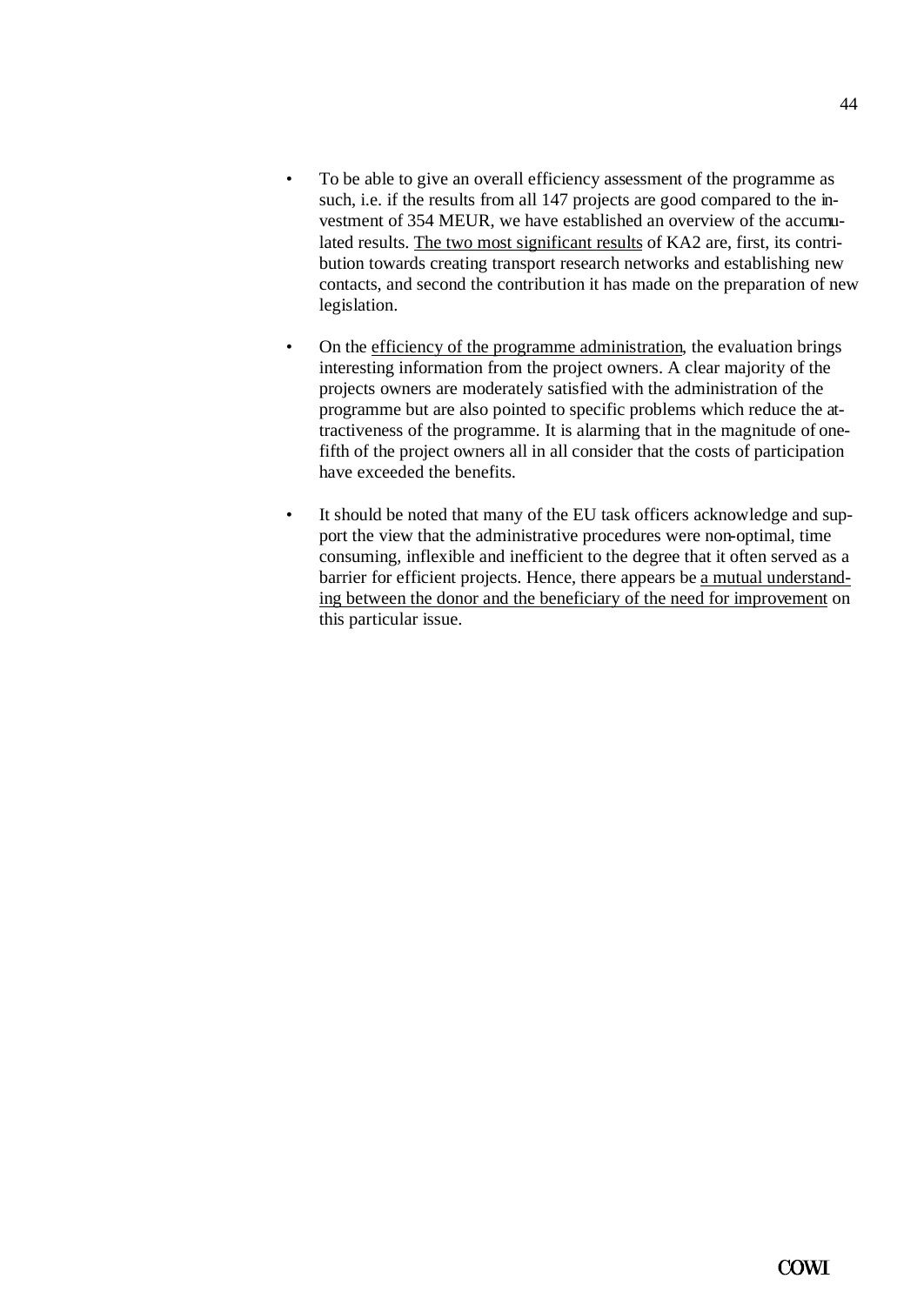# **5 Utility**

Purpose of chapter This chapter presents the evaluation results on utility. Utility is defined in evaluation terminology as a measure of the extent to which effects corresponds with the problems to be addressed. As many aspects of utility were covered in previous chapters, only supplementary information is provided.

A first hint on the utility of the projects are given by checking how important it was for the projects to receive funding; hence we asked the beneficiaries that received a grant from the KA2 what the consequences were of receiving the grant, cf. the table below. To be noted, a striking proportion of participants, 73% of the projects, would not have been initiated without the EC funding while the rest of the projects would have been implemented in a reduced scope. It appears that a clear majority find that the grant was a precondition for the project or added significantly to the project. Additionality

|                                                                        | No of replies | In % of total |
|------------------------------------------------------------------------|---------------|---------------|
| Yes, but with reduced scope, fewer activities and or<br>fewer partners | 15            | 27            |
| No, it would not have been initiated                                   | 41            | 73            |
| Total                                                                  | 56            | 100           |

| Table 26 | Would the project have been implemented without the EC funding? |  |  |  |
|----------|-----------------------------------------------------------------|--|--|--|
|          |                                                                 |  |  |  |

### Project review results

 $\overline{a}$ 

As mentioned earlier, utility<sup>18</sup> is assessed against the description within the White Paper on needs and problems. When reviewing the project sample, the project team therefore carefully compared the content and purpose of the pro-

<sup>&</sup>lt;sup>18</sup> Scoring system applied: *High*: The White Paper explicitly asks for policies/studies/initiatives/ projects that are similar to or closely related to that of the project, and the project clearly addresses areas which are expanding and creating good growth prospects, and the project clearly addresses areas in which Community business can and must become more competitive. *Medium*: The above criteria but all of the 'to a lesser degree'. *Low*: The White Paper does not ask for policies/studies/initiatives/ projects that are similar to or closely related to that of the project, and the project does not address areas which are expanding and creating good growth prospects, and the project does not address areas in which Community business can and must become more competitive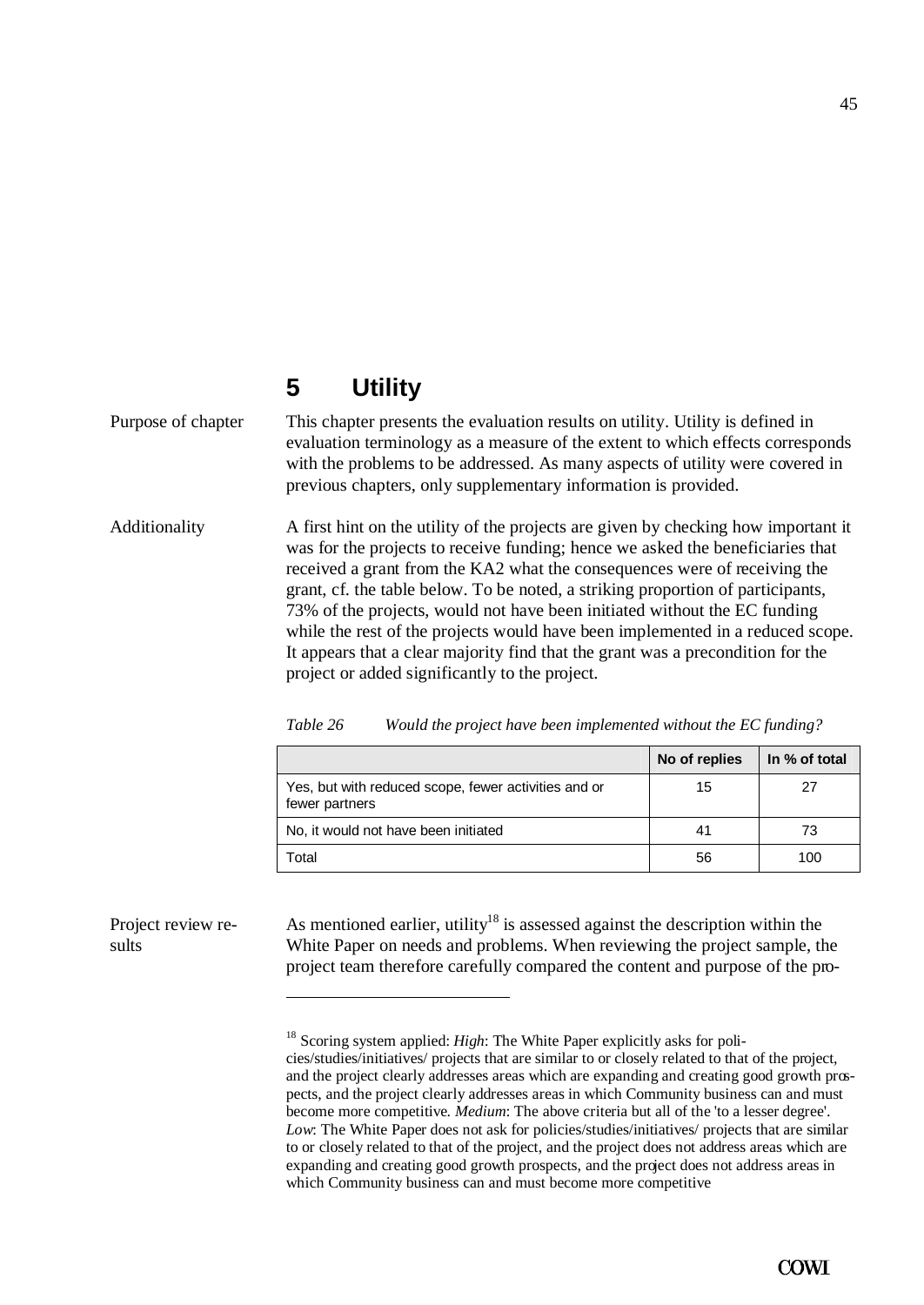jects with the descriptions in the White Paper of challenges and needs. The results of the review of the 20 projects show a high level of correlation between the results on utility and effectiveness. Half of the projects show a high level of utility, while app. 10% of the projects shows a lower level of utility.

#### As noted some projects were visited to get a better understanding of how they operated and what they produced. Some of the observations are briefly presented below: Observations from site visits

- *The SAMARIS project*, a 4,6 MEUR project running from 2002 to 2006, with the participation of 23 partners from 15 countries, including representatives from non-EU members states, Switzerland and USA, has developed and tested new and alternative materials in the pavements and concrete structures in the road infrastructure. A Reference Group of End Users was formed as a dialogue partner for the project to provide advice on setting of priorities and to ensure an effective up-take of the research results. Key objectives were to encourage the use of recycled materials in pavements and the development of new bridge maintenance materials. The project results are being used by some countries already (Germany), the study results are brought into a new OECD-study, one patent was developed.
- The timing of a research project is important to how the outcome of the project is perceived. However, research results not directly taken up in the law making process may prove their impact in the long run. The *FORESIGHT* project is an example of a project which was implemented efficiently but DG TREN did not show much interest at the time of implementation and never submitted substantial comments. However, the project results have been referenced by other EU institutions and international organisations and the knowledge base have been developed in the field of transport and foresight. DG TREN may in the future decide to take up the FORESIGHT project results in their work, hence the full impact may be seen later.

Summary The main observations on utility are the following:

- A relatively high level of utility is found, and it is underlined that this result should - and also do - correlate with the findings on effectiveness.
- The 'additionality' provided by the KA2 is high and is clearly illustrated by the fact that 3/4 of the projects were depended on KA2 as the funding source while the remaining projects would have been implemented within the programme but at reduced scope.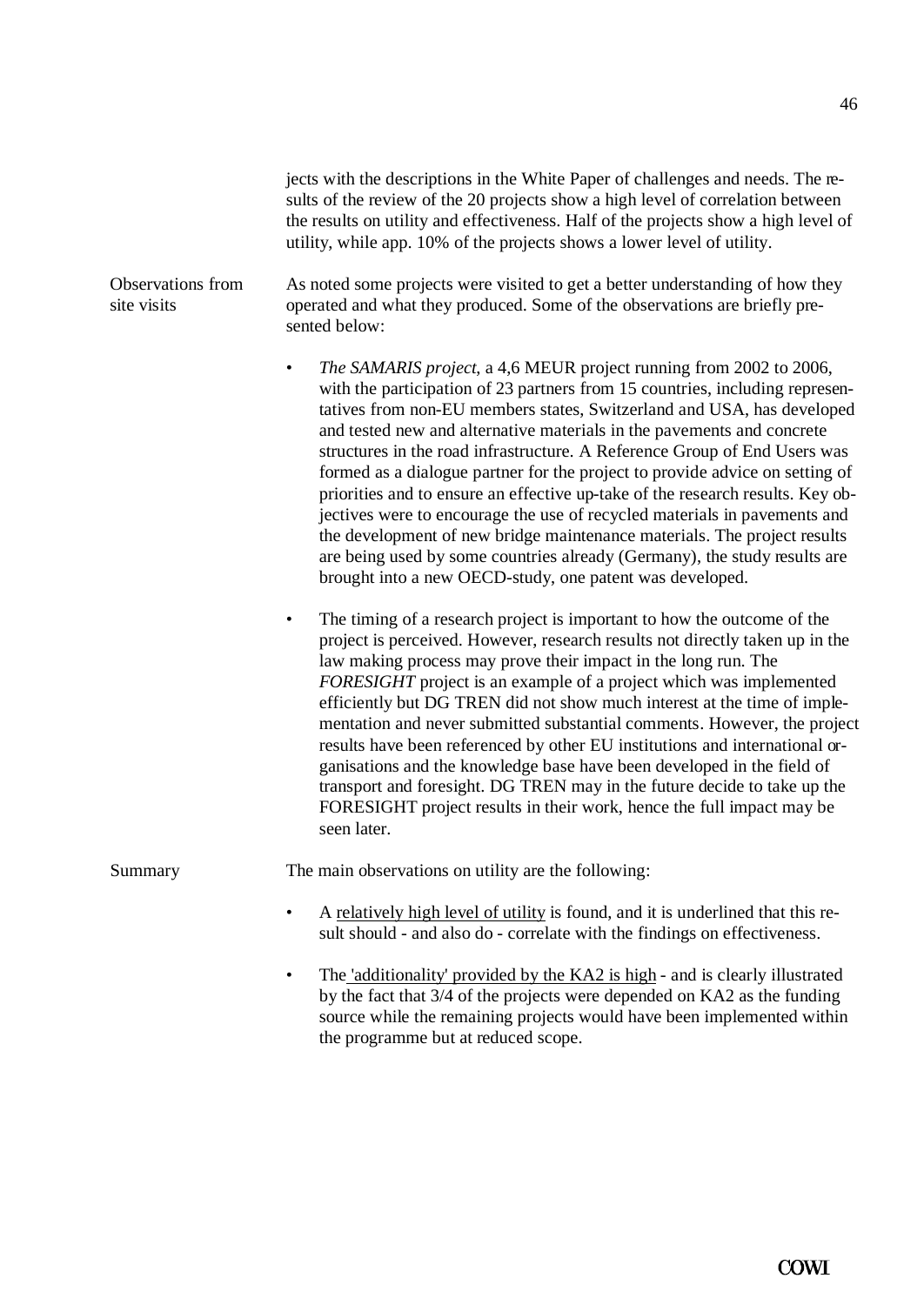# **6 Sustainability**

Purpose of chapter

This chapter assesses the sustainability of the good results - whether the effects of a given project continue to be used. Since approximate half of the projects are still underway, the assessment on sustainability is tentative.

# **6.1 Sustainability of the various outputs**

General sustainability assessment

The most important information stems from the project reviews, as the review process provided an opportunity to discuss the sustainability of the projects with the task managers. The overall results of the review of the 20 projects are shown in the table below.

|        | Total of pro-<br>jects | In % of total |
|--------|------------------------|---------------|
| High   | 4                      | 20            |
| Medium | 13                     | 65            |
| Low    | 3                      | 15            |
| Total  | 20                     | 100           |

*Table 27 Overall project review result - sustainability*<sup>19</sup>

Hence, the reviewed projects indicate a level of sustainability which is not excellent, although in some cases the sustainability is very high - e.g. in those case where the results of a project has been used for the preparation of new legislation. In particular, there appears to be problems with the dissemination of results (see section 6.2 below).

Low: The results of the project are not used two years after the project has been completed

<sup>&</sup>lt;sup>19</sup> Scoring system applied:

High: Two years after the project has been completed, the results of the project are significantly evident, either legislation/regulation: turned into new regulation, market penetration: patents and/or brought to market; scientific excellence: Journal presentation achieved or jobs created

Medium: The above criteria but all of the 'to a lesser degree'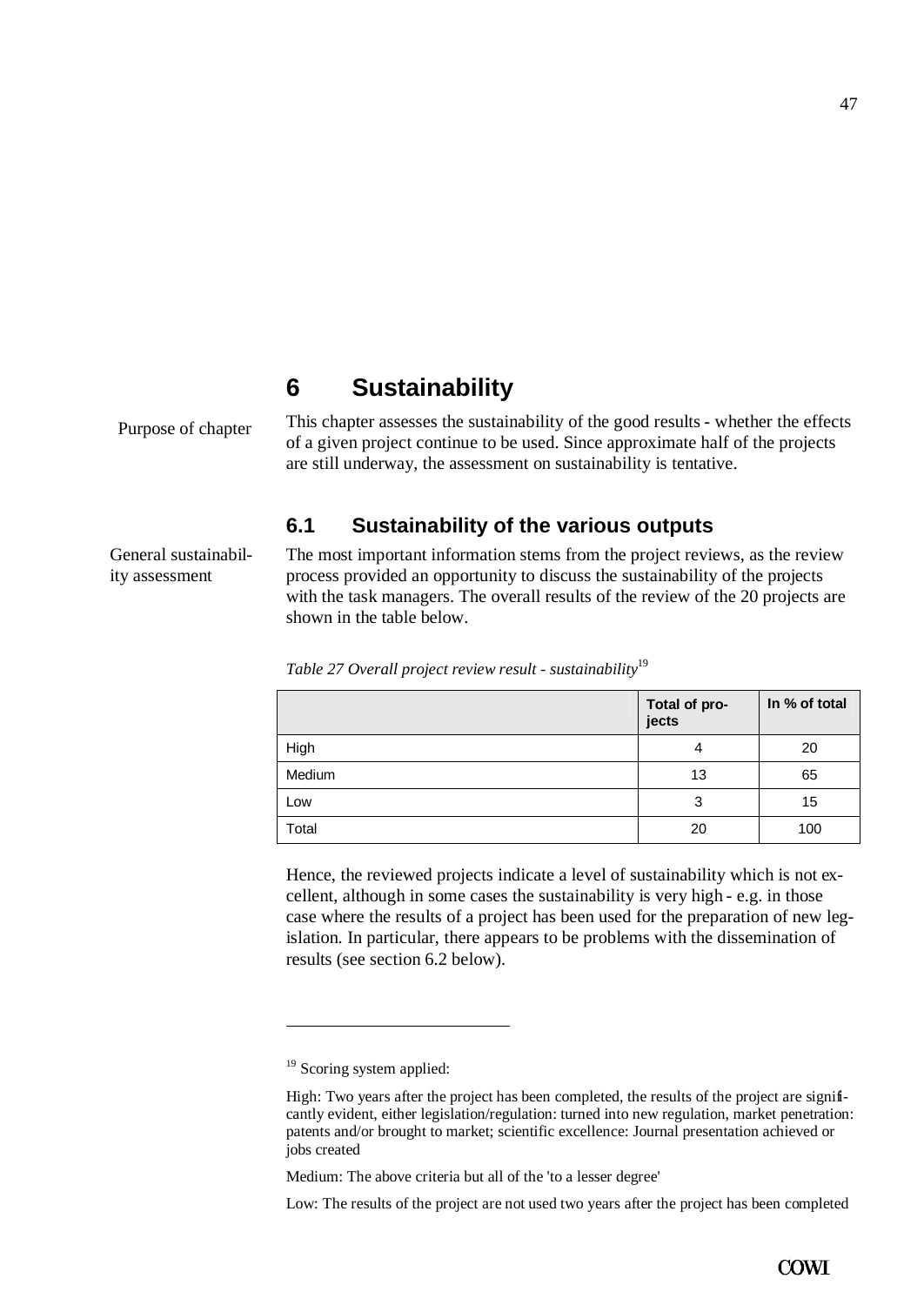Sustainability of different categories of outputs

As seen in previous chapters - and typical for RTD projects - the KA2 has resulted in different categories of results. The table below assesses briefly the likely sustainability for each of these.

*Table 28 Assessment of the sustainability of various categories of outputs* 

| <b>Effects</b>                                           | <b>Expected level of sustainability</b>                                                                                                                                                                                                                                                                                                                                                                                                                                                                                   |  |  |
|----------------------------------------------------------|---------------------------------------------------------------------------------------------------------------------------------------------------------------------------------------------------------------------------------------------------------------------------------------------------------------------------------------------------------------------------------------------------------------------------------------------------------------------------------------------------------------------------|--|--|
| Contribution to the<br>preparation of new<br>legislation | Several projects have provided recommendation and input to a<br>subsequent legislative process. The sustainability is high in those<br>cases where knowledge from a KA2 project either has been seri-<br>ously considered or even directly have influence the new regula-<br>tion.                                                                                                                                                                                                                                        |  |  |
| <b>Technical progress</b>                                | 18% of the projects resulted in improvement of existing technol-<br>ogy and 4% resulted in a completely new technology.                                                                                                                                                                                                                                                                                                                                                                                                   |  |  |
| Networking / new part-<br>ners                           | The results of KA2 in terms of networking are significant, and the<br>sustainability of this result is high.                                                                                                                                                                                                                                                                                                                                                                                                              |  |  |
| Other                                                    | More than 20 projects are so-called <i>thematic networks</i> concerning<br>the organising of conferences, study trips, to gather collective<br>experience and knowledge in a field etc. It is not possible to as-<br>sess the sustainability of these projects. A number of projects in<br>the programme concerned the production of statistics and data-<br>bases. These are assessed to have a high sustainability as they<br>have generated usable transport statistics on broader European<br>level than ever before. |  |  |

## **6.2 Dissemination of RTD projects**

In RTD projects, dissemination is of great importance because no matter how successful, the outcome of a research project must be read, understood, documented and put to use. While the above assessment is relatively positive, this section indicates problems with dissemination of project results. First, Table 29 below suggest that a good dissemination effort has been done by the consortia as 9 out of 10 have disseminated results on project homepage and presented results at conferences.

|                                 | No of replies | In % of total |
|---------------------------------|---------------|---------------|
| Project homepage                | 52            | 90            |
| Publication in referred journal | 28            | 48            |
| Conference                      | 52            | 90            |
| Other                           | 32            | 55            |

*Table 29 How and via which media did you present and disseminate the projects results?* 

Table 30 below also leaves the impression of a good dissemination effort as 69% of project holders find impacts in terms of transfer of expertise to either 'high' or 'very high'.

Research results must be understood…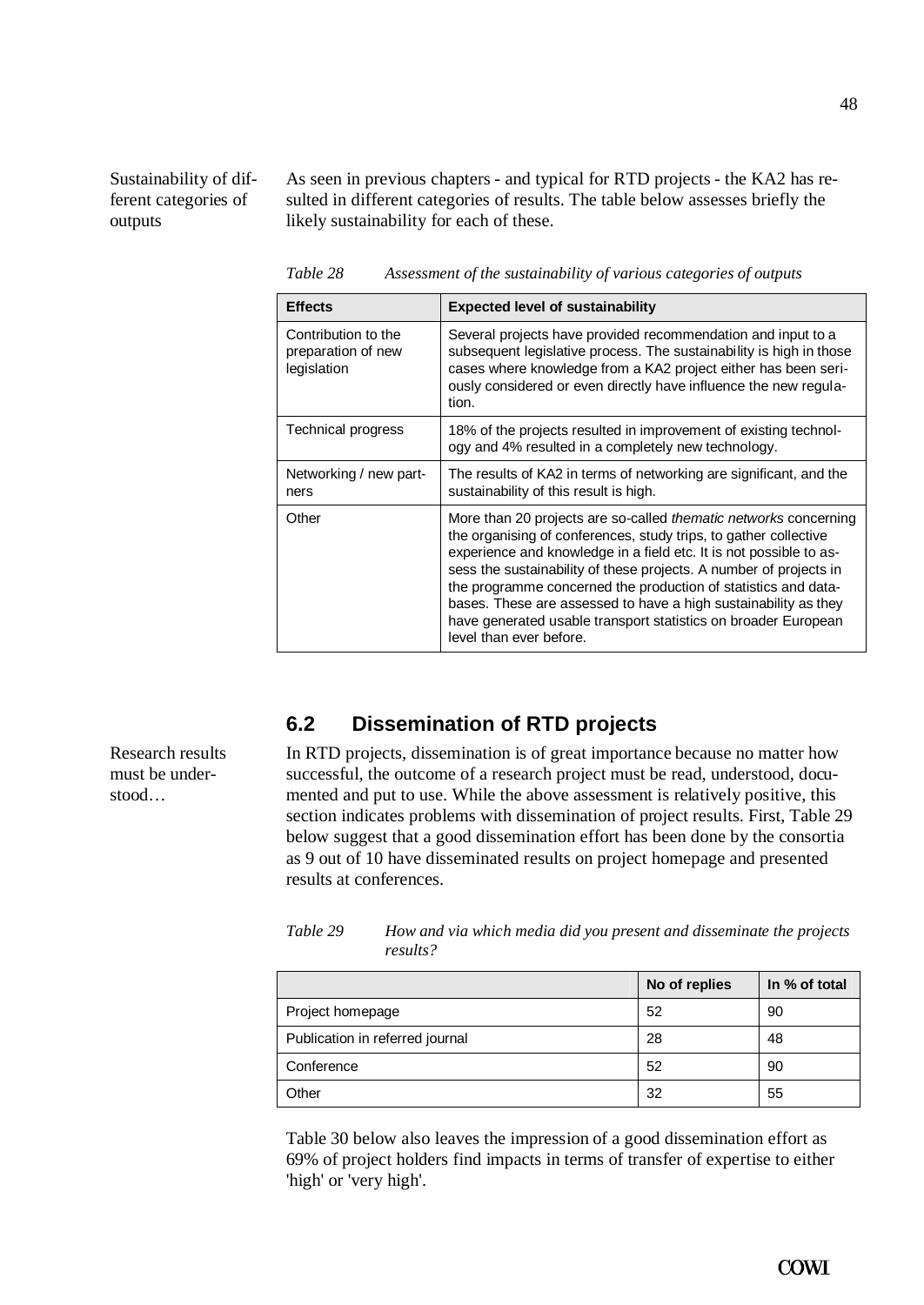|           | No of replies | In % of total |
|-----------|---------------|---------------|
| Low       | 3             | 5             |
| Medium    | 14            | 26            |
| High      | 27            | 49            |
| Very high | 11            | 20            |
| Total     | 55            | 100           |

*Table 30 What was the impact of the project in terms of transfer of expertise / know-how?*

However, slightly contradictory to the impression left by the above information, we have found from interviews and analysis that dissemination of projects either ends when the project is finished or is very weak in the aftermath of projects. During the project review phase it became noticeable that many of the project websites were either closed or simply not updated. Since project partners are not obliged to update and maintain project websites after the project is finished they tend not to do so. Examples of typical statements were the following: *'I believe the project was successful but attempts to disseminate and commercialise the end results were not', and 'At the time of FP5 we were discouraged from funding the attendance of experts and delegates to dissemination conferences etc. This was a mistaken strategy as it meant that our dissemination activities were few '.* Problems with webpages - they are not up-dated

Dissemination strategy Therefore, there seems to be a lack of an overall dissemination strategy after the project deliverables have been made - addressing more clearly the post-project situation. Also it is often the case that project deliverables are very academic and poorly suited for the general public debate and decision makers. As dissemination in general is very much attached to communication and how you present ideas and knowledge, successful projects should also be promoting their findings actively through a combination of other activities for instance:

- Journalistic articles and journal type papers to provide a more immediate and accessible results
- Consistently improvement the homepages
- Slide shows and presentation efforts
- Workshops and seminars (actively presenting usability of project)
- Improved databases with research results

The above activities should be custom-made to the specific context of the project to ensure that relevant private or public institutions or organisations take notice of project findings, ideas and possibilities for future research, collaboration, commercialisation etc. Therefore, the DG TREN needs to direct more investment into dissemination of RTD projects as it is often the case that successful RTD projects are not backed up by the necessary resources to disseminate project findings.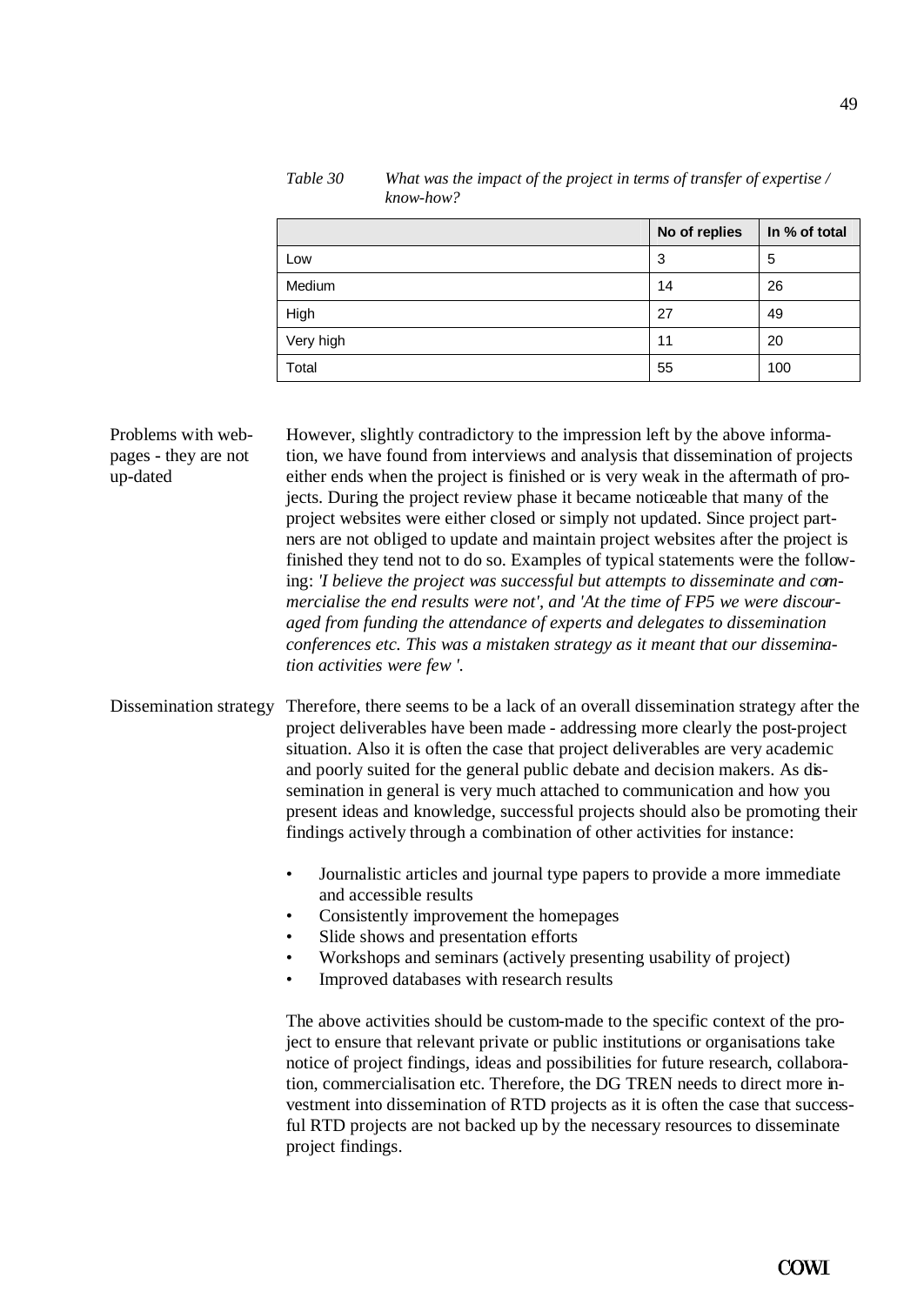OPTIRAIL II (later on EUROPTRAILS) developed a management system that allows vision of international train transport. The project findings have been disseminated throughout Europe and is planned to be implemented with very good prospects throughout Europe.

### **6.3 Summary**

This chapter has analysed the sustainability of the results of the KA2, and the main observations are the following:

- The results and effects of the projects did not, as a general rule, disappear on termination of the projects, but the dissemination effort is found to be far from optimal (e.g. closed or not-updated homepages). This evaluation therefore finds that 'sustainability' is the evaluation theme showing the least positive results. That said, we have also noted that some categories of results and effects are more sustainable than others. In those cases where KA2 has provided input to legislative processes, the sustainability is obviously very high. The research networks established through the FP5 network tend to remain and partners reappear in other research projects
- There seems to be a lack of a post-project dissemination strategy, and it is therefore relevant to open the discussion whether the DG TREN needs to direct more investment into dissemination of RTD projects, including improved databases with EU research results.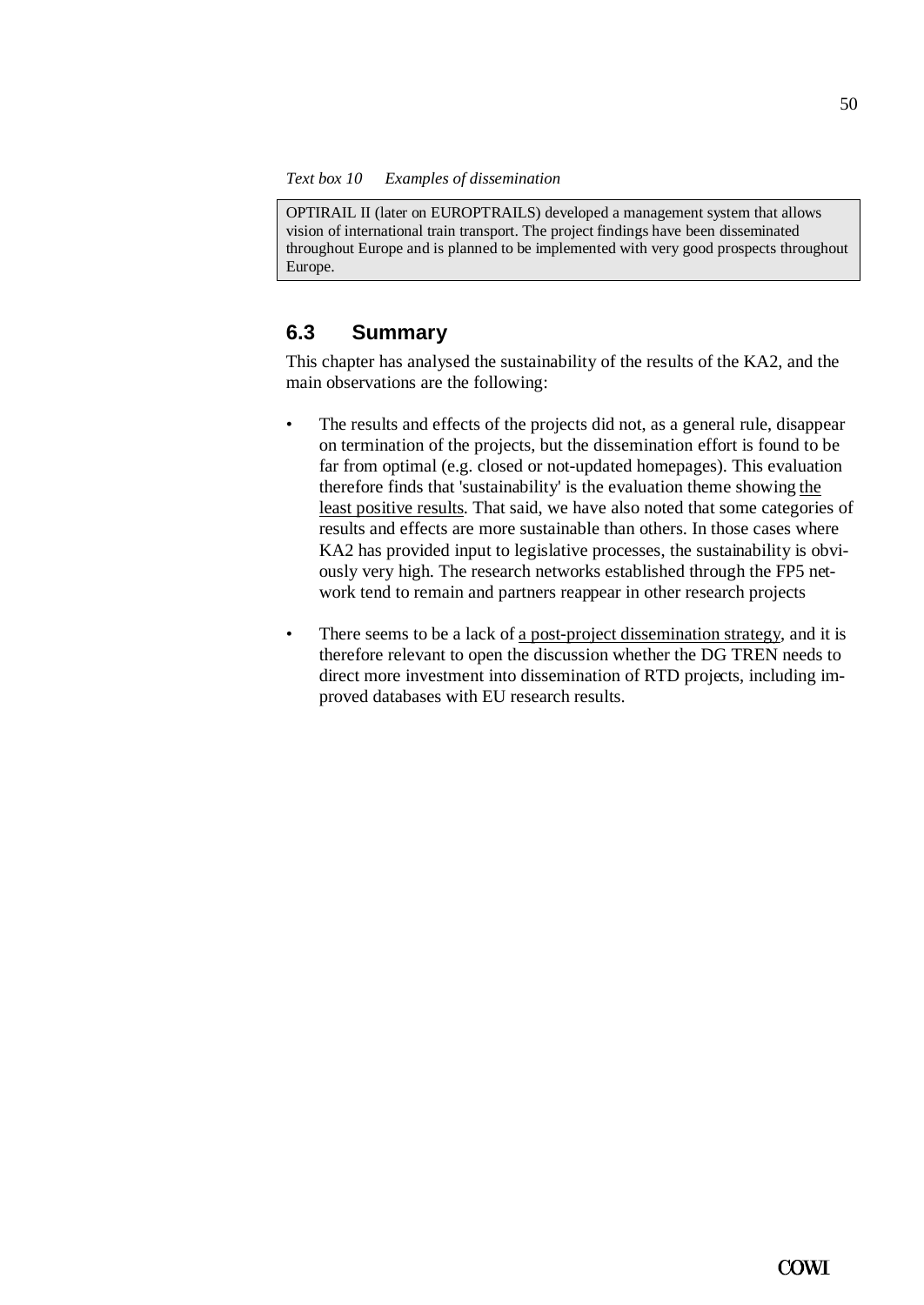# **7 Conclusion**

This chapter presents the main conclusions and a number of recommendations is given. The chapter also contains an overview table summarising the conclusions on each of the key evaluation questions.

With a project portfolio of 147 very different projects - in terms of size, duration, research areas and organisations - it is not surprising that some are very successful while others are not. However, as a general tendency the projects were successful. The conclusions for each of the evaluation themes are summarised below.

The project effectiveness is overall satisfactory - with many projects delivering either the expected or above-expected results, and with only a few failed projects. All main transport sectors benefit from the KA2, which is in line with the programme statement that the KA2 shall facilitate a general improvement across sectors. The four transport modes emphasised by the White Paper accounts for 54% of the total EC contribution, and in addition to that a large group of the road projects are addressing environmental and safety issues. Also the 'horizontal' GNNS/Galileo projects have the potential to facilitate safety and environmental services asked for by the White Paper.

It is therefore found that a clear majority of the projects are relevant for the meeting of societal objectives. The fact that the KA2 to a large extent is policydriven implies, however, that projects may be vulnerable to changes in the political context, and examples have been given of projects with a low level of what could be termed 'real' relevance. Such accidental contextual changes are likely to be de-motivating from the perspective of the involved partners.

On the efficiency of the programme administration, the evaluation brings interesting information from the project owners. A clear majority of the projects owners are moderately satisfied with the administration of the programme but are also pointing to specific problems which reduce the attractiveness of the programme. It is alarming that in the magnitude of one-fifth (22%) of the pro-Problems with programme management

The overall conclusion: Mainly positive results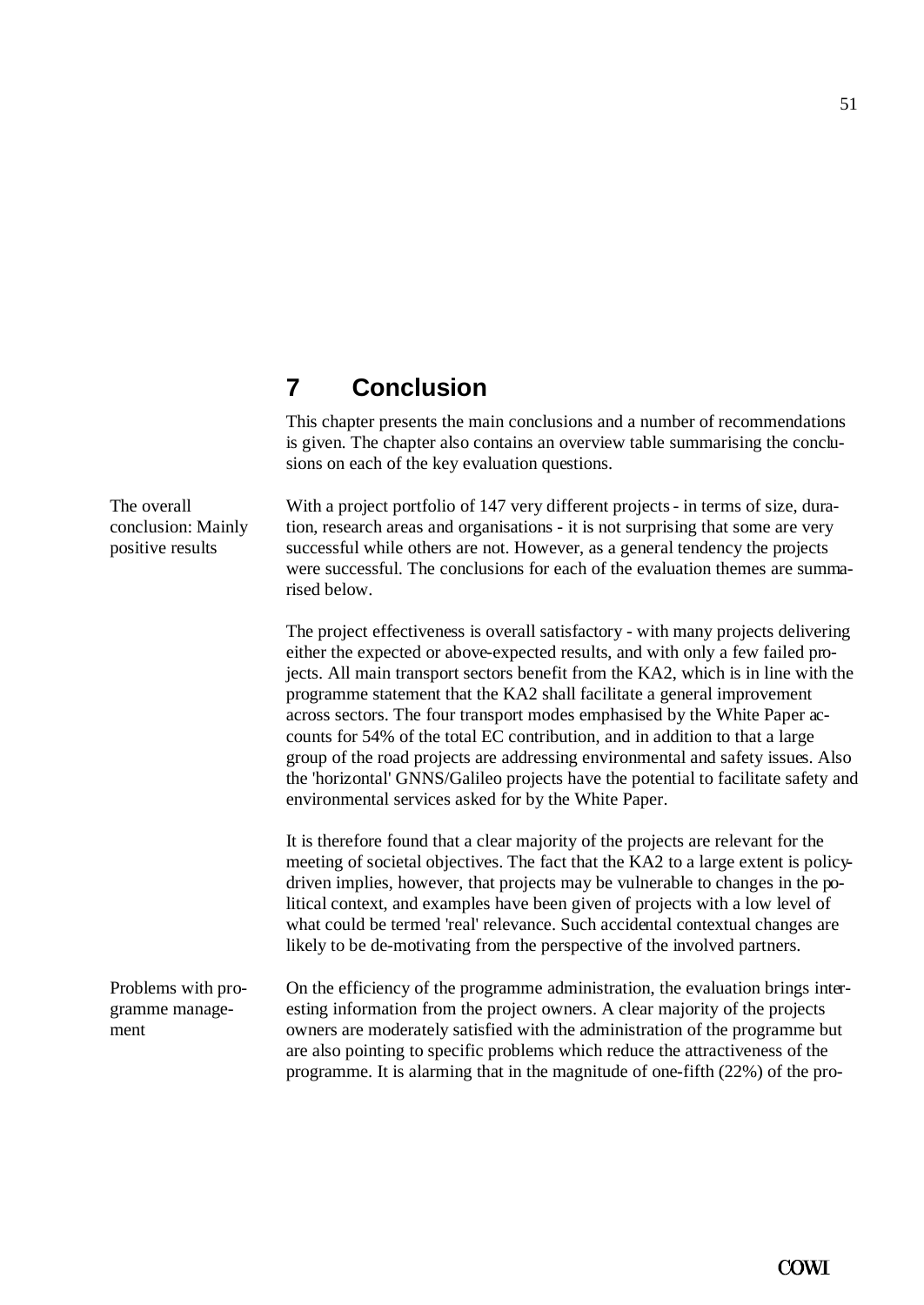|                                                        | ject owners all in all consider that the costs of participation have exceeded the<br>benefits. $20$                                                                                                                                                                                                                                                                                                                                                                                                                                                                                                                                                                                                                           |
|--------------------------------------------------------|-------------------------------------------------------------------------------------------------------------------------------------------------------------------------------------------------------------------------------------------------------------------------------------------------------------------------------------------------------------------------------------------------------------------------------------------------------------------------------------------------------------------------------------------------------------------------------------------------------------------------------------------------------------------------------------------------------------------------------|
|                                                        | Also many project participants note that there appears to be a lack of EC capac-<br>ity to follow up on projects which consequently means that certain project re-<br>sults are not feed into the political process.                                                                                                                                                                                                                                                                                                                                                                                                                                                                                                          |
| The results                                            | To be able to give an overall efficiency assessment of the programme as such,<br>i.e. if the results from all 147 projects are good compared to the investment of<br>354 MEUR, the evaluation team - using extrapolation - has established the be-<br>low overview of the accumulated results, showing the following results:                                                                                                                                                                                                                                                                                                                                                                                                 |
|                                                        | 118 projects resulted in networking/new partners for future collaboration<br>٠<br>85 articles published in scientific magazines<br>$\bullet$<br>51 projects have contributed directly or indirectly to legislative processes<br>٠<br>56 projects have achieved an advance over state-of-the-art<br>$\bullet$<br>26 projects have improved an existing technology<br>$\bullet$<br>10 projects developed completely new technologies<br>$\bullet$<br>10 projects have created new jobs<br>٠<br>7 projects have a direct positive effect on profit<br>٠<br>3 projects have achieved a new patent<br>$\bullet$                                                                                                                    |
| The two most sig-<br>nificant results                  | Besides the general increase of the EU knowledge base resulting from this pro-<br>gramme, the two most significant results of KA2 are, first, its contribution to-<br>wards creating transport research networks and establishing new contacts. A<br>very clear majority of the projects have lead to improved networking; hence the<br>KA2 encouraged cooperation between a rich mix of R&D oriented stakeholders<br>in the EU. The other significant result is the contribution made to the prepara-<br>tion of new legislation. A condensed expression of the main impact of the KA2<br>would therefore be that the programme has strengthened transport research<br>communities and has improved transport policy-making. |
| What characterises<br>successful research<br>projects? | It has not been possible to identify particular research areas that perform better<br>than others. Rather it seems that the effectiveness of projects depends on pro-<br>ject-internal factors, in particular:                                                                                                                                                                                                                                                                                                                                                                                                                                                                                                                |
|                                                        | The quality of <i>project management</i> is essential and appears to be the single<br>most important factor. An experienced project leader with previous experi-<br>ence working with the Commission and leading research projects can fa-<br>cilitate the successful project implementation. EC research projects do<br>have a certain culture, including the multi-country partner approach and<br>the sometimes very large projects, which should be reflected in project<br>management.                                                                                                                                                                                                                                   |
|                                                        | <sup>20</sup> The survey that was carried out as part of the Five Year Assessment of EU Research Ac-<br>$(1000, 2002)$ showed that fan the EDE in gaugust.                                                                                                                                                                                                                                                                                                                                                                                                                                                                                                                                                                    |

tivities (1999-2003) showed that for the FP5 in general only 14% of the project participants consider that the costs of participation in FP5 activities outweigh the benefits. The 22% level found for KA2 within the contest of this evaluation is therefore above the FP5 average.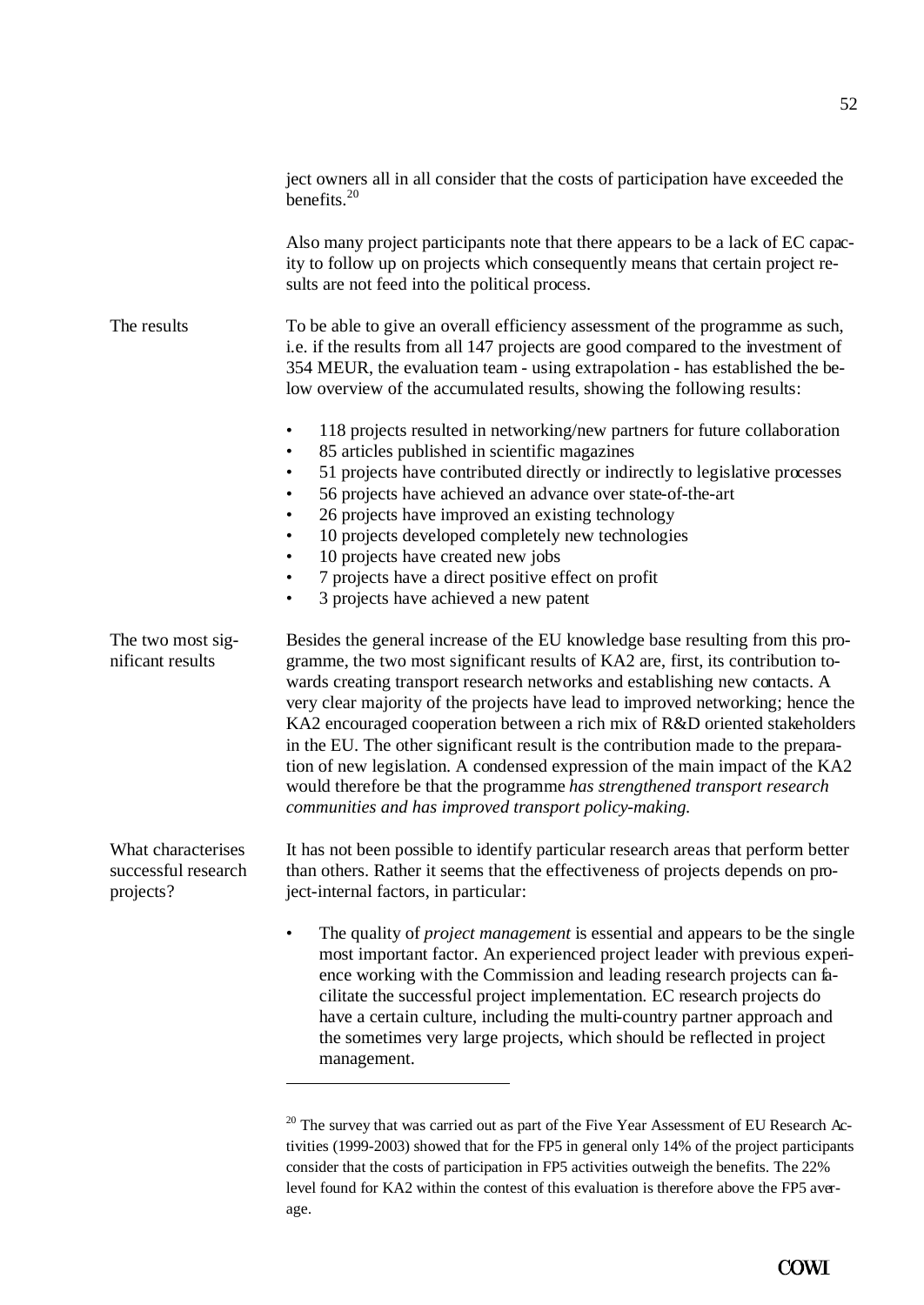- *Quality and motivation of human resource* the project is likely to be successful if there is a core team of high quality research staff pushing for results (ownership).
- *Communication*. The project manager/coordinator must at a very regular basis sends up-dates to the project partners to maintain momentum and to turn the consortium into a truly working entity. It is likewise important to communicate with the EC, to explain project and scientific developments, changes to direction, contract amendments timing etc.
- *Role models* are important. Important that all consortia have individuals that see the project as not just-another-project but as a real opportunity for improvement, profiling and the development of new contacts.
- *Commitment and trust from the DG TREN* is essential. While it is understandable that Commission officials cannot follow the projects at a very detailed level, they should nevertheless show an active interest and the DG TREN contact person should contribute to the project as a 'facilitator' and interested partner (rather than a 'controller').
- The project should be sliced into tasks that allow the *individual partners a real impact* to avoid that input from one partner 'disappears' against the accumulated amount of activities/products.
- *Want to make a difference.* Transport researchers want to make a difference, and successful projects deliberately investigate how their results can be put into practice. This aspect can be institutionalised - e.g. in the form of a panel of End Users acting as advisory board.
- *Visibility improves prestige*. Dissemination of project results is a profound feature of successful projects.
- Recommendations In light of the evaluation findings the following are recommended:
	- That for future research programmes addressing 'sustainable mobility' a clearer relation should be established between the concept of sustainable mobility and the research priorities (positive developments to be seen for FP7).
	- That the DG TREN considers the need to develop a post-project dissemination and follow-up strategy to ensure a better utilisation of research results. This relates also to the Cordis project database which needs to evolve into a fully operational project database with availability of all deliverables and project document. It will benefit both the public and DG TREN staff and at the same time signal transparency and modern project management.
	- That the DG TREN put even stronger emphasis and allocates more resources into dissemination of RTD projects. It is often the case that successful RTD projects are backed up by the necessary resources to disseminate project findings and to ensure end-user knowledge of the results.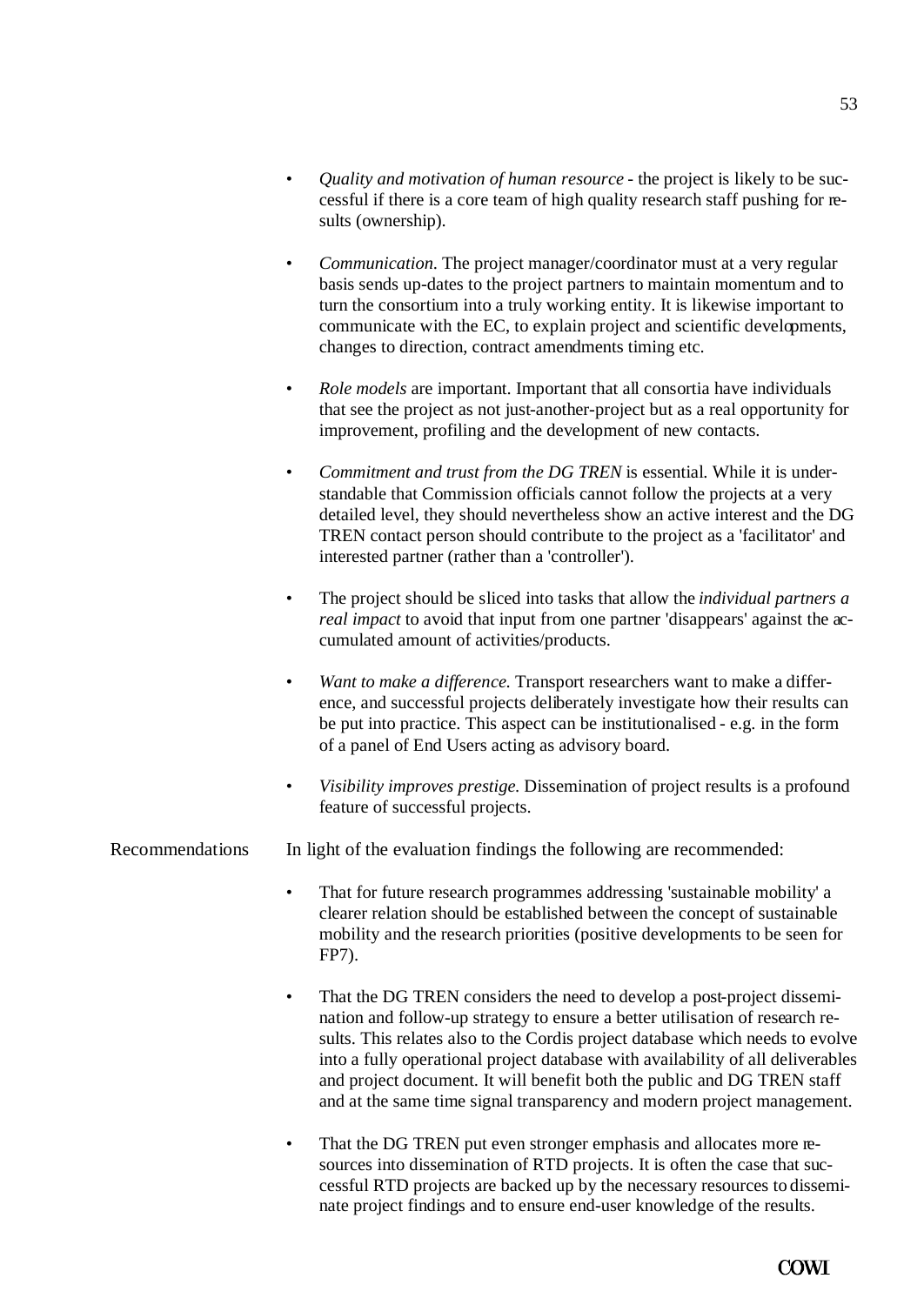More prestige and attention can be devoted to the quality of web-pages, e.g. by requiring that all project websites contain a mechanism whereby web-page visitors can rank the quality and usability of the site.

- That the DG TREN carefully considers the critical feedback from the project holders on project management. Steps need to be taken to improve the acceptability of programme procedures and modalities, in particular payment arrangements. DG TREN could formulate an internal target that for future transport research programmes, the level of project holders perceiving costs of participation to exceed benefits should not be higher than 10%.
- That the DG TREN considers methods to secure that a contextual change impacting upon the relevance of a research project can be adequately reacted upon. If the project context changes dramatically the project objectives and activities may need to be adjusted and sufficient flexibility for doing so should be accepted.
- That the DG TREN should ensure stable monitoring of projects by launching an effort to keep the same project officer on a project from start to end.
- That the efforts to reduce the 'innovation-bridge' between idea and practices, e.g. via demonstration projects, is strengthened. In the transport sector there is often a low willingness-to-accept risks associated with the introduction of new materials or systems because possible flaws are extremely exposed to the public - which is likely to lead to a slow up-take of research results.
- That the DG TREN, while continuing mainly to fund immediately policy relevant research projects, also considers the perspectives of funding more projects with radical innovation potentials.

| Overview of specific | A condensed presentation of the conclusions of the evaluation questions are |
|----------------------|-----------------------------------------------------------------------------|
| conclusions          | given in the table below.                                                   |
|                      |                                                                             |

| <b>Evaluation</b><br><b>Theme</b>                 | <b>Score</b>    | <b>Argument</b>                                                                                                                                                                                             |
|---------------------------------------------------|-----------------|-------------------------------------------------------------------------------------------------------------------------------------------------------------------------------------------------------------|
| <b>Effectiveness</b><br>general assess-<br>ment   | High-<br>medium | The project effectiveness is overall satisfactory - with<br>many projects delivering either the expected or above-<br>expected results, and with only a few projects failing to<br>deliver expected outcome |
| in terms of meet-<br>ing thematic ob-<br>jectives | High-<br>medium | The thematic objectives are met insofar that all 147 pro-<br>jects can be categorised according to the thematic objec-<br>tives (hence eligibility are confirmed)                                           |
| in terms of meet-<br>ing sectoral objec-<br>tives | Medium          | All main transport sectors benefit from the KA2, which is<br>in line with the KA2 programme objective.                                                                                                      |
| in terms of meet-<br>ing societal objec-<br>tives | High-<br>medium | A clear majority of the projects are relevant for the meet-<br>ing of societal objectives. Some projects are vulnerable to<br>changes in the political context                                              |
| <b>Efficiency</b>                                 | Medium          | The project efficiency is overall satisfactory with app. half                                                                                                                                               |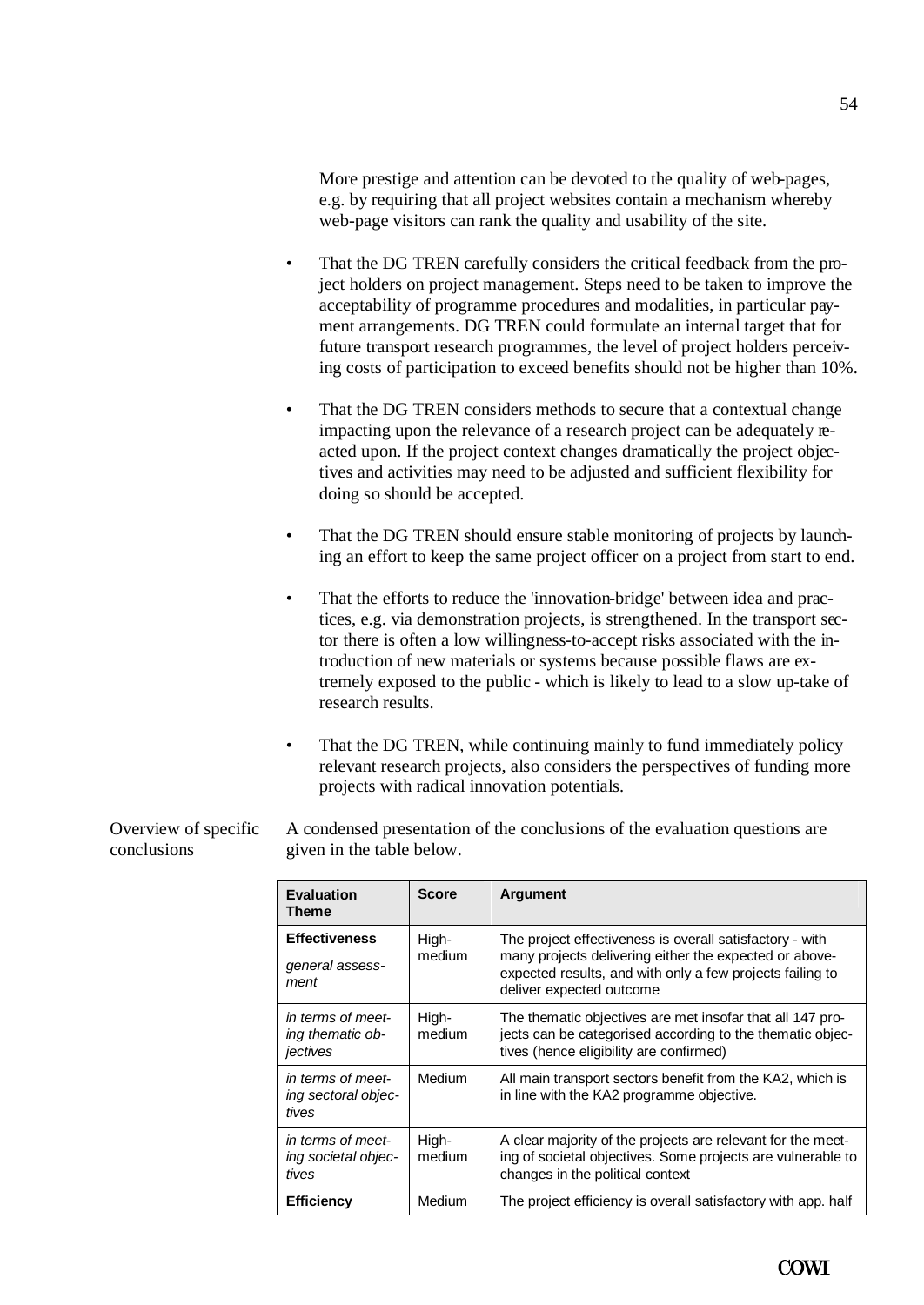| <b>Evaluation</b><br><b>Theme</b> | <b>Score</b>          | <b>Argument</b>                                                                                                                                                                                                                                                                                                    |  |
|-----------------------------------|-----------------------|--------------------------------------------------------------------------------------------------------------------------------------------------------------------------------------------------------------------------------------------------------------------------------------------------------------------|--|
|                                   |                       | of the projects showing a high level of efficiency                                                                                                                                                                                                                                                                 |  |
|                                   |                       | A majority of the projects owners are moderately satisfied<br>with the administration of the programme but are also<br>pointing to specific problems which reduce the attractive-<br>ness of the programme. 22% of the project owners con-<br>sider that the costs of participation have exceeded the<br>benefits. |  |
| <b>Utility</b>                    | Medium-<br>high)      | A relatively high level of utility is found, and it is under-<br>lined that this result should - and also do - correlate with<br>the findings on effectiveness                                                                                                                                                     |  |
|                                   |                       | The two most significant results of KA2 are:                                                                                                                                                                                                                                                                       |  |
|                                   |                       | the contribution towards creating transport research<br>networks and                                                                                                                                                                                                                                               |  |
|                                   |                       | the contribution made towards the preparation of<br>new legislation.                                                                                                                                                                                                                                               |  |
| <b>Sustainability</b>             | (Medium)              | There seems to be a lack of a post-project dissemination                                                                                                                                                                                                                                                           |  |
|                                   | Project -<br>specific | strategy, and it is therefore relevant to open the discus-<br>sion whether the DG TREN needs to direct more invest-<br>ment into dissemination of RTD projects.                                                                                                                                                    |  |
|                                   |                       | The creation of stronger transport research networks is<br>likely to have a long-lasting effect.                                                                                                                                                                                                                   |  |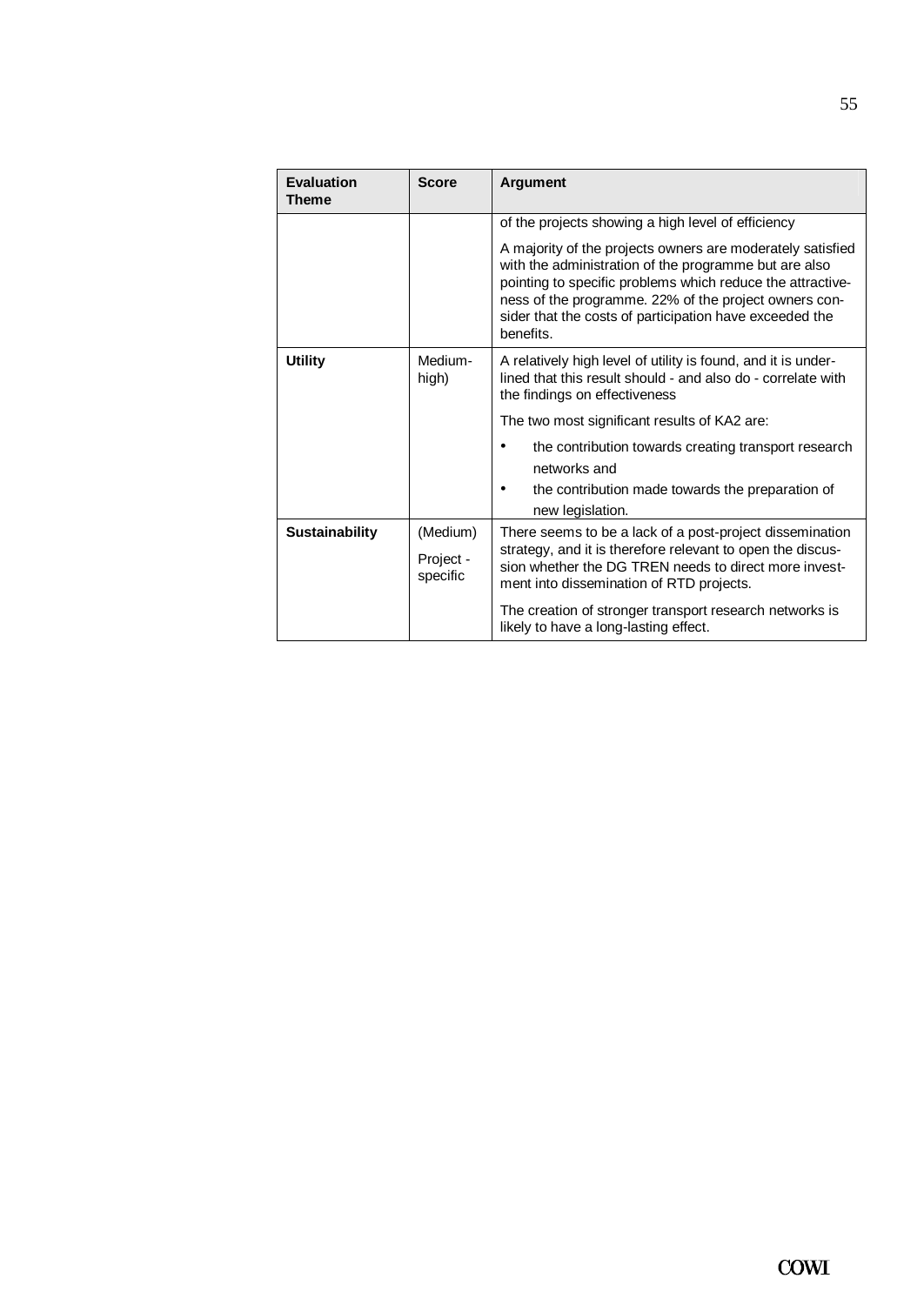# **Appendix 1 Selection of projects for review**

- **Criteria 1**: The sample shall represent the main types of sectors as it is relevant to see if there is difference between these types in how well they have achieved their objectives.
- **Criteria 2**: A significant part of the projects must be cross-sectoral as the KA2 supports the integrative, cross-sectoral and inter-modal perspective on mobility
- **Criteria 3**: Within each sector there must be thematically different projects
- **Criteria 4**: The sample shall to the extent possible contain a variety of projects (in terms of e.g. budget size, consortia set-up, timing).

| Sector/Themes                    | Socio-economic<br>scenarios                               | Infrastructures and<br>their interfaces | Modal and intermodal<br>transport management<br>systems |
|----------------------------------|-----------------------------------------------------------|-----------------------------------------|---------------------------------------------------------|
| Cross-sectoral                   | 1) THINK-UP<br>2) SPRITE<br>3) FORESIGHT<br>4) GUIDE-MAPS |                                         | 14) MOST<br>15) BESTUFS                                 |
| Road sector                      |                                                           | 5) CLEANER<br><b>DRIVE</b>              |                                                         |
| Road sector - safety             |                                                           | 6) SAFE-T<br>7) PENDANT                 | 16) ECBOS                                               |
| Railways sector                  |                                                           | 8) FACT<br>9) CROSSRAIL<br>10) STAIRS   | 17) OPTI-RAILS                                          |
| Air transport sector<br>- ATM    |                                                           | 11) SOURDINE II                         | 18) GATE-TO-GATE                                        |
| Maritime and inland<br>waterways |                                                           | 12) ECOPORTS<br>13) THEMES              | 19) COMPRIS                                             |
| Public transport                 |                                                           |                                         | 20) ARTS                                                |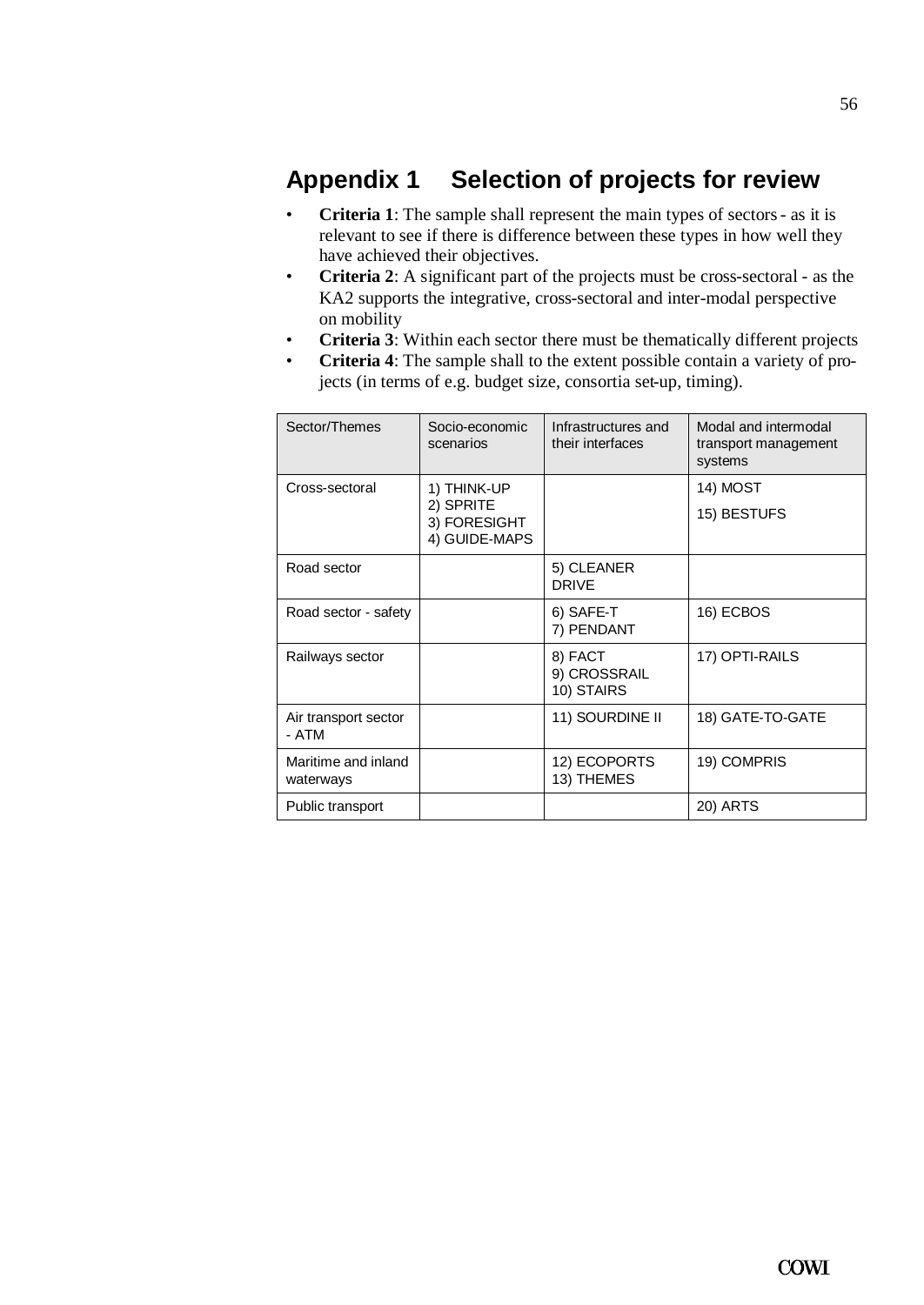# **Appendix 2 Rating of projects reviewed**

|                | Project                        | Project effec-<br>tiveness | Relevance<br>(~ societal<br>objectives) | Efficiency | <b>Utility</b> | Sustainability |
|----------------|--------------------------------|----------------------------|-----------------------------------------|------------|----------------|----------------|
| 1              | THINK-UP                       | Medium                     | Medium                                  | Low        | Medium         | Medium         |
| 2              | <b>SPRITE</b>                  | High                       | High                                    | High       | High           | Medium         |
| 3              | <b>FORESIGHT</b>               | High                       | High                                    | High       | High           | Medium         |
| 4              | <b>GUIDEMAPS</b>               | Medium                     | Medium                                  | High       | Low            | Low            |
| 5              | <b>CLEANER</b><br><b>DRIVE</b> | High                       | High                                    | High       | High           | Low            |
| 6              | SAFE-T                         | Low                        | Medium                                  | Medium     | Low            | Low            |
| $\overline{7}$ | PENDANT                        | Medium                     | High                                    | Medium     | High           | Medium         |
| 8              | <b>FACT</b>                    | High                       | High                                    | Medium     | High           | Medium         |
| 9              | CROSSRAIL                      | High                       | High                                    | High       | Medium         | Medium         |
| 10             | <b>STAIRRS</b>                 | Medium                     | Medium                                  | High       | High           | Medium         |
| 11             | SOURDINE II                    | Medium                     | (High)                                  | Medium     | Medium         | Medium         |
| 12             | <b>ECOPORTS</b>                | High                       | High                                    | High       | High           | Medium         |
| 13             | <b>THEMES</b>                  | Medium                     | High                                    | Medium     | Medium         | High           |
| 14             | <b>MOST</b>                    | High                       | High                                    | High       | High           | High           |
| 15             | <b>BESTURFS</b>                | Medium                     | High                                    | Medium     | Medium         | Medium         |
| 16             | <b>ECBOS</b>                   | High                       | Medium                                  | Medium     | High           | High           |
| 17             | OPTI-RAILS                     | High                       | High                                    | Medium     | Medium         | Medium         |
| 18             | GATE-TO-<br>GATE               | Medium                     | (Medium)                                | Medium     | Medium         | Medium         |
| 19             | <b>COMPRIS</b>                 | High                       | High                                    | Medium     | High           | High           |
| 20             | <b>ARTS</b>                    | High                       | High                                    | High       | (Medium)       | (Medium)       |

*\* Brackets indicate particular uncertainty as to the scoring.*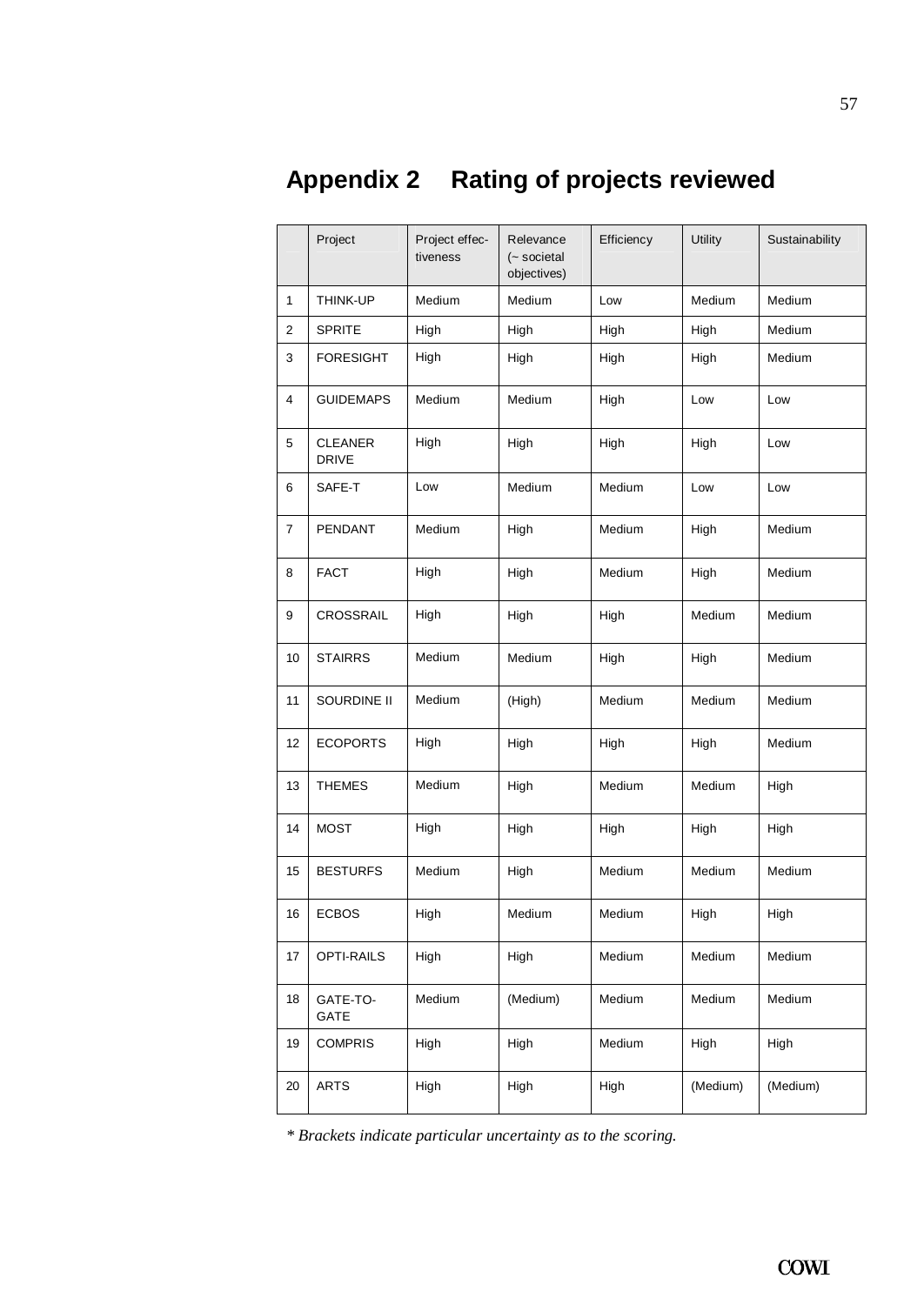# **Appendix 3 Overview of projects visited**

The following projects were visited:

- SAMARIS; Sustainable and Advanced Materials for Road InfraStructures.
- COMPRIS; Consortium Operational Management Platform River Information Services
- FORESIGHT; A foresight exercise to help forward thinking in transport and sectoral policy integration
- ECBOS; Enhanced Coach and Bus Occupant Safety
- SOURDINE II; Study of Optimisation procedURes for Decreasing the Impact of NoisE around airports-II.

The SAMARIS project is a 4,6 MEUR project running from 2002 to 2006 with the participation of 23 partners from 15 countries, including representatives from the non-EU members states Switzerland and USA. The Danish Road Directorate was the project coordinator. The project was divided into two streams. The first one dealt with pavements and the second one with highway structures

*Pavements*. The project is encouraging a greater use of recycled components in pavement materials and introduced the consideration of environmental performance in the design. It also prepared for the harmonisation of European approaches of material specification within the next generation of CEN standards. This involved moving from a recipe approach, which puts much emphasis on the intrinsic characteristics of the constituents, to a performance-based approach of the in-place products, which allows consideration to be made irrespective of the type of material.

*Highway structures*. The maintenance of concrete structures, be it pre-emptive or for repair or strengthening, is a heavy burden for society not only in financial terms but also as a major potential disturbance of civil systems. The structures part of the project was specifically targeted to support the EU policy to improve the highway structure maintenance with respect to greater efficiency and durability of the applied procedures, resulting in reduced number of necessary road closures. This will lead to considerable reduction of associated costs and increase users' safety. Special attention was given to the Central European (CE) countries where condition of the highway structures may differ from the EU situation.

A Reference Group of End Users was formed as a dialogue partner for the project to provide advice on setting of priorities and to ensure an effective up-take of the research results. The End Users Group was mainly composed of representatives from national Road Directorates.

COMPRIS; Consortium Operational Management Platform River Information Services

SAMARIS; Sustainable and Advanced Materials for Road **InfraStructures** 

> COMPRIS is a pan-European project, focussing on the development and implementation of River Information Services (RIS) on the inland waterways in Europe. The project - having a budget of 9.600.878  $\epsilon$  of which 5.021.052  $\epsilon$  was EU funded - was launched in September 2002 and finished by the end of 2005. The COMPRIS consortium consists of 44 active partners from 11 European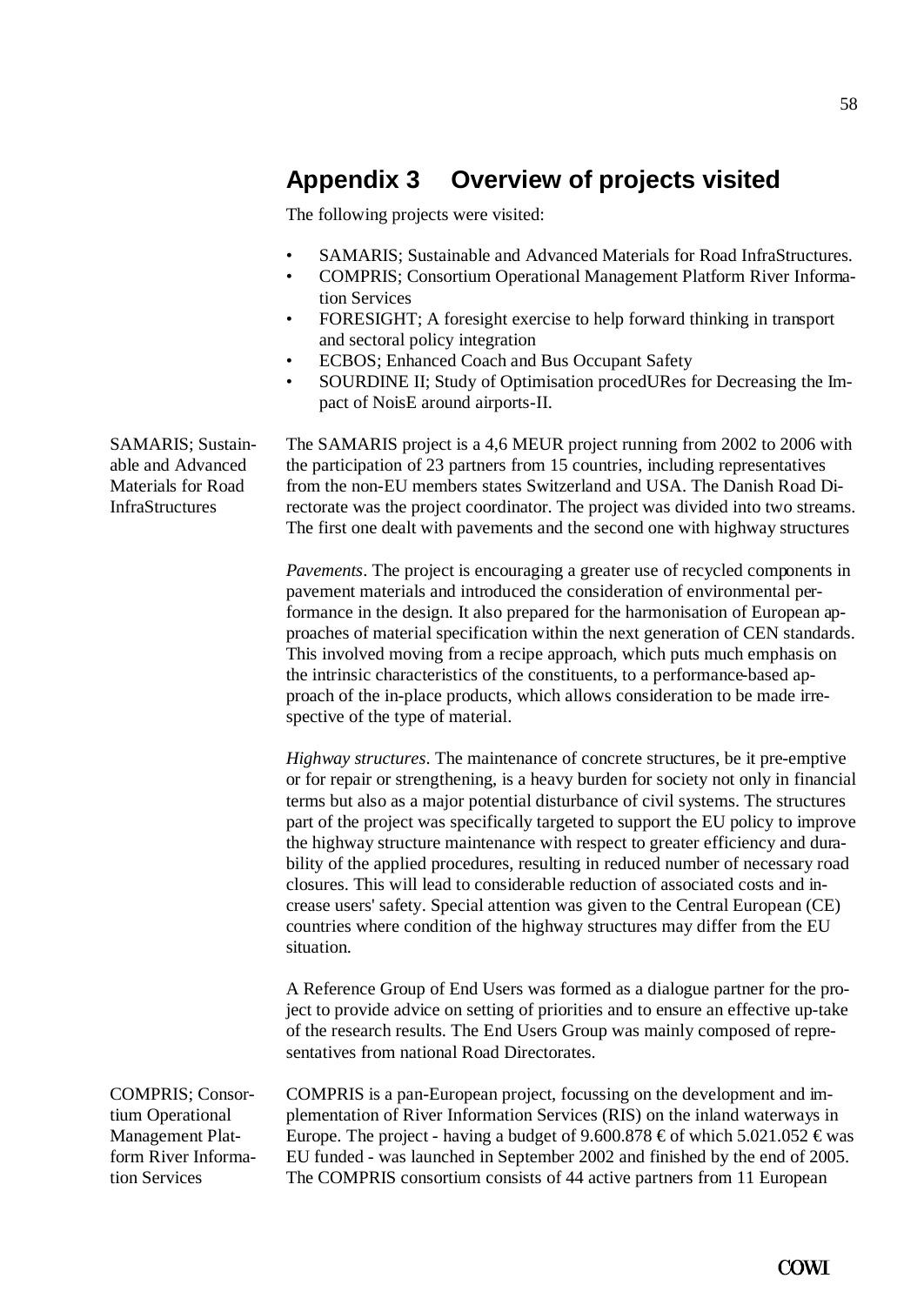countries.<sup>21</sup> The project is co-ordinated by AVV Transport Research Centre of the Ministry of Transport in the Netherlands.

The main objective of COMPRIS is to enhance the existing concept of RIS (River Information Services). RIS will support traffic management on inland waterways in Europe. By improving the transport and logistic information that underpins transport and logistical management, the inland navigation transport mode will become a more competitive modality. Awareness and co-operation of all participants (industry, transport sector and authorities) are crucial factors in the scientific, technical and organisational elements of COMPRIS.

COMPRIS was thus seen as the last stepping stone before the implementation of RIS across Europe. During the Pan-European Conference on Inland Waterway Transport in Rotterdam in September 2001, the European Ministers of Transport declared that River Information Services should be up and running on the main European rivers within five years. COMPRIS is therefore an example of a research projects developing simultaneously with preparation of new regulation - the RIS (River Information System) directive - and providing a roadmap for the implementation of the Directive. The direct outcome of the study was a test centre platform in Vienna which resulted in direct recommendations and input for the River Information System Directive. COMPRIS was a demonstration project showing the way forward with a common approach to River Information Systems. Through COMPRIS all the EU RIS requirements were collected and an EU standard was developed. The timing of COMPRIS was important given the 2001 Transport White Paper and the political willingness to do something on RIS. COMPRIS is an example of the right project at the right time combined with good partners and an experienced project management team.

FORESIGHT; A foresight exercise to help forward thinking in transport and sectoral policy integration

l

The FORESIGHT for TRANSPORT project was launched in 2001 with the main objective to organise and run a strategic dialogue in the form of a foresight exercise on the influence of non-transport factors and policy on mobility and transport. It was managed by the Austrian Interdisciplinary Centre for Comparative Research in the Social Sciences (ICCR) and with the following partners: Cardiff School of Social Sciences, NESTEAR (France), Adelphi Research (Germany), and the Grupo Alamo (Spain).

The FORESIGHT for TRANSPORT project used the foresight method to analyse and assess how mobility and transport is influenced by developments or policies which are non-transport specific. The project thus represent the first attempt to establish a foresight exercise tailored to the needs of the European Common Transport Policy (CTP). The following five areas were investigated: decision-making in the context of multi-level governance; energy and environment; enlargement; the information society and advanced communication technologies; and time politics.

<sup>&</sup>lt;sup>21</sup> Austria, Belgium, Bulgaria, France, Germany, Hungary, The Netherlands, Romania, Sweden, Slovakia, Ukraine.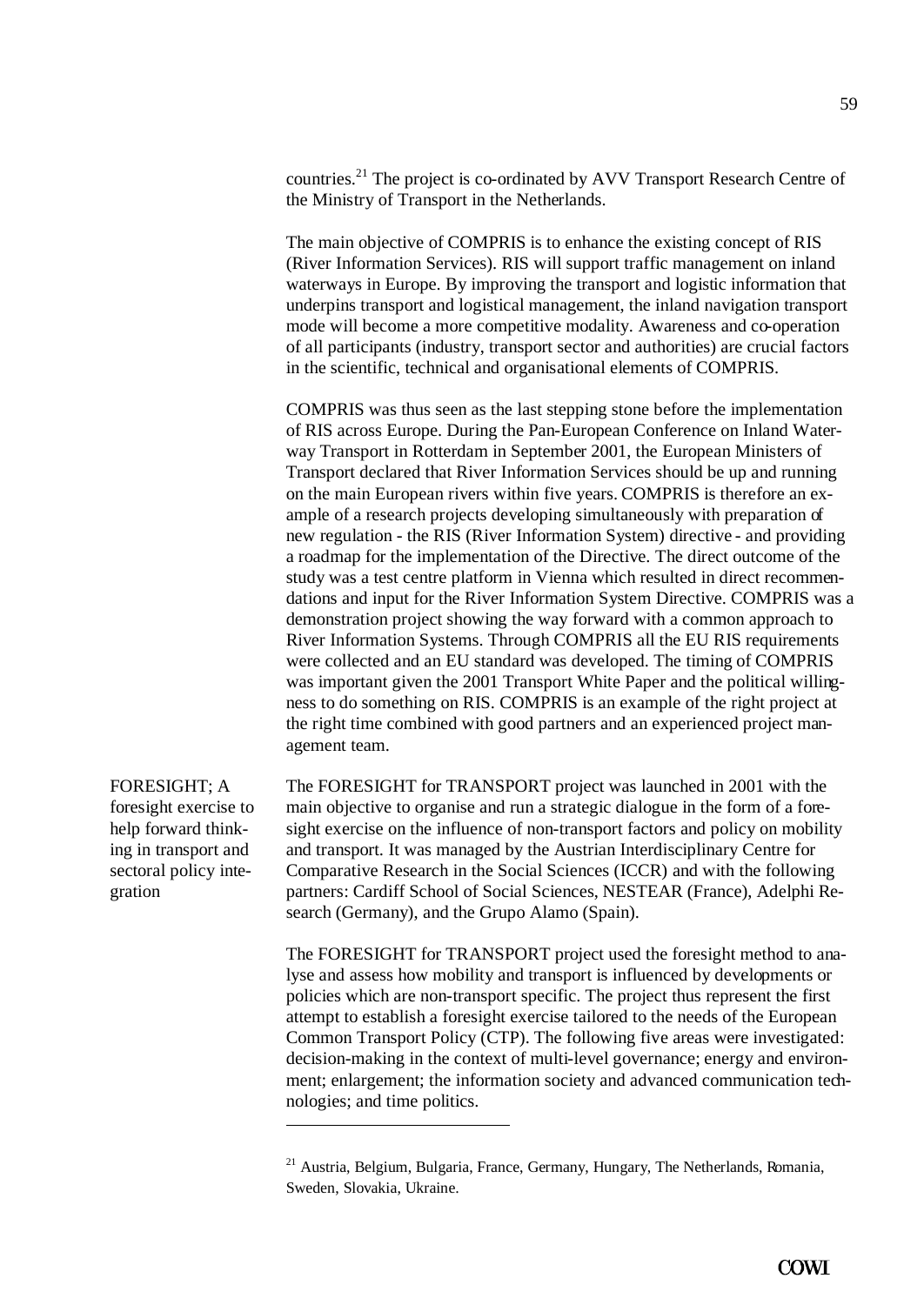The FORESIGHT project prepared the Common Transport Policy for the future will contribute to the preparation of decisions that are demand-oriented, economically and ecologically reasonable and socially acceptable, as well as consistent with other sectoral policies. The project represents the first attempt to establish a foresight exercise tailored to the needs of the European Common Transport Policy (CTP), and to establish a procedure that assists in the crosssectoral policy integration and co-ordination and, more specifically, in the integration of non-transport concerns in transport policies and vice-versa. The ECBOS project concerns safety for coach passengers. A bus accident database containing a representative number of real world accidents was generated; several series of experimental tests were performed, and the findings from all the simulations formed the basis for a new directive on bus and coach safety. The project will thus help to identify safety problem areas with respect to injuries that actually occur in real world bus accidents, and the main technical achievement of this project consisted of improved numerical and experimental test methods including suggestions for written standards. The ECBOS partnership consisted of 7 partners from 6 European Countries with the Technical University Graz being the project coordinator. The project ran over three years (2000-2002) and had a budget of 2.312.999  $\epsilon$  of which 1.489.565 € was EU funded. Partner GDV performs research in accidentology and compiles accident databases, partners TUG, UPM-INSIA, LOUGHBOROUGH-VSRC and POLITO are university institutions dedicated to traffic safety research, partner TNO is a national traffic research institute and partner CIC, is a SME research and engineering service provider. All partners have been involved already in certain aspects of bus safety research. This research was partially financed through national programs or collaborations with the bus industry. Some of the partners have also been involved in the definition of new testprocedures and regulations including coach and bus safety. The ECBOS results have been recognized internationally as state of the art science (e.g. by UNECE). It has also influenced coach manufacturers by stimulating an increased demand for safer coaches with significantly better roofs and fronts - expected to reduce fatalities in case of accidents involving coaches. Commenced in November 2001 and completed in November 2004, this threeyear Research, Technology development and Demonstration project had an overall budget of  $\epsilon$ 6,758,344, fifty percent ( $\epsilon$ 3,379,170) of which was funded by the EC. The Dutch National Airspace Laboratory (NLR) was the lead partner of a 7 member consortium, including AENA (Aeropuertos Espanoles y Navegacion Aerea, Madrid – SP), AIRBUS France (Airbus France SAS Toulouse - F), EUROCONTROL Experimental Centre (European Organisation for the Safety ECBOS; Enhanced Coach and Bus Occupant Safety SOURDINE II; Study of Optimisation procedURes for Decreasing the Impact of NoisE around airports-II

of Air Navigationm Brétigny - INT), ISDEFE (Ingeniera de Sistemas para la